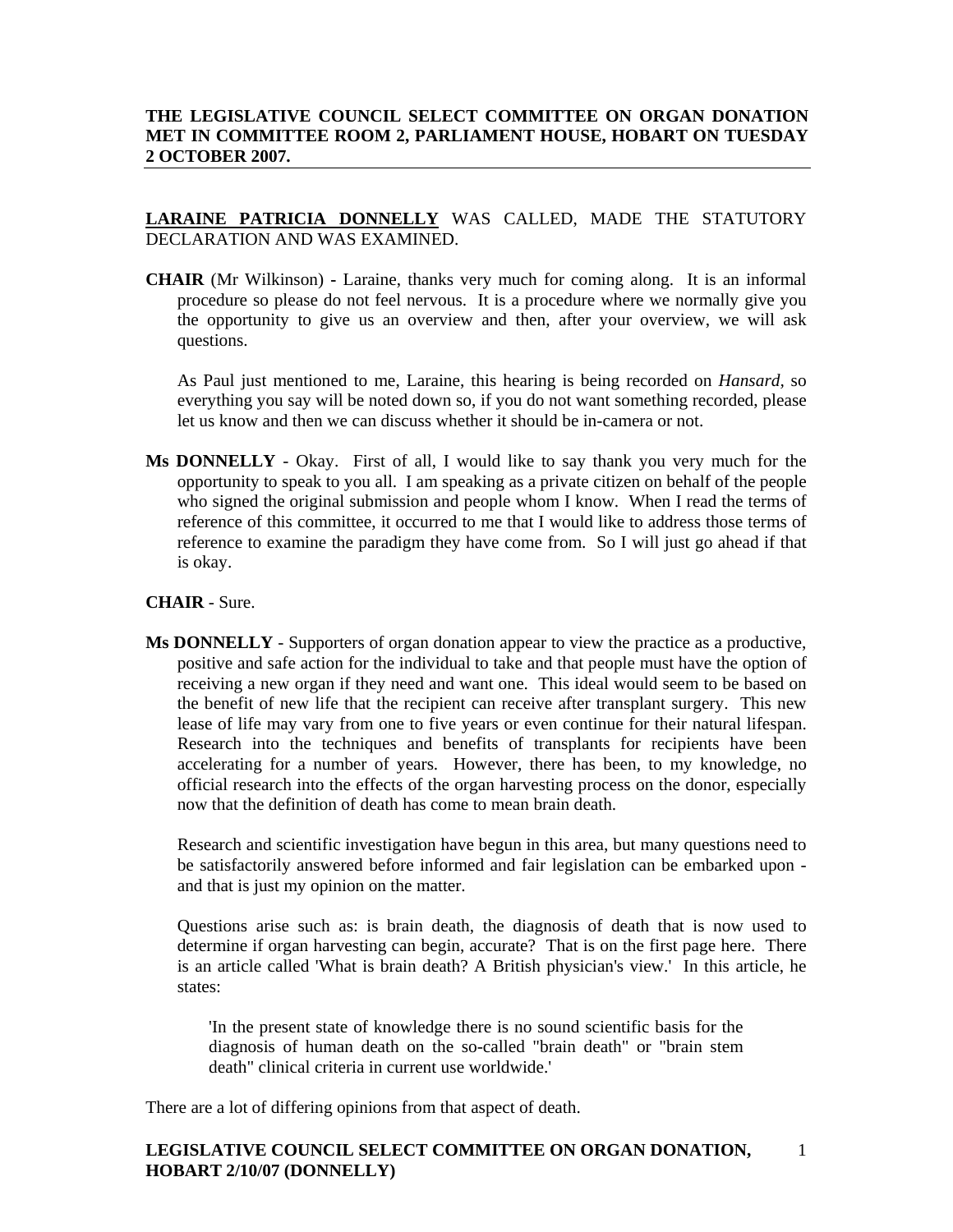Can testing a possible donor for brain death actually cause death? Associate Professor Cicero Galli Coimbra, the Head of the Neurology and Neurosurgery Department at the Federal University of Sao Paulo, Brazil, and Dr Yoshio Watanabe, an academic and cardiologist at the Cardiovascular Institute, Fujita Health University School of Medicine in Toyoake, Japan, both seem to think so. There is evidence to suggest that some of those things might be happening.

 Does brain death actually mean that patient cannot be revived? There is a whole web site devoted to people who have recovered, in some cases, after having been classified as being dead. The most recent example is a lady called Pam Reynolds. She went through a new type of surgical procedure where, literally, she was put to death. All the monitors that were attached to her body actually showed no life signs whatsoever. Then they did the operation, and during this time - if you read her personal account - she can detail everything that the doctors were doing. It is quite interesting. If fact she came back from being what is called 'brain dead'. These are the kinds of issues that are coming up.

 If patients can recover after being brain dead, does this mean that some donors, who would otherwise recover, are being killed while their organs are harvested? If you turn over the page, there is an article called 'Healing Treatments Denied to Potential Donors'. Does the urgency of having to prepare the donor's body for harvesting preclude the use of treatments or time spans that may in fact allow recovery? So some doctors are saying that if these people were not organ donors, they would perhaps be treated differently and left longer. So they are looking at that aspect of it.

 Another question is: does the organ harvesting process cause pain for the donor? If you go to the next the page, you will see 'Donors may need Anaesthetic'. It says that Dr Phillip Keep of the UK publicly stated:

'Almost everyone will say that they have felt uneasy about it.'

He is referring to taking out organs -

'Nurses get really, really upset. You stick the knife in and the pulse and blood pressure shoot up. If you don't give anything at all the patient will start moving and wriggling around and it's impossible to do the operation.'

 Another question is what are the effects of organ harvesting on the state of the person in the next life. Some religious thought believes that a person goes to the next world in the condition that they die in, which is not a very pleasant idea if you are an organ donor. This article here talks specifically about that situation.

 Recent studies on what doctors call 'cellular memory', for instance - the recipient taking on some of the personality of the donor - could be interpreted from another view point. For example, the donor may have become attached to the recipient - 'Ghost Whisperer' style - and cannot continue their journey in the next life. That is a real concern for people who have that religious belief. This article here, 'Knowing By Heart' - and there are some more other articles from another magazine - are all about cellular memory.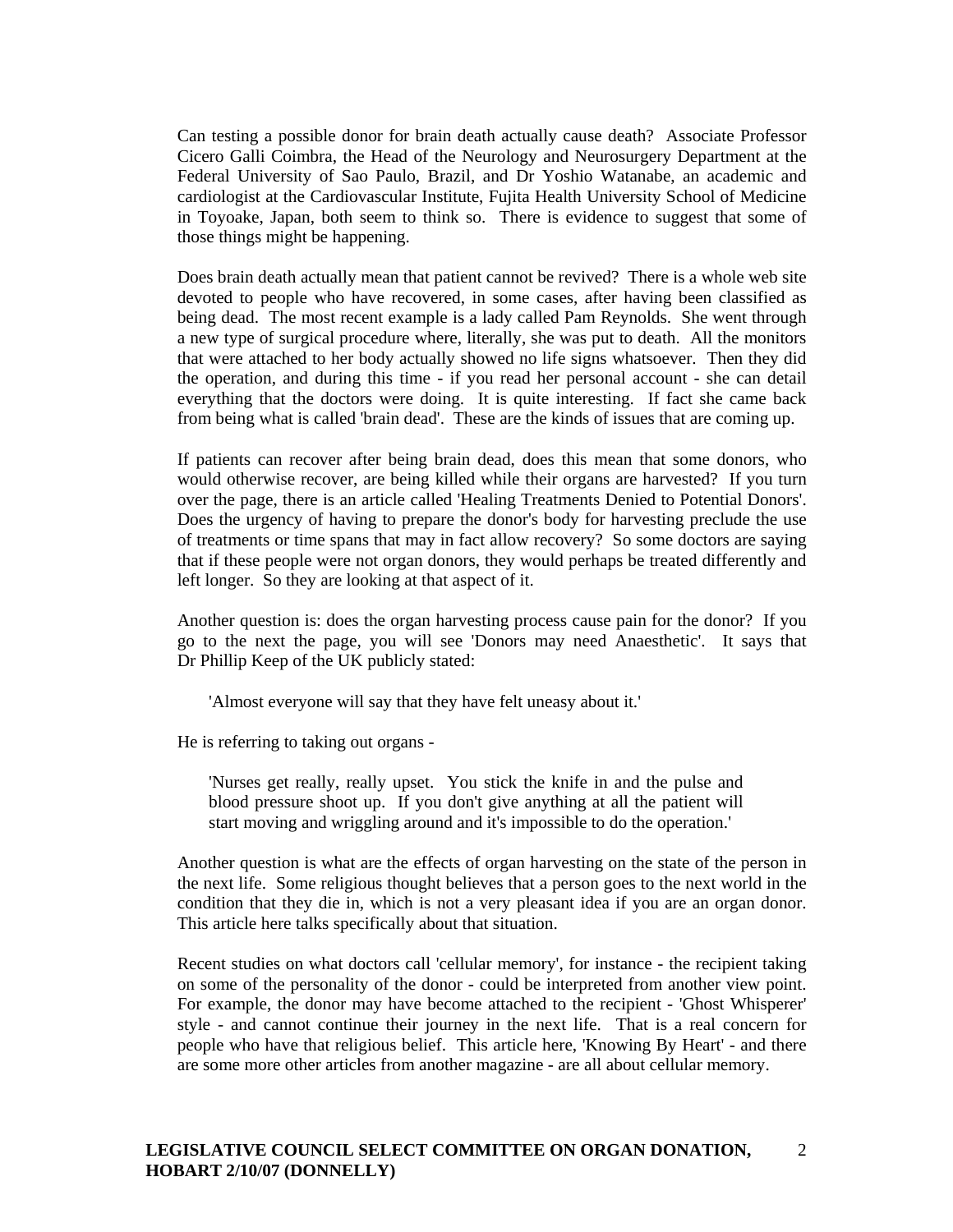At the moment reliable research information about what happens to the donor in organ harvesting is in its infancy. Many fear that we have considered organ donation as a positive thing on a very limited and biased body of evidence - that which concerns its effect on the recipient without due consideration or understanding as to what happens to the donor's life or death.

 Science is just advancing into areas where they can start to measure things such as unseen energies. Considering the second part of the current paradigm, the optimum situation being considered is that everyone could have a transplant if they or their doctor felt they needed one. A different viewpoint would ask what would be the negative consequences of such a thing. Maybe it might be similar to what has happened with abortions. There are now between 80 000 and 100 000 abortions happening a year in Australia. When those kinds of operations have become so easily available, other things happen in relation to people's attitudes about them. Would public health be affected? Would we see a greater increase in self-inflicted organ disease from over-indulgence in food, alcohol, tobacco and drugs? Further on there are some details from a doctor about the conditions that are actually causing organ disease. Do we want to encourage a continuous rise in the need for organ transplants by taking this way without considering a lot of other options? I think there are many questions that need to be considered before you can have really fair and equitable legislation on this matter.

**CHAIR** - There is legislation already in relation to it, as you probably know.

- **Ms DONNELLY** Yes, I know. I'd just like to go onto the terms of reference and tell you my experiences and comments from people whom I know about these terms of reference. They certainly do not cover them in a very deep way. Firstly, I would like to look at item 1, which concerns the adequacy of the present system. I would like to present as evidence two incidents drawn from a small group of people I have spoken to in Hobart. Both of these incidents involved errors occurring when the person was trying to ensure that they were not on the organ donor register. This first letter is from Gary Smith and I think that was in the first submission. Gary's wife went to the Glenorchy Medicare office to submit forms stipulating that they did not want to participate in organ donation, but when she got home a short time later she received a phone call from one of the staff at the Medicare office stating that they had not indicated which organs they wanted to donate. So it was obviously the mistake that happened straight away. The second incident occurred a bit earlier and that is over the page and it is a lady called Lorraine. In 1999 she decided to have her name removed as an organ donor from her driver's licence. She went through the proper procedure but when she received her licence back the organ donor name was still on it. So if she had died in the time between when she no longer to donate and the time that eventually it was taken off she would actually have had donated organs against her own wishes. So we are just pointing out that there are already errors happening in the system and any future system would need to really look at how efficient it is so that errors that would cause emotional, social and legal distress do not occur.
- **Ms FORREST** Are you aware of any of those errors happening with the registration system through the Medicare consent process?

**Ms DONNELLY** - I am not and this information is from a very small group of people.

**Ms FORREST** - They are still related to the driver's licence system.

#### **LEGISLATIVE COUNCIL SELECT COMMITTEE ON ORGAN DONATION, HOBART 2/10/07 (DONNELLY)**  3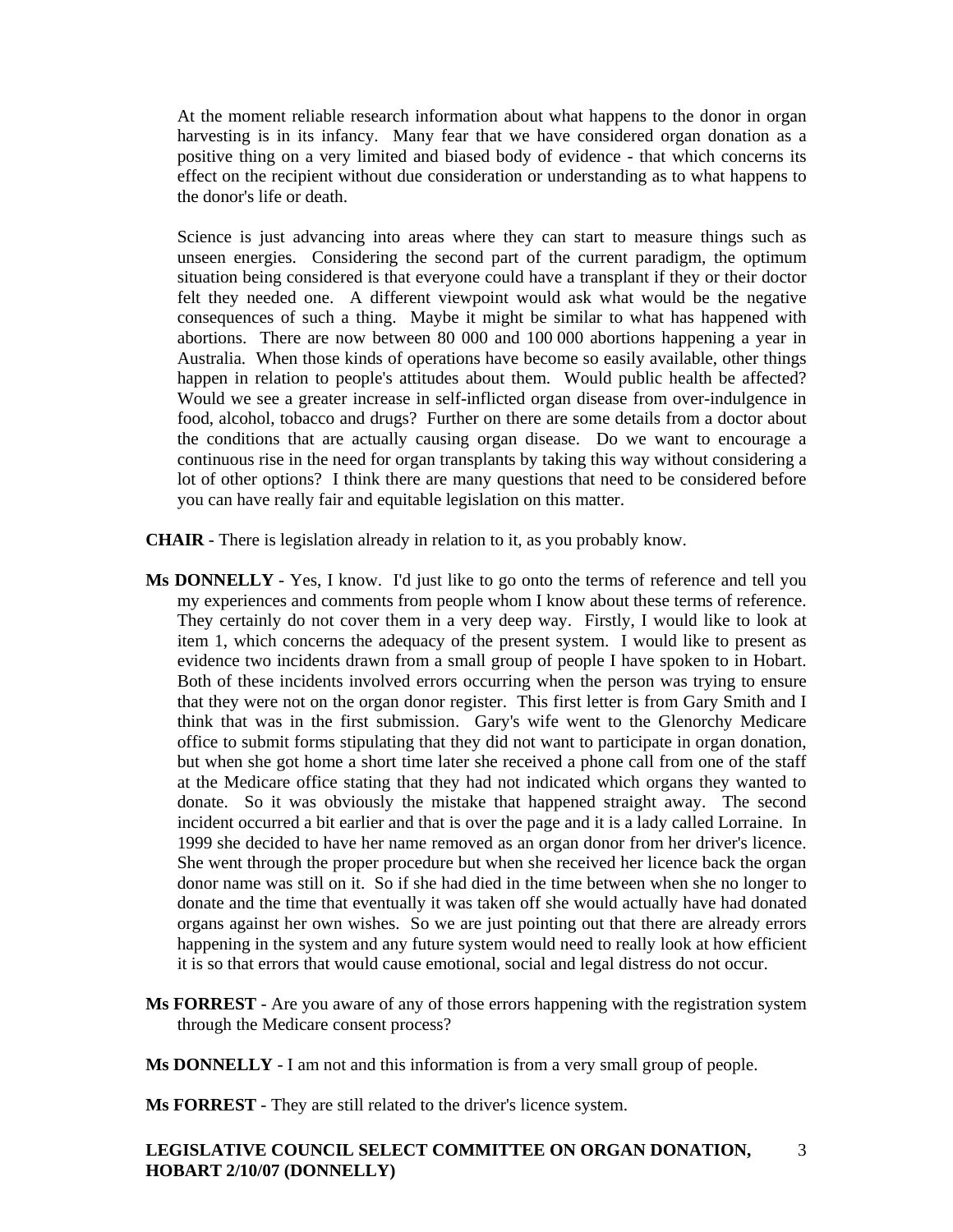- **Ms DONNELLY** One was related driver's licence system and one was related to the new Medicare system.
- **Ms FORREST** It was to the new Medicare system?
- **Ms DONNELLY**  In 2007 it happened this year. Item 2 deals with the adequacy of Tasmania's present approach to identifying potential donors. It is my understanding that at present we have an opt-in system, which, although it may have issues of low participation rates, adequately determines those at least at some time wanted to be on the register. It does not leave itself open to the problems of an opt-out system where, because of a lack of action on the part of an individual or an error in part of the system, organ harvesting may take place without true consent.

 That is of concern for quite a few people. The opt-in system generally avoids the possibility of causing undue suffering to a greater degree than the opt-out system, lessening the chances the litigation or social disturbances that might occur, especially if an unwilling donor of a faith that is opposed to organ donation is actually accidentally harvested.

 This first letter is talking about energy feels around the body and how some of those can be affected by organ donation. The next one is just about the difference between opt-out or opt-in and some of the problems that may occur. A little bit further down here - and this off the Internet - it says that Brazil chose an opt-out situation. One of the comments from somebody was, 'Now we are doubly afraid of being hit by a car. We were always afraid of crazy drivers, now we have to worry about the ambulance workers who may be paid on the side to declare us dead before our time is really up.' Such a system can really open up to malpractice, I think.

- **Ms FORREST** In Australia ambulance officers cannot pronounce someone dead. It must be different in Brazil.
- **Ms DONNELLY** It probably is.
- **Mr FORREST** Yes, they cannot do it in Australia.
- **Ms DONNELLY** On the next page, this comes from Patmalar Ambikapathy, she was the Commissioner for Children here a few years ago and her husband who is a Consultant Physician. They made some comments on two different perspectives.

 First of all, it has bought together the differing views of faiths about death and brain death - all the different issues. As it says, there are some churches have not caught up with the difference between heart/brain death and just brain death or brain stem death. So they do not have an official policy on it at the moment but as this goes along I am sure that will probably happen.

 In the memorandum, Dr Arunasalam Ambikapathy, who is a consultant physician, is looking at item 3, which looks at the impediment to organ donation rates. Just from a personal opinion, quite a few of the people I talk to do not want to donate. They feel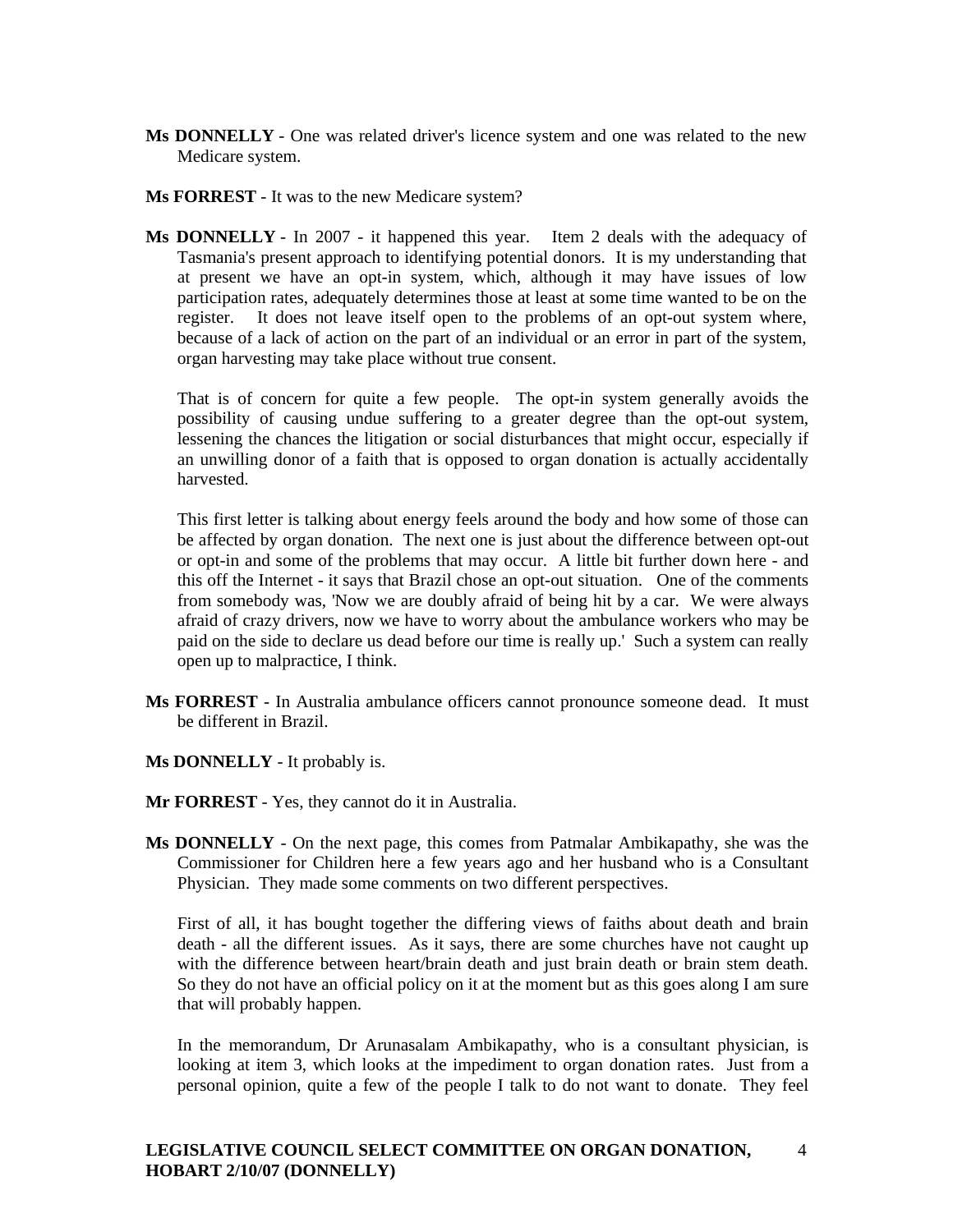uncomfortable about it - especially as they are not really sure what happens on the table or after death. They do feel uncomfortable about it.

 The next part of it looks at the net worth to Tasmania of having an increased level of participation in donating organs and harvesting them. In the first part of the medical perspectives from the consultant physician - and he is very well respected physician in Melbourne who works at the university - his views are that organ transplants are not cost effective compared to the provision of therapeutic and preventive medical services to patients. Immunosuppressant drug therapy necessary after all transplants can cause significant morbidity and diminish the patient's quality of life over their lifetime. Organ transplant patients are prone to developing cancers as a consequence of long-term immuno-suppression. Many patients, relatives and the public are ill-informed about the cost of transplants, its unwanted effects, risks and benefits. His opinion is that for Tasmania in particular the health system would benefit very much more if funding for a transplant unit was spent on badly needed primary care services around the State. He says:

'The provision of therapeutic and preventative initiatives for major disease are in limited supply in Tasmania and the health dollar would be better served in these areas, understanding that Tasmanian patients who need transplants could well be served at interstate centres.'

So they are just some of his opinions.

 If you turn over the page it has a bit of an odd heading but I have marked prevention. It looks at our unhealthy lifestyles. This is from 1997, which is quite old, but researchers suggest that 100 000 first time heart attacks could be averted by the year 2005 - and this is American information - if Americans simply reduced their average saturated fat intake. So it is trying to make a really bigger effort in helping the general public understand why they may get ill and how they can prevent such conditions that may require organ transplants in the long run.

 The question of how much patients change their lifestyle so as not to require further transplants? I know in the first submission Gary recited the story of his friend who had a liver transplant and continued his alcoholism and then died of liver failure afterwards.

 Another aspect that I think needs to be considered is the number of lives that would be lost due to the early diagnosis of brain death and thus organ harvesting in a patient who would have recovered given sufficient time and related medical care. I think an ongoing concern for people around the world is that once organ donation becomes a very big medical business, I suspect that the time and effort, the therapies that may be offered, may not be offered. I think previously there was an article referring to the fact that in some cases some doctors pursued exactly the same thing - that there are more steps that could be taken may not be taken, so those lives will be lost because of that.

 The kind of ethical question remains: if it is possible for a person to return after being brain dead but organs are harvested in an urgent manner, is that murder or what is it? They are the questions that people are asking.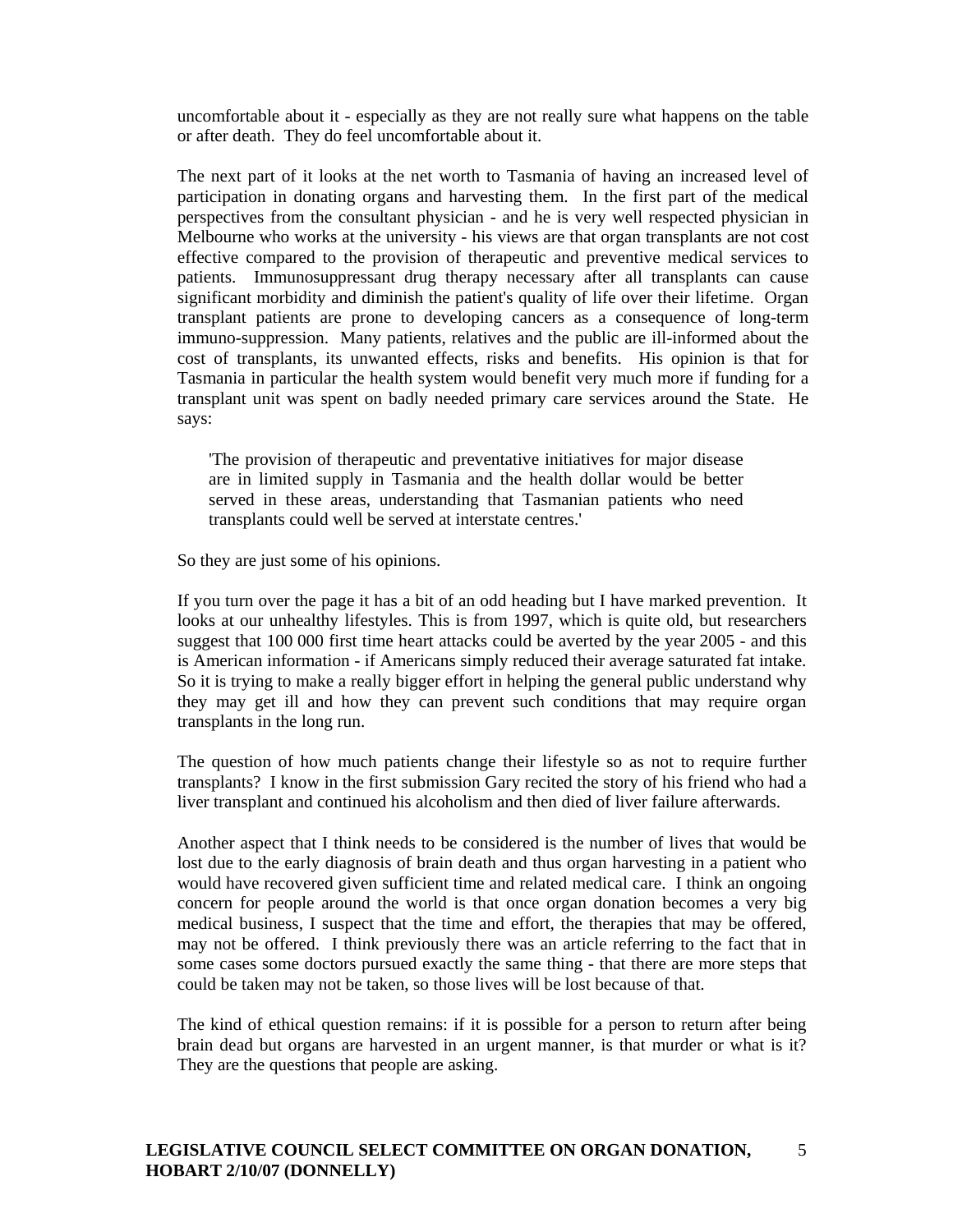The long-term effect of the message being sent to the general public through a bigger promotion of organ donations is best in an opt-out system. That the responsibility of one's own organ health can be abandoned as one can always use those of another.

 My profession is an educator and over the years I have looked at the areas where promotion of something has an unwanted consequence and I would like to share with you one experience that I had. I was talking to a gentleman from the fire department about how learning takes place for children. I said that it was not what you say to them but what they observe is what they learn. He said, 'We have been having a little problem with our program with children who may have lit fires. We take them to the fire station and show them the fire engines and talk about fires, give them a badge, make them want to be firemen, but our problem is that their siblings or their friends then go and light fires.' So they were having a program to try to reduce the incidence of children lighting fires but, because of their style of delivery, it was seen by other children who were observing it as being 'if you light a fire you get special treatment.'

 When you promote something you cannot be sure of the consequences of the people of observing what happens with that promotion. If we promote opt-out legislation and organ donation as the best way to treat organ health, what does that do for people who observe that promotion? How does that make them think about what they need to do about their own health? That is an issue. It doesn't mean that they may think, 'I don't really have to be so concerned about how I care for my body because there are plenty of organs available. If push comes to shove, I can have someone else's'. So those are the kinds of things that we would like to consider and what message is being sent to the general public, whatever legislation is enacted.

 The other thing is the consequence of a swing away from research in the areas of preventive medicines and alternative solutions. In other words, if we promote organ donation to this degree, it is very likely that research into other methods will tail off. Then you get stuck in a situation where, instead of having ways of where research can overcome the issue and help promote organ health without having a transplant, you get locked into a kind of system. They are the questions that people are concerned about.

 I think the trade in organ donation that is being fuelled across the world, we know from one way is because there are not enough organs, but in another way there are not enough alternatives either. That goes on about the level of research, and then we are back to the memorandum - this is the second part.

 Another is the consequence of the message that an opt-out system would send concerning State ownership of an individual's body at a certain stage in their life or death. For many this could appear to be a rather insidious attack on the democratic freedom of the individual Tasmanians. From the human rights perspective, Patmalar Ambikapathy has listed that each person has rights over their own body to the exclusion of others and that no individual or state has the right over any person's body. In an emergency situation the law allows for intervention to benefit the person who is suffering. In the case of children, there is established law that limits parental input. Looking at those laws concerning children, whose parents may want to donate their organs, there is no inherent right for the state to intervene in the health of the person to the exclusion of the wishes of that person or that person's next of kin. These are all legal questions that she has brought up.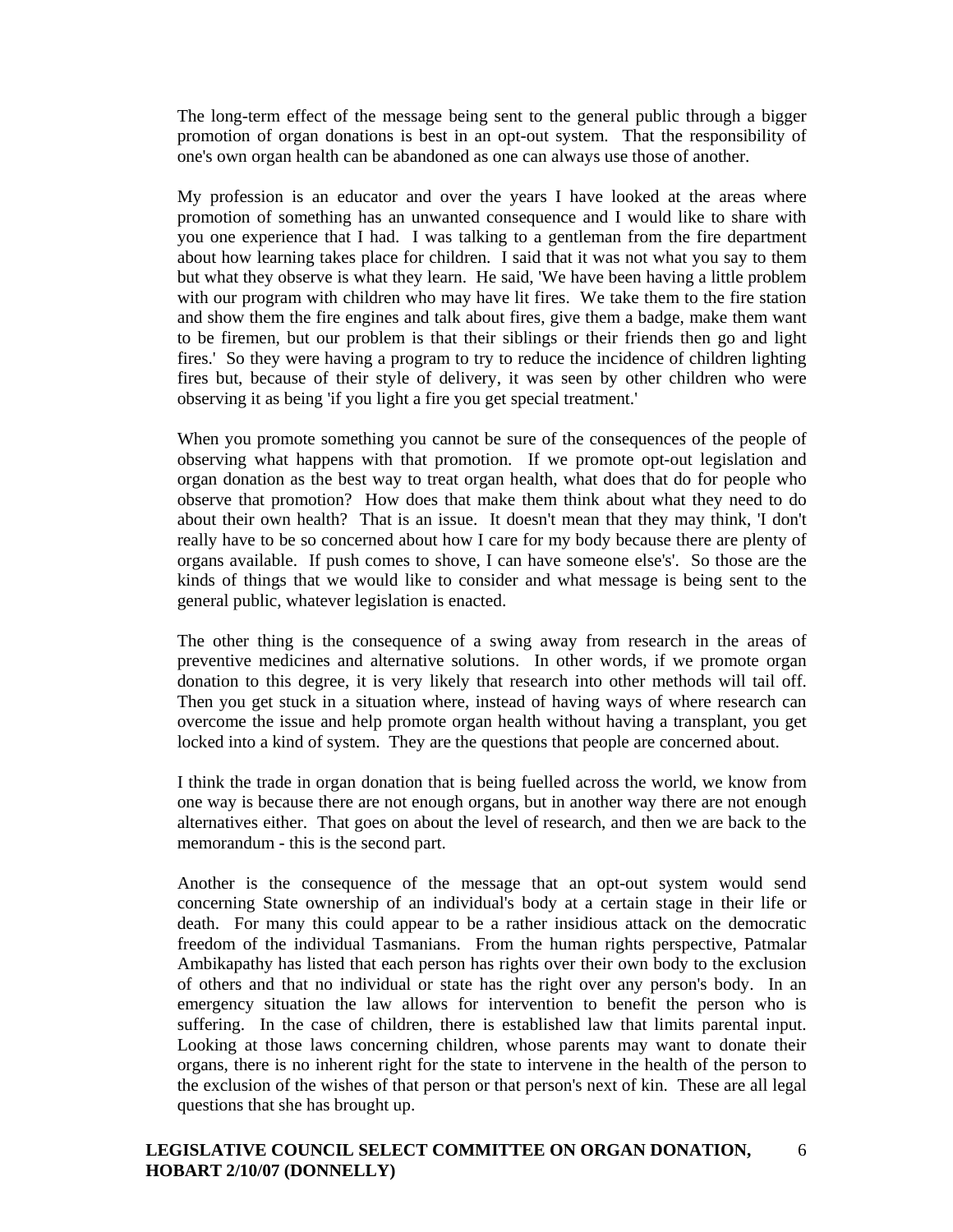There is already provision in Tasmania for voluntary decision-making about donations and organs to benefit the third person. The right to choose and the freedom to give informed consent - and I would like to look at 'informed consent' in a little while - are fundamental rights in a democratic society. One of the problems with an opt-out system is the right to choose for people who may have their mental or emotional health impaired. There are many questions about those kinds of systems. Legislation for compulsory organ donation is, in her opinion, 'an unwarranted erosion of an individual's rights, when the option to inform and educate has not been actioned.' So thorough education programs and information are needed.

 Religious or ethical beliefs are relevant and must be respected in a plural society. Neither the state nor a third person has the right to the organ of another person. This is her legal perspective. The consequence of an error in a system which is an opt-out system is greatly increased. The high risk of harvesting without true consent is increased. One concern is that in today's climate, where, if there is an error, an individual or family members who feel wronged by the system have a capacity to take revenge in a violent and very extensive manner, as has been viewed across the world. This is far greater than it used to be, so those errors may cost many more lives than erring on the side of caution.

- **CHAIR**  We had a lot of evidence yesterday to show that the opt-out, as opposed to the optin process, doesn't work. I don't know what other members think, but I know that a couple of witnesses stated the opt-out process doesn't work. They stressed that it has to be 'informed consent', and there should be an education process in relation to this to see whether people do or don't want to. But it's not a matter of don't want to, it is whether they do, because you don't have to opt out.
- **Ms DONNELLY**  Yes. An opt-in system is much safer from all those points of view.
- **CHAIR**  That was the strength of the evidence yesterday from the medical fraternity as well.
- **Ms DONNELLY**  Yes. It is certainly the feeling of a lot of people that it is much safer. I had one young girl - admittedly she is an alternative medicine person - who said that if there was an opt-out system she wouldn't want to go to the hospital. She would be ethically opposed and anxious about even going to the hospital. .

 Item 5 looks at education and promotion programs, which you have been talking about. Our feeling is that a balanced view that takes religious beliefs into the consideration, provides an honest explanation of what happens when they happen on the operating table, and also provides the latest evidence available from recipients as to their aftertransplant experiences, is essential. I think a program is necessary that takes a middle position on organ donation - one that shows both areas, not one that is absolutely anti or for, just something that is really straight down the middle.

 This last bit I have put in the back of the submission is actually from America. There was research done in 2006, and one of the concerns that they have is that as it goes along, organ procurement organisations, Internet and enrolment organisations, are actually abandoning informed consent. One of its conclusions is that the web sites and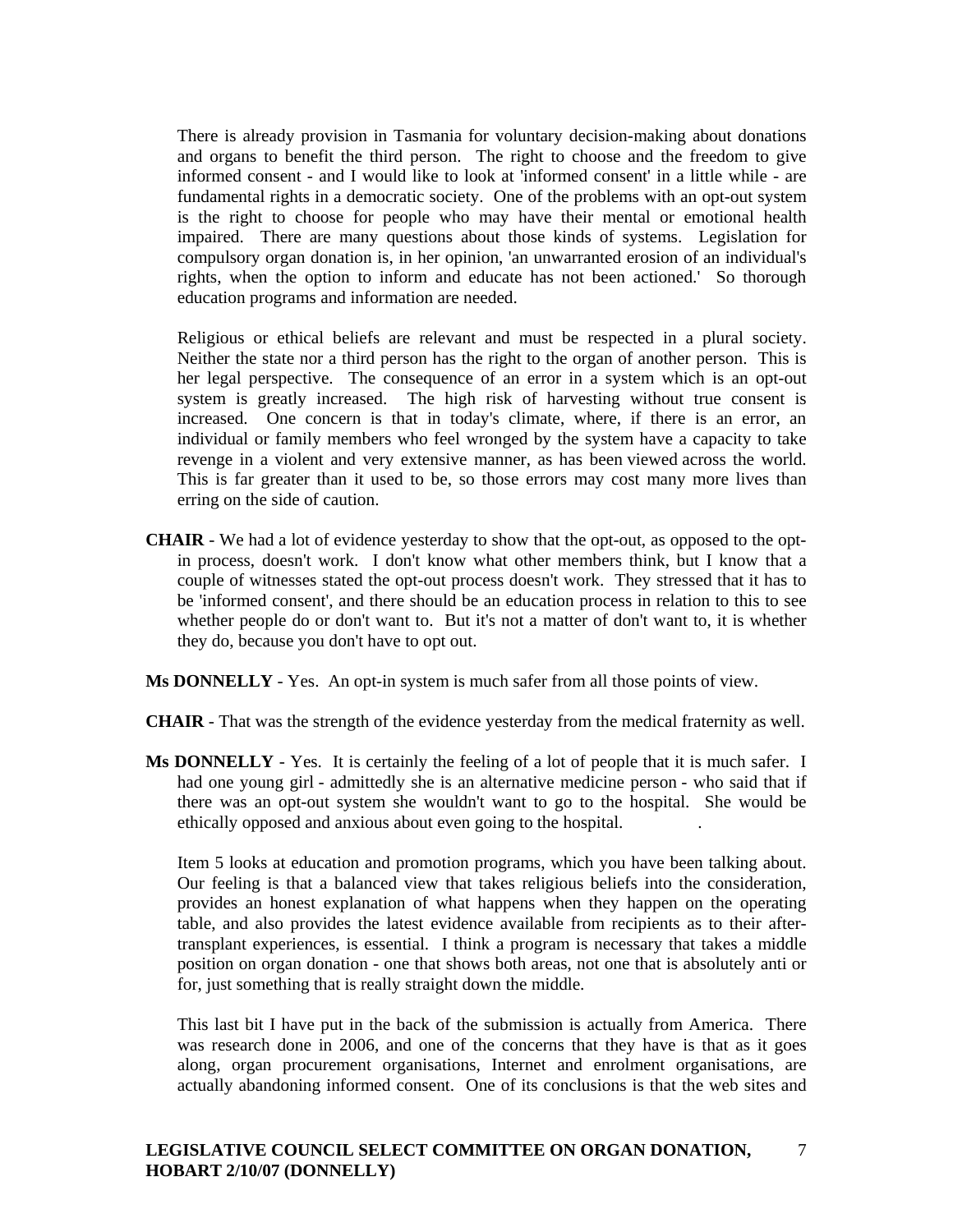consent forms for public enrolment in organ donation do not fulfil the necessary requirements for informed consent.

 The web sites predominantly provide positive reinforcement and promotional information, rather than the transplant disclosure of the organ donation process. Individual regulatory oversight is essential to ensure that Internet enrolment for organ donation complies with legal and ethical standards for informed consent. So that is another concern that they have brought up in terms of education and promotion programs - that they are really informed.

 I did have a look at one of the sites for enrolment for Australia, and I would have to say you couldn't consider it to be informed. There was a little bit of detail about some of the procedure, but there certainly wasn't any kind of 'this may happen, or that may happen'. People may think this happens or that happens, but it certainly was not wide enough to be considered to be 'informed'.

- **Ms FORREST** Do you think that forms such as those that go out now through Medicare similar to that, but not necessarily that particular form - with written information that is middle of the road, as you described, by looking at both sides of the argument, would constitute informed consent, without someone actually sitting down with someone who can provide answers to any questions they might have?
- **Ms DONNELLY**  What do we do for things like IVF programs or abortion? I think we have to have some counselling for people. I don't think the forms would be sufficient, but that's my personal opinion. If we do it for such things as IVF - gaining life - surely we should do it for giving organs away, and perhaps even taking your own life. I would have thought that an informed consent would have to be fairly thorough.
- **Ms FORREST** Do you think there is a way that informed consent can be achieved in a written form? Could people just go to the Medicare web site, click on a button to find out about organ donation and read the information, but then be directed to talk to a person, depending on which State you are in, and they then provide further information and answer questions? Would that be necessary to get informed consent? How do think it could work?
- **Ms DONNELLY** I think it would be because you cannot tell the condition of a person who is actually reading the information. You do not know what is happening in their head. I have another example of a man who was severely depressed and he thought that the only thing he could do of any use was to donate his organs. That is not informed consent - let us be real - because he is coming from a position of mental illness.
- **Ms FORREST** Who do you think should obtain this consent then?
- **Ms DONNELLY** I do not have a problem with Medicare, but you would have to have a person in that situation who could then say,'You have filled in the forms, please come and talk to me about it'. Then they should ask the question, 'Why do you want to do this?' I do not know any other way you could really know that people were in appropriate condition to do it, especially when we cannot guarantee what is going to happen to them.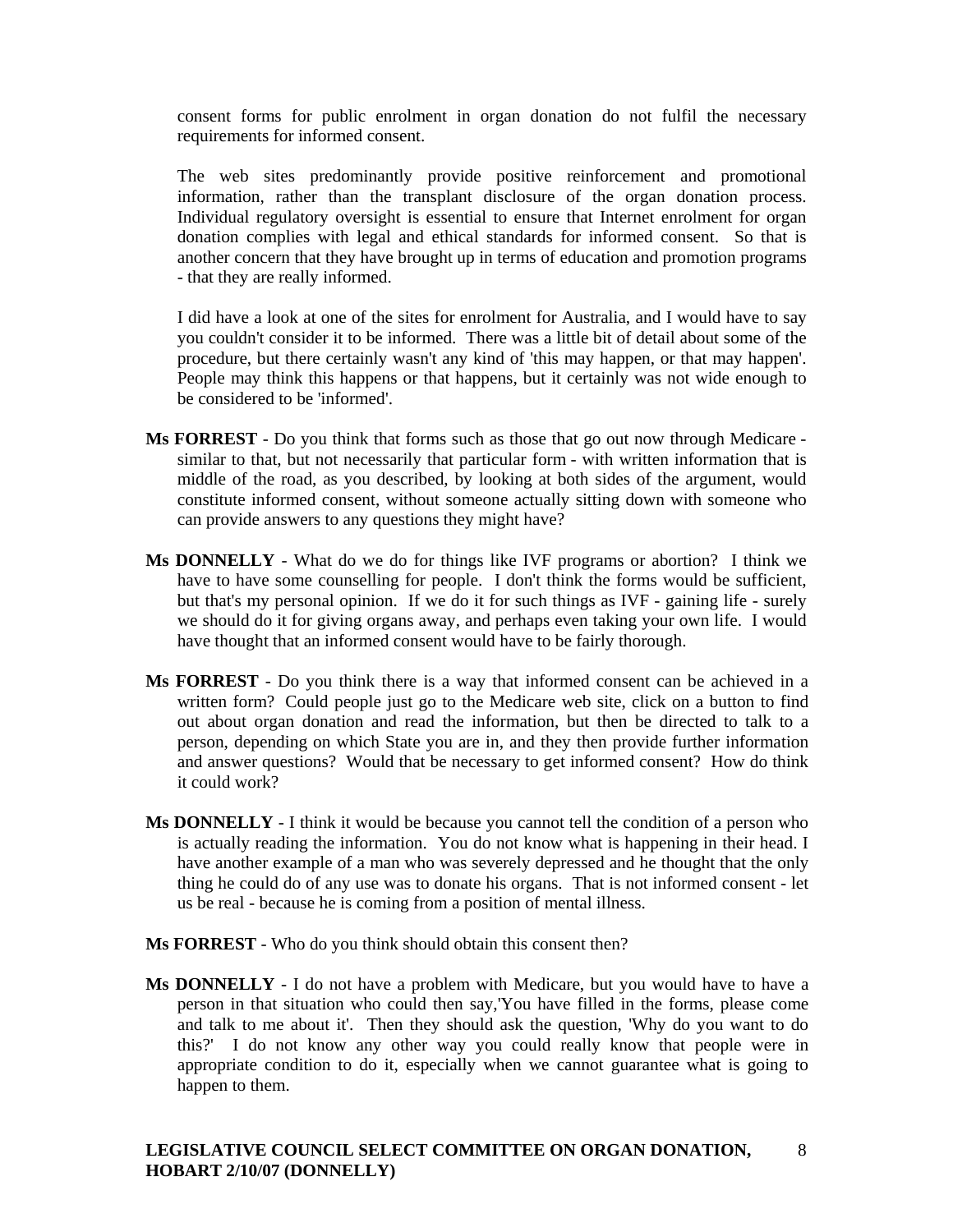**CHAIR** - Laraine, time is starting to march on, unfortunately. We do the best we can to keep to the timetable. If there are any other final questions that need to be asked, please ask them. Otherwise, thank you very much for coming along and thanks for giving us your submission.

# **THE WITNESS WITHDREW**.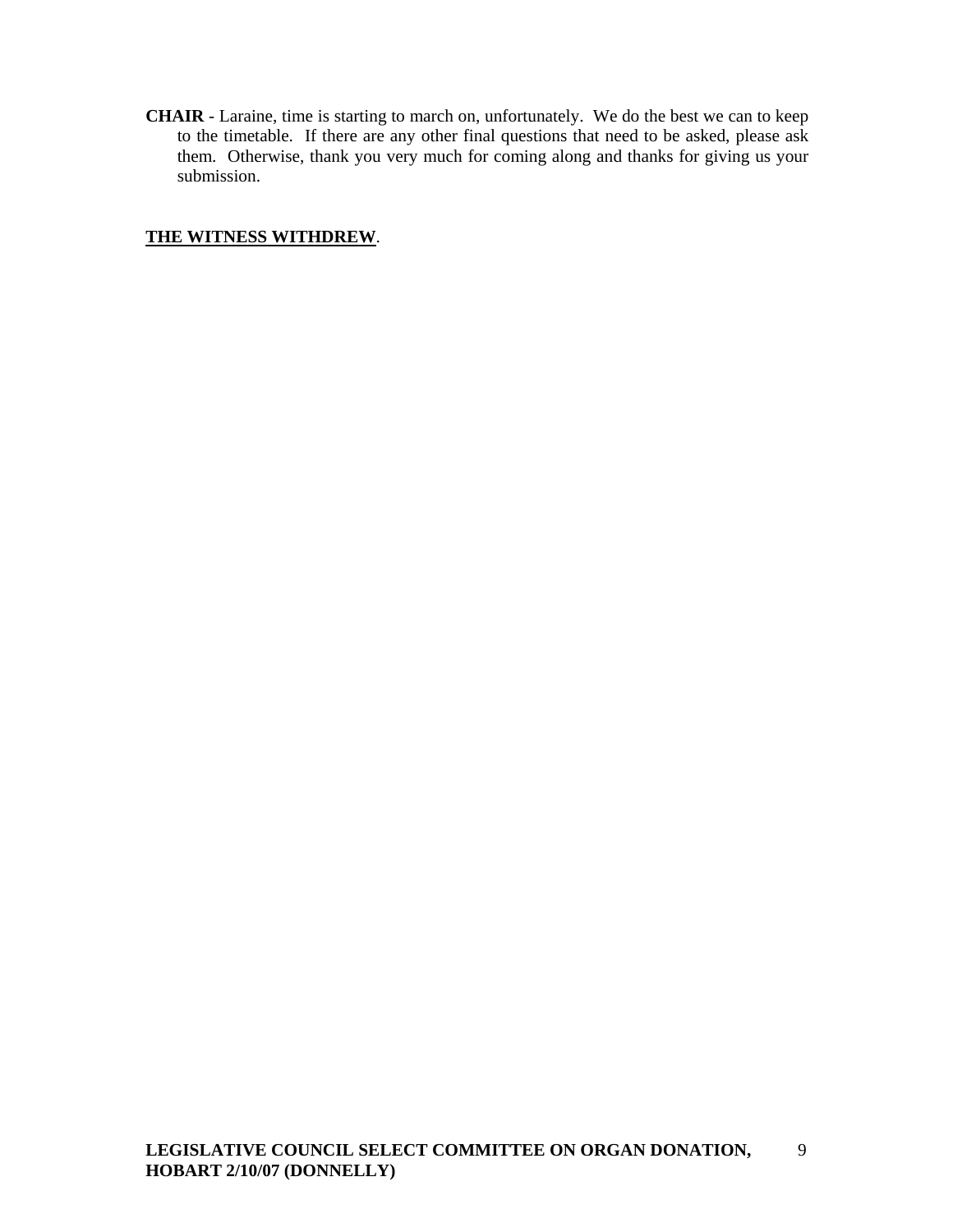# **Ms NIKKI NOLAN** WAS CALLED, MADE THE STATUTORY DECLARATION AND WAS EXAMINED.

- **CHAIR** (Mr Wilkinson) Nikki, thanks for coming along. It is an informal process and we want you to feel as comfortable as possible in putting forward your submission, which you have already supplied to us.
- **Ms NOLAN** I did not have time to actually sit down and put it on paper but I do feel that sometimes it is much better to talk face to face because I am a donor mum.
- **CHAIR**  I understand that, thank you. I just indicate to you that this is being recorded and anything you do not want recorded for whatever reason please let us know and we can discuss whether that should or should not be in camera, in other words, in private. We have listed here 9.30 a.m. to 10 o'clock for your evidence and we are already running a bit late. Please do not feel too tied by the clock, but if you can endeavour to have your say within half an hour that would be good.
- **Ms NOLAN** I can say it in 10 minutes.
- **CHAIR**  Okay, I will leave it to you, thank you.
- **Ms NOLAN** I did have trouble hearing the lady who was here before, but one thing I did find quite amazing was that she claimed that most people she talked to said that they really were not happy being donors. I live in Dodges Ferry and every person I have talked to down there has said, 'Well, why not?' It is when they have to think about it. If you are sitting in the dreaded 'green room' in the Royal and there are two specialists there with your son's CAT scan and they say, 'That's it' and you say, 'Well, why not? We had had 12 days to get used to the idea that he was not going to make it. I think if you can sit down quietly, have a Sunday lunch when you are not threatened by anything, there is no great grief on you, and you can just sit and chat, most people would say, 'Why not? Get some-one else well.' In fact what I have done is a bit cheeky here. There are not enough of these to go around, but there are four copies. This gives the recipient's point of view it is a copy of the LifeGift showing where Sam's organs went.
- **CHAIR** We spoke with LifeGift yesterday.
- **Ms NOLAN** They are absolutely wonderful. As for some of the assertions that people feel left up in the air, I thought they were just brilliant. Even now, two-and-a-half years later, they have just phoned me up to say, 'We're just checking, are you okay?' They are lovely, wonderful people. The first note is from the heart recipient. You could tell he was a farmer because he used very large letters and they were strung out a bit! The blurred bit is where they have tippexed it out so I immediately got a knife and scratched if off just to see.
- **CHAIR** You could have looked from the other side!
- **Ms NOLAN** I tried that and I still could not see it! That lovely one is from the liver recipient who, the year after he had Sam's liver, was well enough to fly overseas to his son's wedding. So they do not fall over in a dead heap - that is a bit dramatic. That is a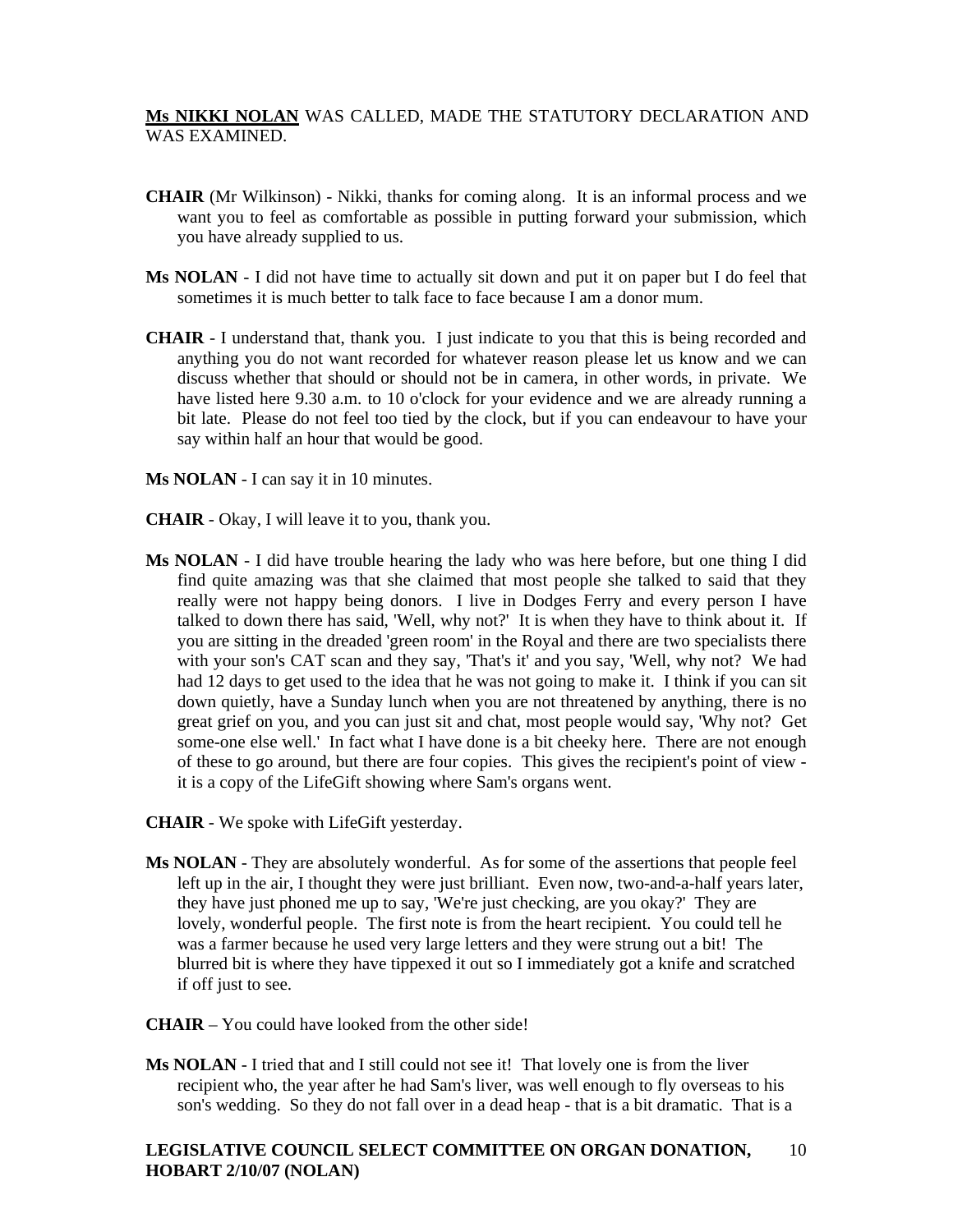lovely one from one of his kidney recipients. In fact, the surgeons covering his case said it was almost a perfect match, and I thought 'poor man'! He is now driving a red sports car with black daggers down the door!

 Anyway, there you are. That gives you the other side of the picture. You can have the technical side from somebody whose job it is to be an informant, but at no time did we feel pressured. In fact, the weekend after Sam's service every organ donor form in Sorell and Dodges Ferry disappeared, was filled in and sent back. He was only 22, but 250 people came to his funeral. They read out that form and everybody just was talking about well, why not.

 I know that there is an argument that perhaps some people who need an organ deserve it: the lady who has just left might have a niece who might get cardiomyopathy. That teenager has not done anything wrong but get a virus, and their heart is going to go. I know a couple of recipients - a double lung and a kidney - and they have a terrific take on life. They say I have been given a second chance, I am going to grab it with both hands not be stupid, but just live life to the full. Not that long before Sam died, I had actually got him to fill in the form. He and his friends were sitting around out on the deck having a Bundy and coke - that was his passion - but his liver was fine, we were just amazed.

*Laughter.* 

**Ms FORREST** - He was only 22.

- **Ms NOLAN** At his funeral service Richard, a friend, was absolutely wonderful. He read this out and then he said as an aside that Sam always thought he did not want a nun to get his liver and that brought roars of laughter. That was him, he was a party boy. He went out with a bang, you know, and he has left his legacy, which is great. We were sitting down on the deck and I said, 'You have to get people to think, it is a bit like the Chinese water torture. You have stickers in the back of cars just to keep reminding you, just to keep it somewhere in your subconscious, not down the bottom, not where it is too hard to think about, but something which is gradually drip-fed into you.' Sam said 'What about pass them on when you pass away'. We laughed about that but why not, why not? If he had survived he would have been paralysed. One of our best friends had dropped with an aneurism while doing the ironing. It took Joan two-and-a-half years to die and meanwhile one of her children committed suicide because he could not live without his mum. We didn't have that. We had 12 days. Because I am a nurse I had seen the downside of it. My husband is very practical. In the end the damage was so severe that Sam would never have survived.
- **Ms FORREST** Being a nurse, did you have any concerns?

Ms **NOLAN** - I did my nursing training a long time ago.

- **Ms FORREST** It does not matter, you still have the knowledge. It has been raised in some of the submissions and in the last presentation to some degree, were you concerned at all about -
- **Ms NOLAN** Whether he was really gone?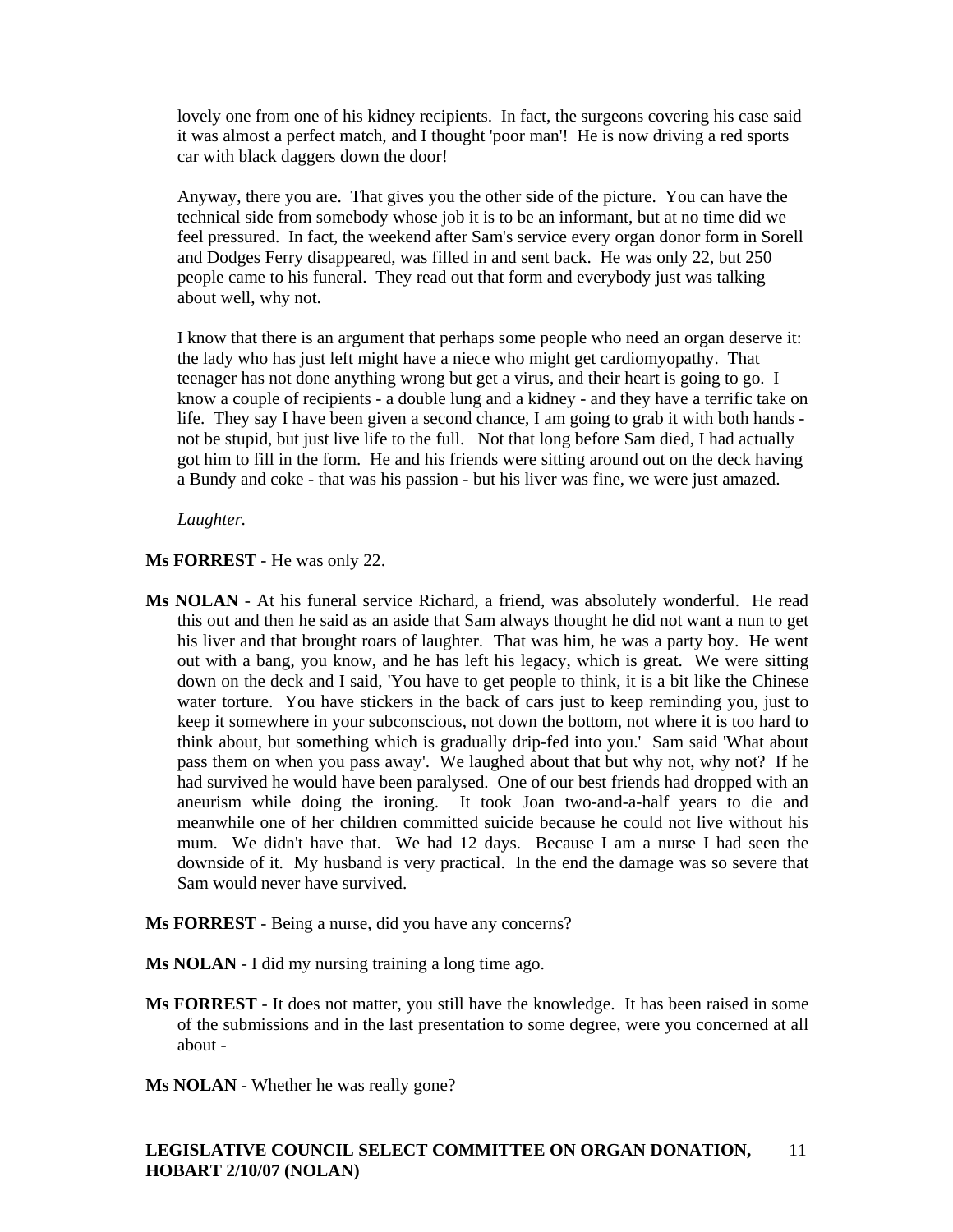- **Ms FORREST** Yes, whether he was really gone. We talk about the parasympathetic and sympathetic nervous systems and how they are different.
- **Ms NOLAN** I know. It was dreadful. We were told that he was technically brain dead but if you touched him he moved. I did not find that hard. My husband did not, but my son did. But that was fine; he said his farewells and went away.
- **Ms FORREST** Did your other son get to the point to realise why that was happening?
- **Ms NOLAN** The thing is that two years before my son had made a spectacular job of demolishing a car, driving it on its roof for about 100 metres, and he had massive surgery on his hand. Frank Kimble, the plastic surgeon, rebuilt his hand, but Sam also partly scalped himself because his head was hanging out. I do not feel that he was ever quite the same after that although there was no indication that there was any kind of brain damage on CAT scans or MRIs. He went into that crash 100 per cent but he came out 98 per cent. I think that was more emotional as well. He felt maimed and it was not his fault but that really affected him. That put him into a very enclosed world; he curled up inside himself for a long time and was just coming out of himself when he did this. I just think sometimes it is programmed to do something daft. He was a risk-taker and I think Adam said afterwards that Sam was just so upset about his hand. What would he have been like if he had survived ? It would have killed him.
- **Ms FORREST** So Adam was able to intellectualise it to a certain extent?
- **Ms NOLAN** Yes, it has taken him an awful long time, probably two-and-a-half years, but my husband and I both said you have got to put your faith in doctors, you cannot secondguess every decision they make, otherwise your life would be miserable. You go into Austar when you are doing the ironing or the washing and there is some story about somebody who was in a deep coma and they just got up and walked out the door. That is bullshit. You know that.
- **Ms FORREST** I would like to hear more about some of the other stories.
- **Ms NOLAN** There is always a down side. People say they recovered and then you discover they have had to learn to walk again, talk again and they have no sense of taste.
- **Ms FORREST** Going to the issue of informed consent and getting an appreciation of what informed consent is, how could the current process through Medicare be improved?
- **Ms NOLAN** First of all, I think the way Medicare did that was just useless. How many times have you got stuff from MBF and it is all sort of glossy at the front and you put it in the bin. Then on the back of that is the form saying if you do not fill this in -
- **Ms FORREST** We will not pay you any money.
- Ms NOLAN Or we are going to drop you down a level in your repayment system and you do not realise that you have actually done it. I feel it was boring-looking document. It did not get the message over.
- **Ms FORREST** So how should it be done?

#### **LEGISLATIVE COUNCIL SELECT COMMITTEE ON ORGAN DONATION, HOBART 2/10/07 (NOLAN)**  12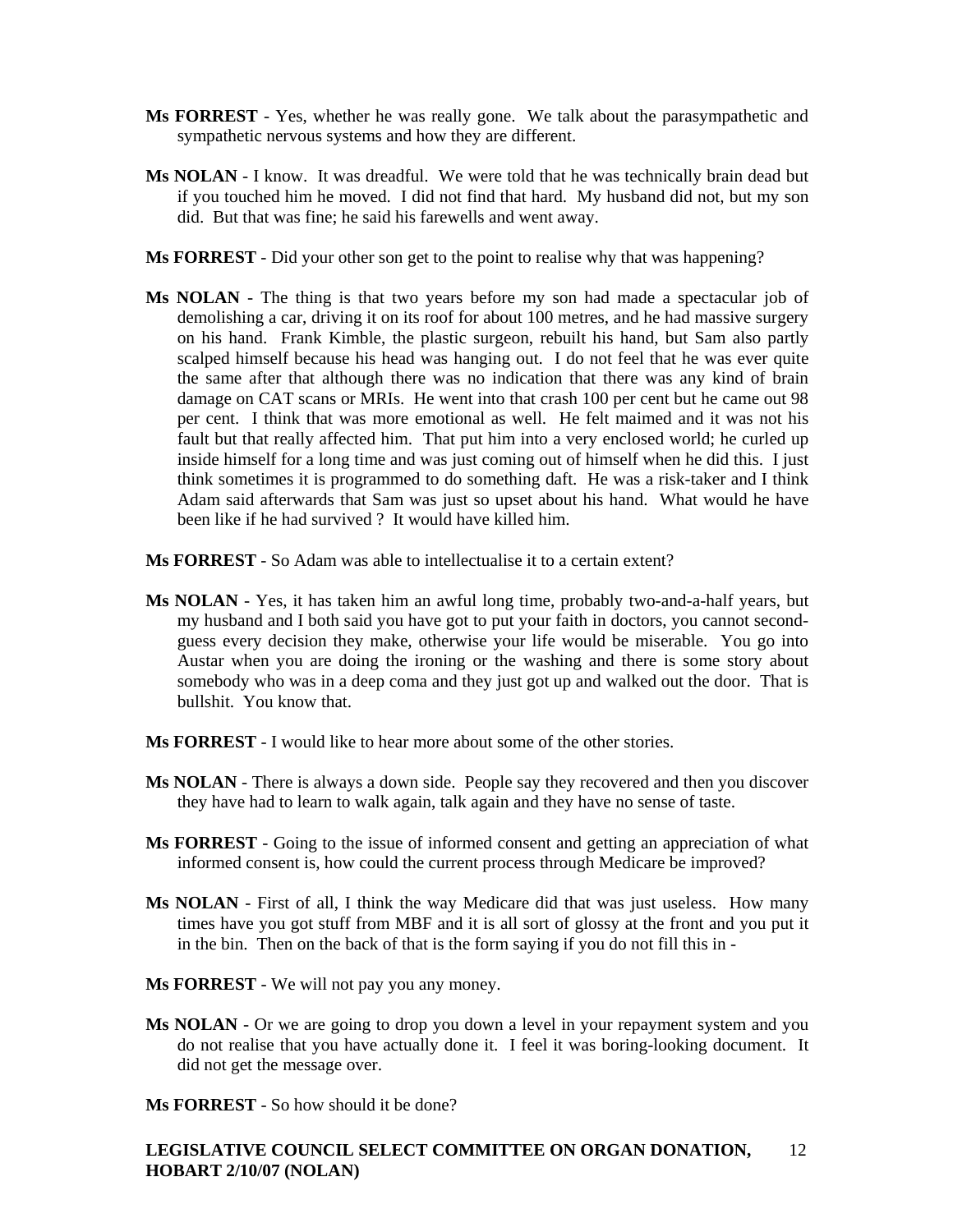**Ms NOLAN** - Education, education, education. There should not be an organ donor week; there should be an organ donor month and I think you should encourage families to have an organ donor Sunday lunch. When you are happy, have had a couple of wines, you say to yourself 'why not'. Sam signed his name on his form but I filled it out because he was dyslexic and he had attention deficit disorder. I said, 'So it is okay that if anything drastic happens' - it was only about six weeks before he did this - 'can we give your organs away'. He said, 'Well if I am dead they are no bloody use to me, are they?' So I took that as a yes and ticked the box.

 You see we are a very practical family. We run a business and we have had more than our share of disasters. There are some families where, we all know them, nothing bad ever happens to them and they worry about a broken nail. So when something really bad comes along they cannot work it out. They cannot cope with it so it goes into the toohard basket. But I think if you make a decision very early on then to me it is just one more process.

- **Ms FORREST** So do you think that it would help if there was a person in the State who was well informed about organ donation and both sides of the argument? Once the decision or consideration was given to organ donation, and someone had to fill in the form, they could then be directed to speak to this person to ensure that they have got all the information they needed. Would that be a useful thing or is that too onerous?
- **Ms NOLAN** Absolutely. I do think education, education, education. I have the LifeGift program here. I go every year.
- **Ms FORREST** To the service?
- **Ms NOLAN**  To the service in Melbourne, then meet up with your coordinators. They are just brilliant. Here is a lovely poem from a young recipient. I will leave it with you it is just super and to me it puts it completely in perspective. I think education, education and education.
- **CHAIR**  What happened after you were told that your son was brain dead, that he would not make it.
- **Ms NOLAN** I was in the green room by myself awaiting the results of his third CAT scan after his third lot of surgery. They drill rings to release the pressure and Sam had four the first time that they had ever done it. We waited all afternoon. My husband has retinal problems so he had to go home in daylight. I stayed. They walked in with the CAT scan and they said 'no go'.
- **CHAIR**  So they informed you as to that. Did you then say to them, 'I know he signed a document to say that he was willing to donate his organs', or did they come to you and say something about that?
- **Ms NOLAN** No, we sat down with one of the lovely neurosurgeons at the Royal; he was just fabulous. He sat down, he held my hand and he said, 'I think you should get your husband in'. So my husband and my son drove in and I said to him that I think we should go down the organ donor path. I actually said it because I knew that Sam wanted it. We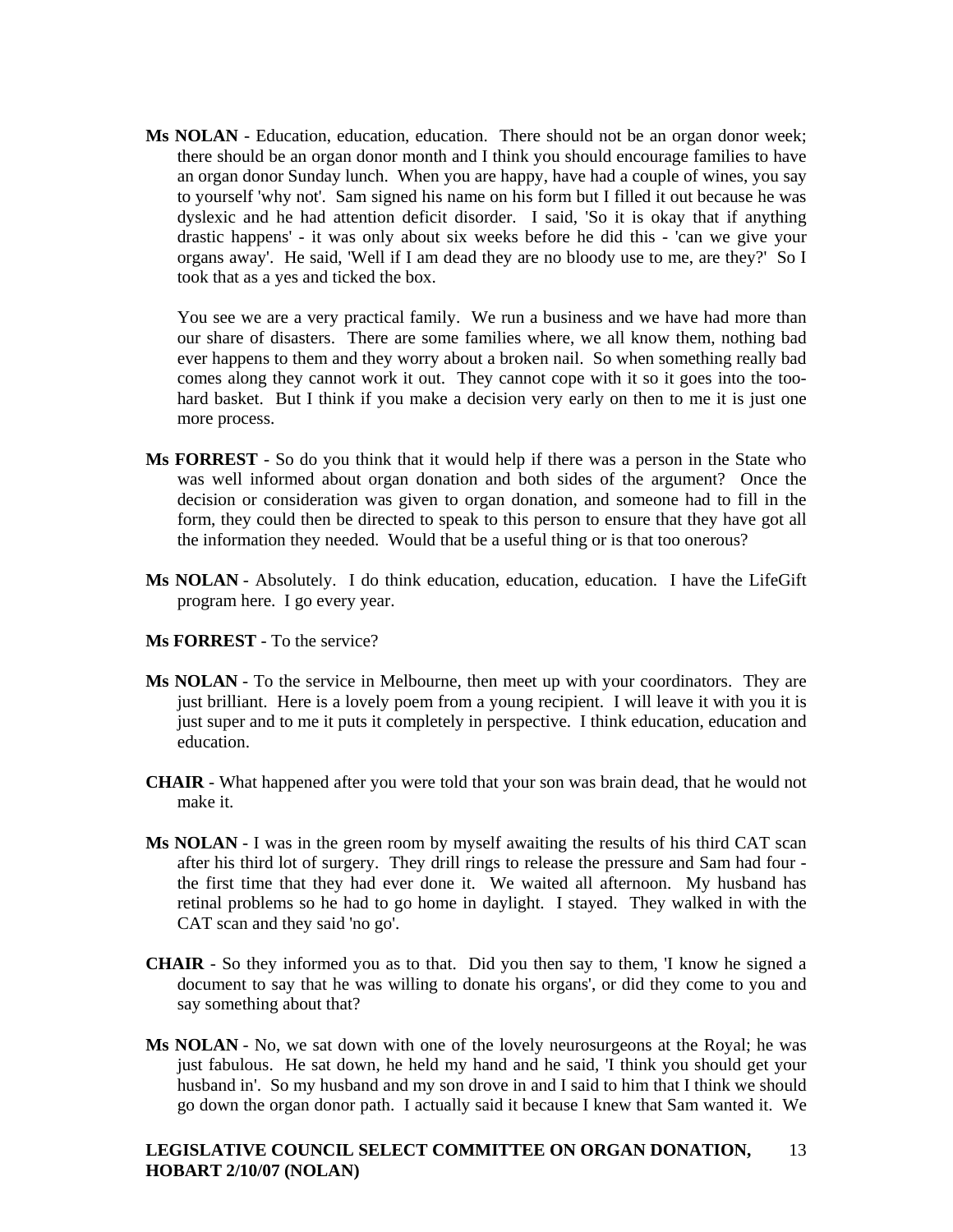spoke to the staff that night and they asked if we would we come back tomorrow and fill in the forms. My husband, who is a businessman, has signed more paperwork that we have had hot breakfasts, and he said that he found the paperwork very daunting.

### **CHAIR** - Right.

- **Ms NOBLE** Once you make the decision they change the medication regime. They stop preventing swelling and they start preserving the organs. Then we had to wait about 14 hours, which was not as hard a day-and-a-half before the swelling had actually gone down from the front and moved down to the back and hit the brain stem. Then they do two independent assessments. There was no brain activity whatsoever. It was 1 o'clock on the Sunday afternoon and they phoned us and we went back in and said goodbye.
- **CHAIR**  What happened when you stated to the doctor that Sam wished to donate his organs? It is always a hard conversation to have, I would imagine, and a hard conversation for the doctor as well. Did the doctor say that he was going to ask you about that or not?
- **Ms NOLAN** No. He was relieved that I brought the subject up first.
- **CHAIR**  How do you know that?
- **Ms NOLAN** Just by his body language.

### **CHAIR** - I see.

**Ms NOLAN** - I said I have to wait for my husband to come in. So Adam went and said goodbye and then he left and then my husband sat with me and the specialist.

 The next day when we went back there was a different doctor there. That lady said that there was no coordination. Well there definitely was because we spoke to probably one of the senior registrars and he went through all the paperwork with my husband. Then we were just about to leave when one of the registrars said there should be a police report. We then had to try and find a policeman, it must have been Sunday afternoon, and that was another six hours - which we did not need. The girl was Scottish and she had dealt with similar things. She said that the Procurator Fiscal in Scotland, which is like the coroner here, would want an accident report.

- **CHAIR**  When did LifeGift become involved?
- **Ms NOLAN** When we were saying our last farewells. We had signed the forms, the message having gone back to LifeGift -
- **CHAIR**  Why did you have to sign the forms; he had already signed a form?
- **Ms NOLAN** No, sorry, my husband signed the forms. I think my husband then had to countersign the police report, which was a farce because the lass who came had no idea why she was there. It was the only time I saw my husband lose his cool because she kept asking, 'What is his name? How old is he? When did this happen?', so there was a breakdown there - which we did not need.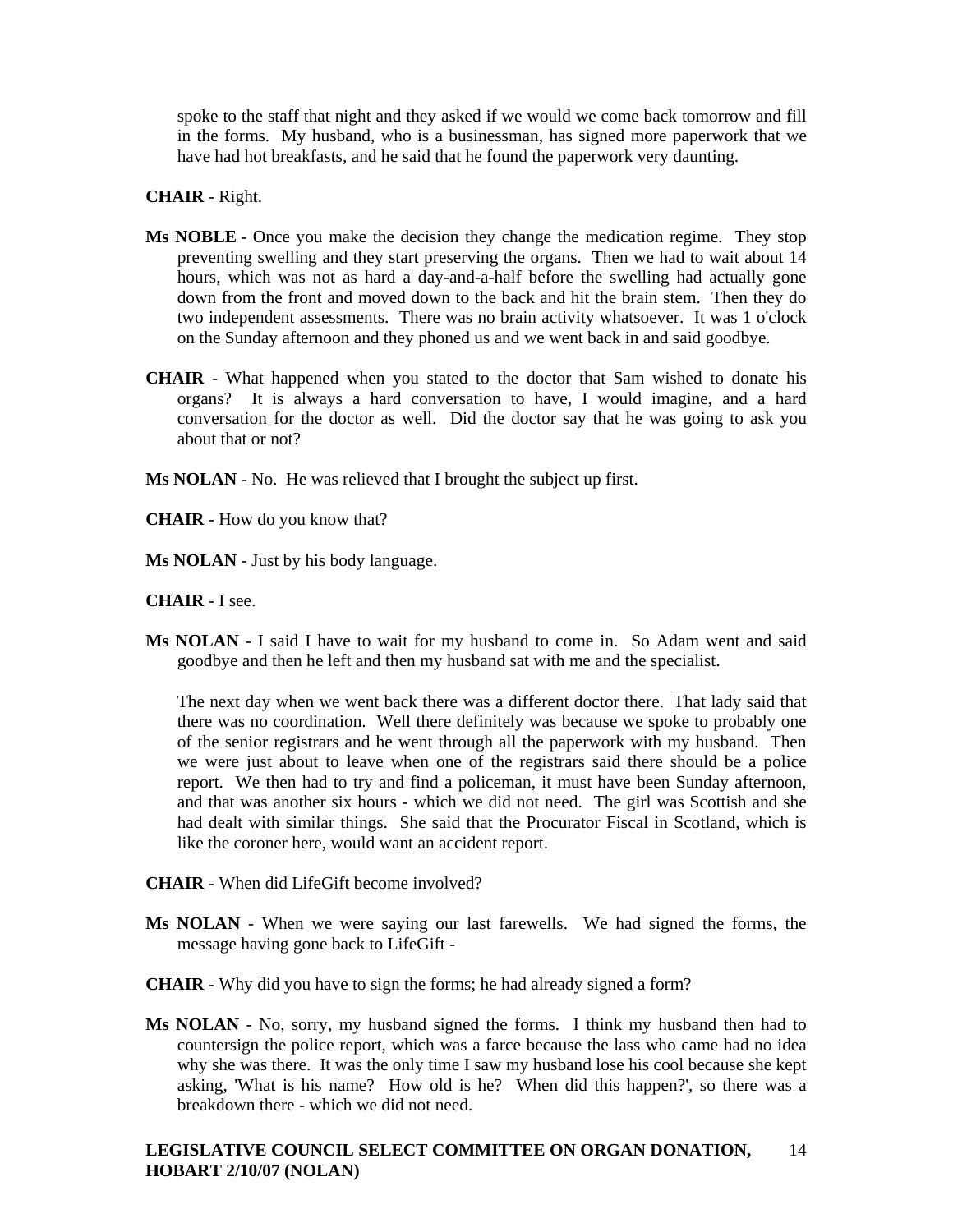Then my husband stayed with Sam with one of the doctors sat with him. Then LifeGift phoned me and I was on the phone in the ward for about at least an hour answering questions.

- **CHAIR**  You advised them that he had signed the form?
- **Ms NOLAN** Yes, but they did not say to me at any stage that they have to check the records to make sure. The form went in but it was never mentioned again.
- **CHAIR**  Did you have to sign a consent as well?
- **Ms NOLAN** Yes, but my husband did that while I sat with Sam, and then we changed over.
- **CHAIR -** Therefore it was not only the form from the person, being your son, who wished to donate his organs but it was also a family decision as well?
- **Ms NOLAN** Absolutely.
- **CHAIR**  So one of the family at least had to sign a consent form for it to occur as well?
- **Ms NOLAN** Yes, but again we did not have a problem with that and the staff could not have been more sympathetic. We did not need the glitch with the policewoman but that was unfortunate - one of these things that happens.
- **Ms FORREST** Is that a communication breakdown between departments, like between health and police, or within the police?
- **Ms NOLAN** It was a breakdown within the police department because the registrar was on a secondment from Scotland and she suddenly stopped and said, 'No, I think we should not proceed until we have an accident report'.
- **Ms FORREST** Is that normal practice do you know?
- **Ms NOLAN** No, I don't know.
- **Ms FORREST** We could check with someone else.
- **Ms NOLAN** That is right you could.

 In fact the policeman who came to take a statement afterwards thought we should have made a report, but no-one else was involved. He was partying with his friends, jumped on a skateboard, tumbled down a hill and cartwheeled. No-one else was involved; it was his own daftness.

 With LifeGift, I was probably on the phone for an hour-and-a-half. My husband has a thing about women on the phone. The questions, obviously, were about his state of health, his lifestyle. I didn't edit the truth but I was a bit reluctant to give it all out. He had not been around long enough to do any long-term damage. You could literally hear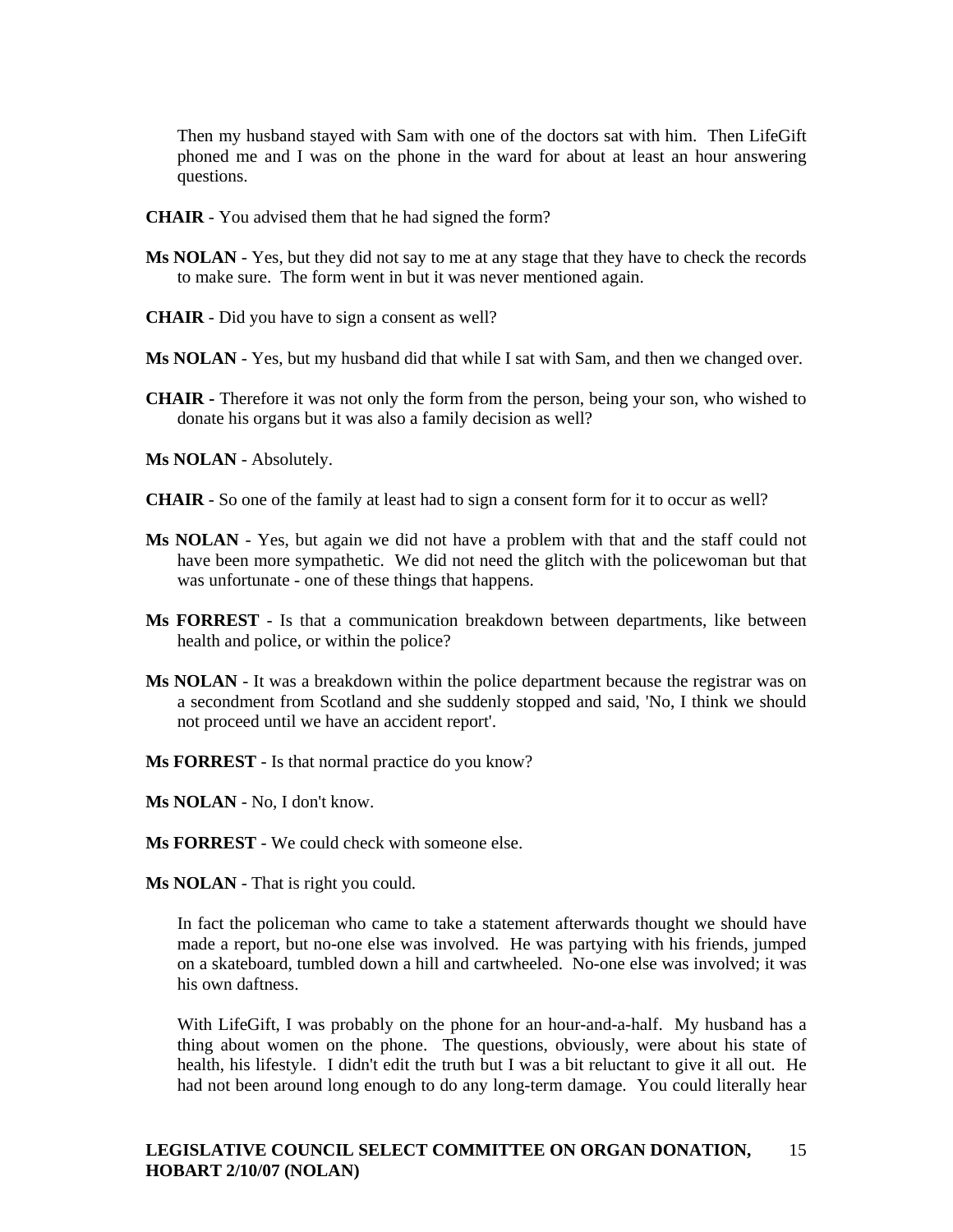ticking of boxes because unless all the paperwork was fine and I had answered yes or no to every single question then the retrieval wouldn't go ahead.

- **CHAIR** What happened with the retrieval process? Did the retrieval team come to Tasmania?
- **Ms NOLAN** Yes.
- **CHAIR** So from the time you spoke with the doctor about it, how long did it take for the retrieval team to come?
- **Ms NOLAN** After we said it was a no go, it was probably about 36 hours for his organs to reach the peak of their condition and for him to have had the two tests to determine no brain activity. We then walked out, which was the hardest thing to do. It was probably early the next afternoon that they said, 'Everything's done and everything went well', and that was it. As far as I know, two Lear jets came down because there was a heart and a liver. I know they got a police escort, although I am not meant to know. I bumped into a lady whose husband was in the next bed to Sam and who had died, and she said, 'I'm sorry about Sam, but it is wonderful that he is an organ donor'. I said, 'How did you know, because it wasn't in the paper?' She said, 'My son-in-law works in the police radio room'. That was fine. For families who have been there, please spread the word.
- **CHAIR** I know it is a tragic time and a difficult thing to get over, but did it make it easier for you that you are a nurse, that you understand the medical procedures.
- **Ms NOLAN** I could see the downsides. When he was first sent to the Royal in an ambulance I was told that it was probably concussion and not to worry, that I would get a phone call tonight to come in and get him and take him home. I took the friend, who had tried to save him, home, dropped my son off, got to the Royal and the next time I saw Sam he was in the resuscitation room on a ventilator. It was 12 days after that. For the first five days they said, 'Wait for the brain swelling to go down'. That is when my husband and I discussed, if he comes home in a wheelchair, whether we get ramps and whatever. Then on about the sixth day my husband said he may not come out of this, and he didn't. The staff are wonderful at letting you down. They didn't say, 'His health is not good'; they used to say things such as, 'He's just not behaving himself' - just gently preparing me.
- **CHAIR** Going through the process, could it have been made any easier for you?
- **Ms NOLAN** No, but I think they could get some better chairs in the Royal and do something about that disgusting Coke machine. We got the phone call about half past one in the morning and we drove in and sat there and we couldn't see the specialist. There is a problem with parents and families hanging around there. You could be there for nine hours and you don't even see a specialist because they were busy with the patient. It used to take two hours to take Sam, his bed and all his equipment, for a CAT scan. You multiply that by 10 people. The staff are absolutely wonderful. I couldn't fault them. You couldn't eat properly, but you were too frightened to leave in case the specialist said, 'Where's Mrs Nolan?' So you sat there all day drinking shitty coffee, and starving yourself. I think perhaps the Royal could have a trolley that comes around with sandwiches just to give you a bit of a lift. Even my husband, who drinks black coffee,

#### **LEGISLATIVE COUNCIL SELECT COMMITTEE ON ORGAN DONATION, HOBART 2/10/07 (NOLAN)**  16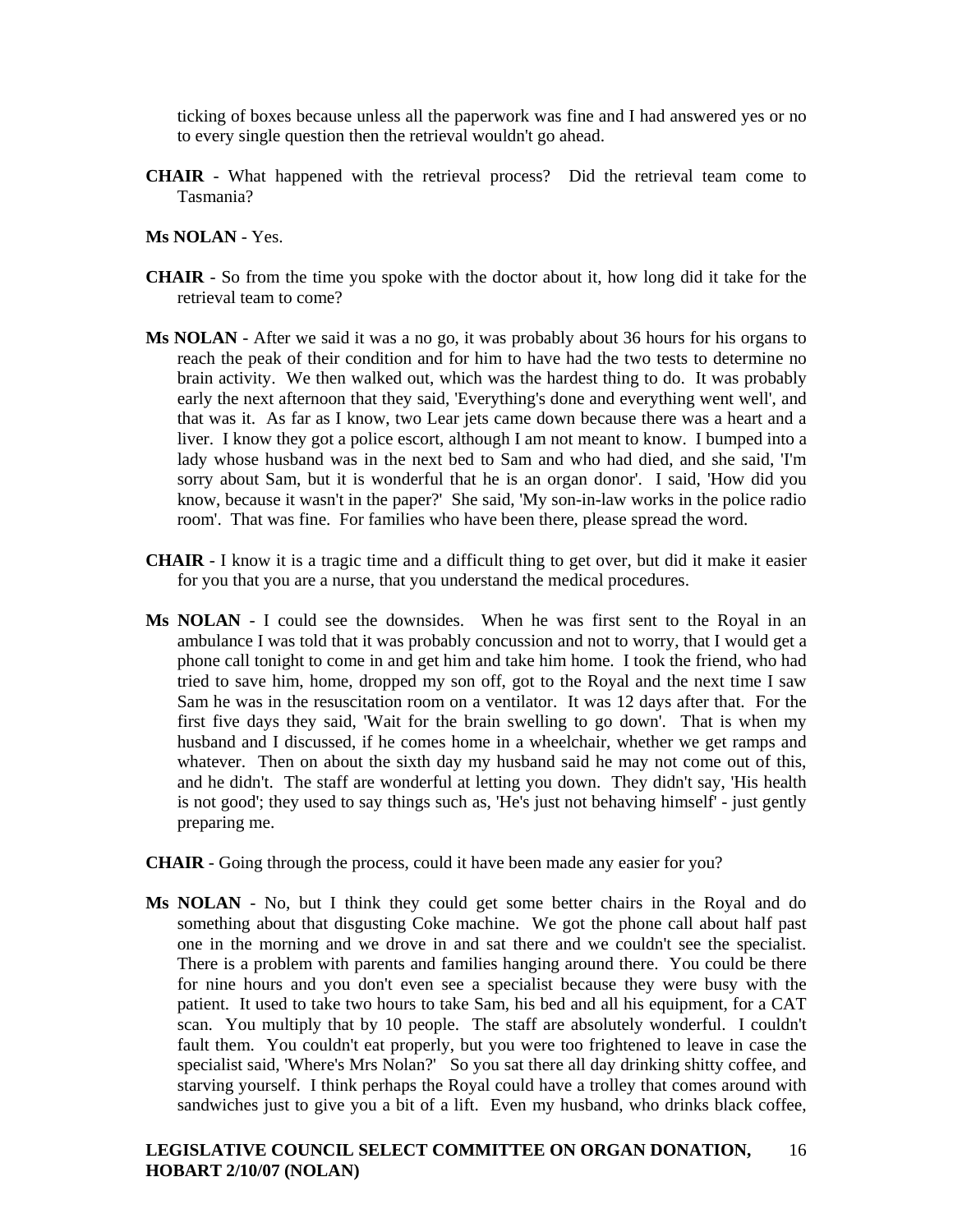was having sugar in it, and after 34 years of marriage I have never known him to shove sugar. He must have felt rotten, too. But your nervous energy kicks in for sure.

**Ms FORREST** - There's been some suggestion that there should be an organ donation coordinator employed through the Department of Health, or somewhere, to provide a service to educate people to be there when this sort of situation occurs. Two questions for you. Did you have any problems with conflicting advice or information anywhere?

**Ms NOLAN** - No.

- **Ms FORREST** That was not a problem. Do you think such a person being responsible for ensuring you get good coffee and some food is so important?
- **Ms NOLAN**  Yes, it is absolutely. You will be driving home and your hands start to shake. You want a back up team, three or four people so there is always one on call or available in shifts to just be a mother hen, really. I walked in one day looking so dreadful, and the cleaner said to me, 'You look like you need a hug', and she just hugged me - it was a lovely thing to do. She tried it on my husband, but he didn't -
- **Ms FORREST** Some people aren't touchy-feely.
- **Ms NOLAN**  Not touchy-feely at all, no.
- **Ms FORREST** But if there was someone in that role. Admittedly this only happens on rare occasions, it's not a frequent event.
- **Ms NOLAN**  It's sad that it happens on rare occasions.
- **Ms FORREST** Probably it is. Well, yes and no -
- **Ms NOLAN**  Yes, and no.
- **Ms FORREST** but if that person could fulfil that role, that would be an extension to the education.
- **Ms NOLAN**  Absolutely, yes. I was really blessed that my best friend lived up on the Glebe, so Helen was always there. In the morning, there was only a window of opportunity to see Sam from half past seven to eight. I live at Dodges Ferry and we were still running the business, mining and trucking or whatever, and Helen always used to call in on Sam - it was special. It is the day-to-day grind that gets you down, and I think if you have been through what we went through and not been strong, we might not have been able to make the decision. But I do feel that when you read the letters from the recipients, they are so grateful. One guy says, 'I am really taking care of Sam's kidney, I am running'. That is wonderful. It doesn't have to be the worst thing in the world.
- **Mrs RATTRAY-WAGNER** Nikki, yesterday we heard some terrific evidence, and a lot of it was about discussing what you would like to do if and when that dreadful situation ever arose and you passed on. Would you consider that discussing organ donation with your family is the most important thing that you could do?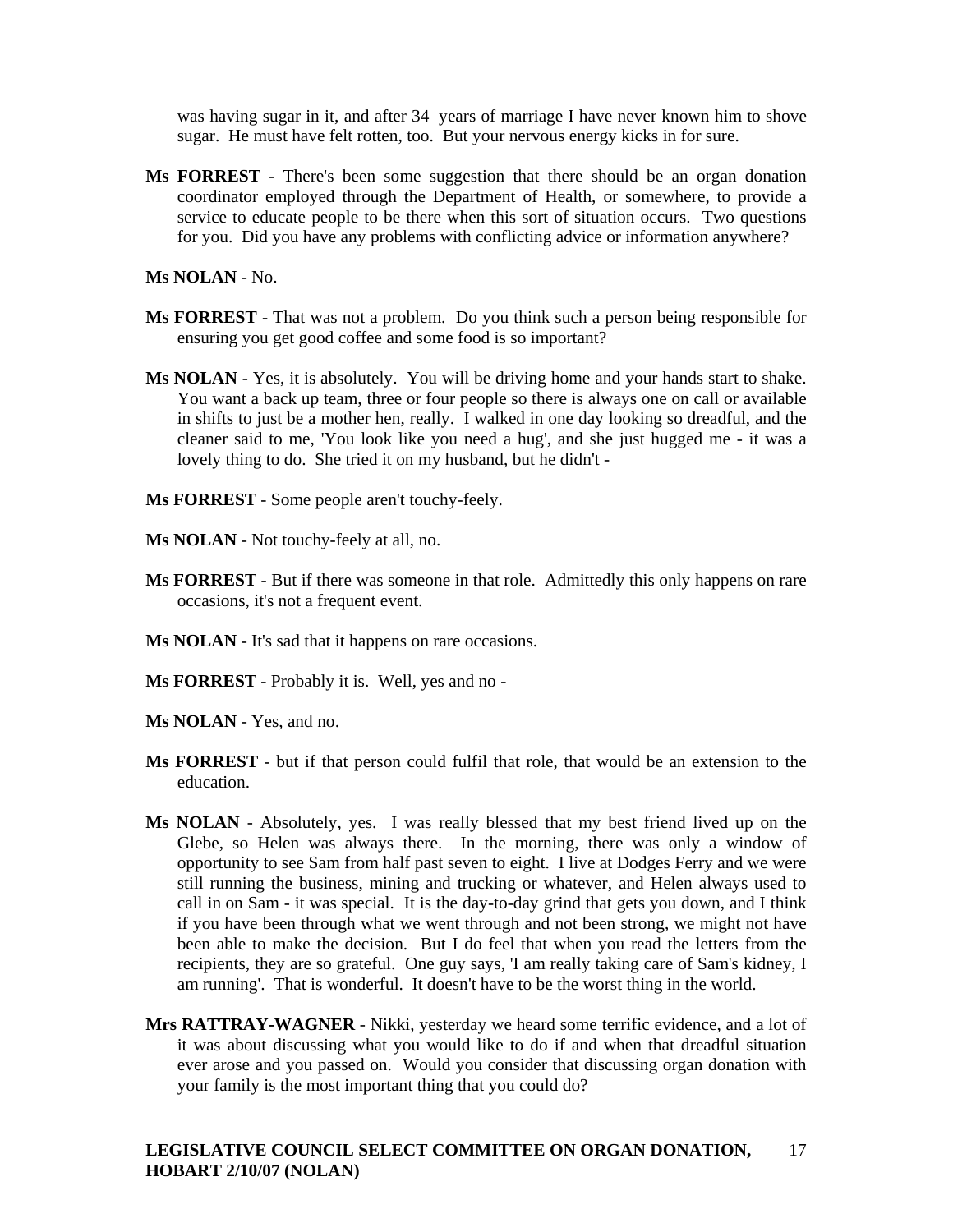**Ms NOLAN** - Absolutely. Just do it when no-one is threatened, but not when you're totally stressed out you are so hungry you could vomit. Honestly. I had a packet of Valium and I just popped them to stop myself being sick. You find yourself driving: I drove out of Hobart and I found myself in Midway Point. I had no idea how I got there, but the stress just compounds itself day by day. But if we hadn't made that decision as a family, it could have been the last straw. You'd just say, 'No, I can't deal with that'. But if you think about it in a quite rational sense, if someone is dead and they are going to be cremated, why not let someone else benefit from their organs?

 I had to explain organ donation to my grandson who was just seven at the time, and the only way I could describe it to him was, I said, 'You may have watched a TV show like *Crossing Jordan* or one of these, without really realising. Do you know what a post mortem is?' He looked at me, and I said, 'When someone dies and they're not sure, they have to look inside and see which organ caused them to die. With Uncle Sam, they looked at each organ and thought this is so good we're going to give it to someone else'. And he said, 'That's fine', he was cool with that and it didn't bother him.

 The one thing that made my son and I laugh in an ironic sense was that you hear of people, especially with heart transplants, who take on the traits of the donor. My son read it and said, 'Mum, you need to write these guys a letter of apology'.

## *Laughter.*

**CHAIR** - Have you any second thoughts about it now?

## **Ms NOLAN** - No.

- **CHAIR**  What would you say to people and hopefully it does not happen who are in the same position as you?
- **Ms NOLAN** If it does just let something good come out of it. What I find amazing is people who say, 'Oh no, I couldn't donate my organs' and yet if you say to them, 'What would happen if your son came in and said, "We've been to the specialist and your grandson needs a liver"', suddenly, flipside. You should not want to receive if you are not prepared to give.
- **CHAIR**  You would be interested to know that more than 172 000 people have signed the consent form to donate their organs within Tasmania.
- **Ms NOLAN** I do not think that those forms should just be in Medicare, I think they should be in the post office and in Service Tasmania. A friend said 'Why not have it on the back of your car rego sticker?' If they can tell you you will lose your licence 'just like that' or you could lose your life 'just like that', why not a gentle reinforcement on the car sticker? My husband said, 'Who reads car stickers?' and I said, 'Obviously on the west coast you don't get stuck in many traffic jams' but if you do, you sit there and you look at it and you think -

**Ms FORREST** - You can follow some big trucks for a long time.

**Ms NOLAN** – They are his big trucks!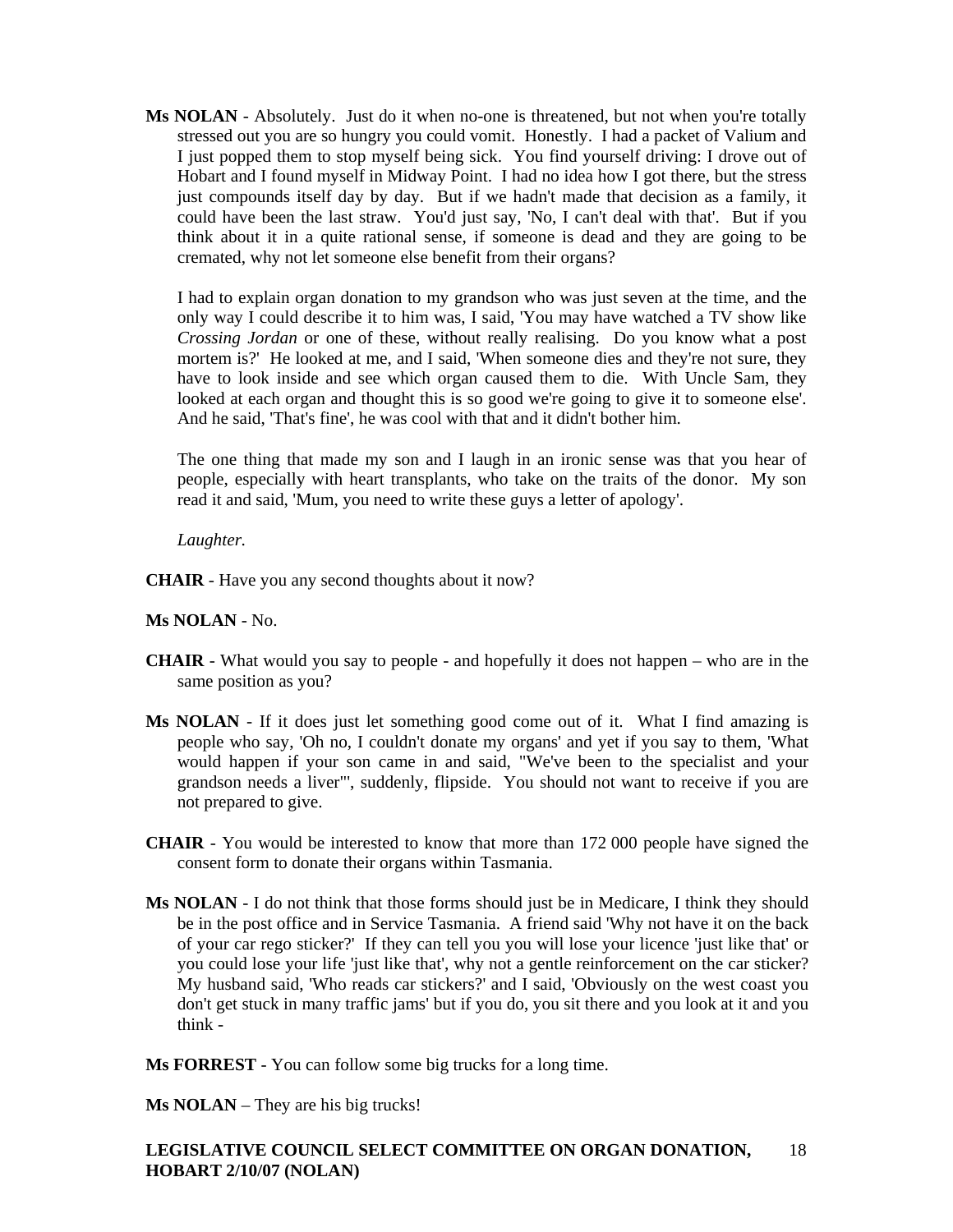*Laughter.* 

- **CHAIR**  Time is starting to run away from us, are there any final questions? Thank you very much for coming along and giving us some first-hand knowledge.
- **Ms NOLAN** I typed it out to demystify the whole procedure. That is what you have to do education, education, education. Also, I think there is poor advertising - spread the word in a non-interest way.
- **CHAIR**  Thanks for coming along.

### **THE WITNESS WITHDREW**.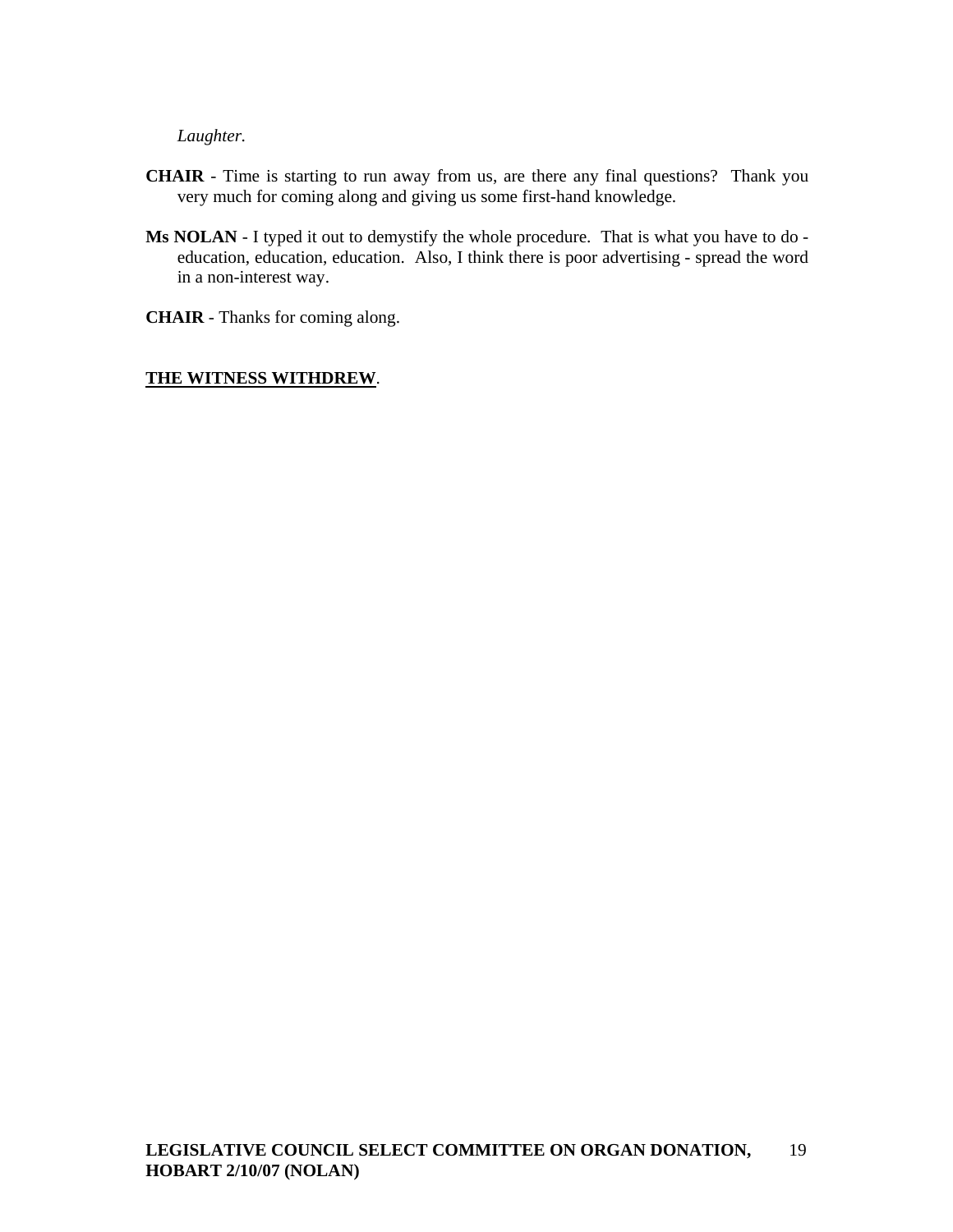# **Ms MICHELLE EATHER** WAS CALLED, MADE THE STATUTORY DECLARATION AND WAS EXAMINED.

- **CHAIR** (Mr Wilkinson) Michelle, thanks for coming along to give your submission and then answer some questions. We understand the process you have been through in the last period of time so we know about that and a bit of background. I would just like to advise you that this is being recorded so what you say is being noted down by *Hansard*. If you want to say anything and you want to say it within the privacy of the committee, please let us know that and then we can discuss whether that should occur. We have listed about half an hour for your presentation. I will leave it in your hands as to how you give it.
- **Ms EATHER** Thank you very much. I have actually written a little speech but it is actually not a little one, I have a lot to say and I have an opportunity to say it.

## **CHAIR** - Okay, fire.

**Ms EATHER** - As you know, ladies and gentlemen, my name is Michelle Eather and I am a non-directed live kidney donor which, in simple terms, means that I am one of the very small number of people in this country who have altruistically donated my kidney to a complete stranger. It is my intention today to confine my submission to the subject of live donation.

 From the outset I wish to make it known that I am entirely supportive of the need to increase the current rates of cadaveric organ donation to equal the best in Australia. As we know, in recent years South Australia has consistently maintained a rate of cadaveric donation twice that of other Australian States and this is what we undoubtedly hope to emulate in Tasmania. Yet let us never believe that emulating the success of other States will be sufficient to satiate the ever-increasing need for organs in this country. It will not. Kidney disease is an epidemic in this country. Every day it claims the lives of more than 40 Australians and every day we add six more people to Australia's dialysis list. The situation will only get much worse. Today only one or two people will receive a kidney transplant. There are just not enough kidneys available, nor will there ever be. No matter how much we would hope to increase our rate of cadaveric donation, even at optium rates we will always fall short by at least 30 per cent. We are doing far too little far too late and we, as a nation, must look at the subject of organ donation through fresh eyes. There are alternatives to increase our current organ donation rate. I just hope that we will have the courage to finally realise that we must explore these alternatives if we are ever to win this battle.

 In 2006, 641 kidney transplants took place in Australia. Cadaveric donations account for 57 per cent, or 368, donations. The remaining 43 per cent, 273 tansplants, were from directed live donors. By definition a 'directed live donor' is a close relative or friend of the recipient. For many people the donation of a kidney by a loved one is their only chance of survival yet, despite the fact that live donation accounts for almost half of all kidney donations and that live donations are statistically proven to be the most successful transplant option, our medical establishment has systemically failed to endorse or promote live organ donation in this country. It is hidden from the view and conscience of the public like a shameful secret.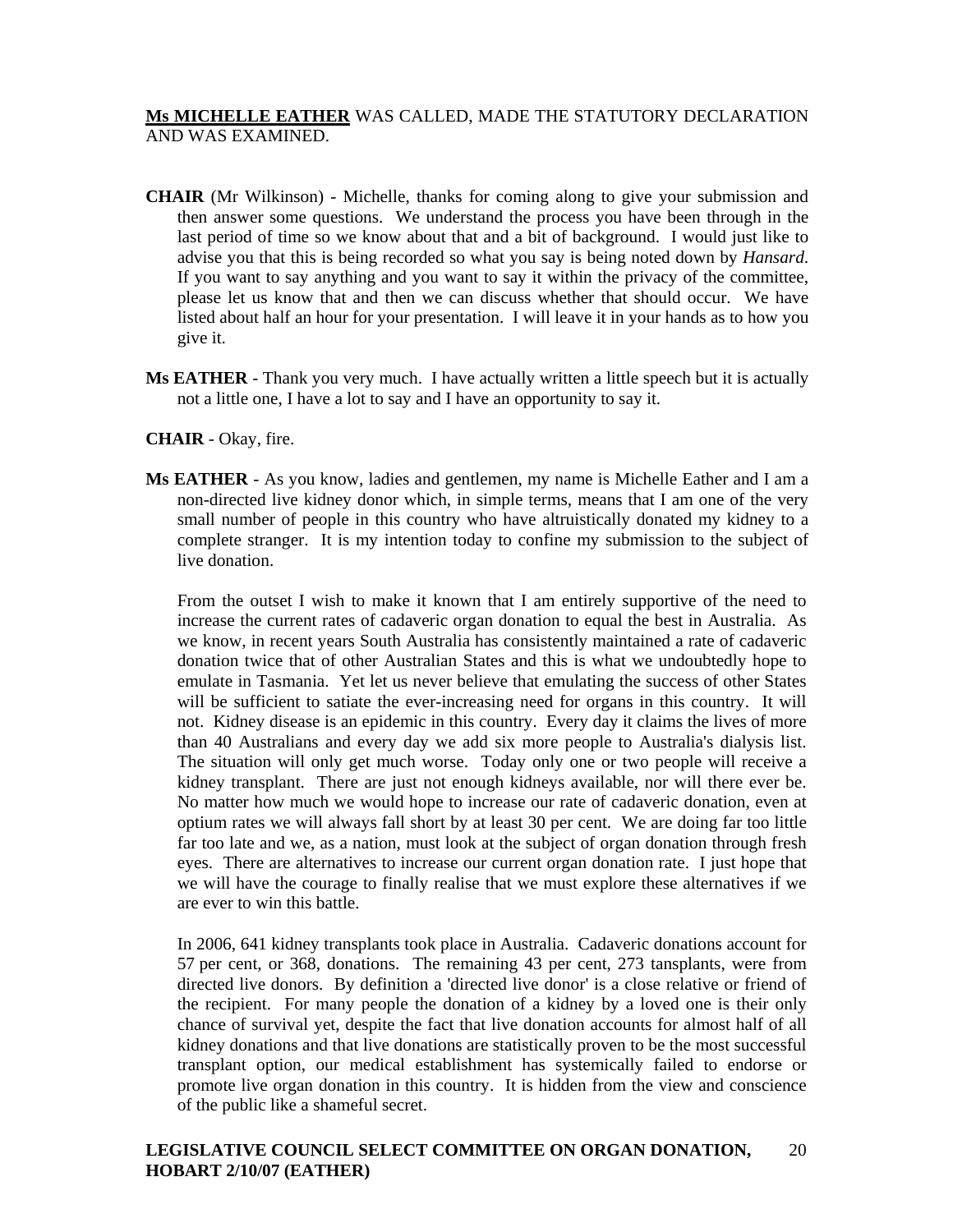Some years ago I made the decision to become a live donor. Surprisingly, despite Australia's soaring rate of kidney disease, I do not have a close friend or relative in need of kidney. I contacted a number of hospitals around Australia to see how I could make a donation to a person on our waiting lists. Without exception, every single hospital refused my offer without consultation. Non-directed live donation, donation to a stranger, is considered unethical under Australian guidelines, yet I persisted, convinced that Australia would soon catch up with the rest of the world. I researched the international practice of non-direction donation, and in particular within the United States, which is recognised as a world leader within the field. Based on their guidelines, I commenced ongoing psychological counselling and undertook health and fitness plans to ensure that I was in the best possible health to become a donor.

 In undertaking this process I quickly realised that the donor is the most important person and must be protected at all cost. There is little point in undertaking to donate a kidney if you are going to be left in an emotionally or physically vulnerable position afterwards. Therefore I was also able to readily identify all that was important to me as the donor to realise from this process. The most important thing for me was that I maintained my right to be self-determining and to fully participate within the donation process. I also decided that it was crucial that I know my recipient. I didn't necessarily need to like the person, just know a little about them. The only other factor that I determined would be blood-typing. Other than that, I had no set ideals as to who the recipient of my kidney would be. Age, gender, race and religion played no part in the process, nor did I personally believe that they should. I just needed to work with a suitable person who was willing to work with me.

 Recently a number of Australian hospitals have adapted their guidelines governing live donation to make an allowance for non-directed donors to come forward. Unfortunately the protocols for non-directed donation that have been implemented to date appear to be aimed towards discouraging rather than encouraging donors and appear to be based on a belief that if an individual wants to donate a kidney then there must be something wrong with them and if there is something wrong with them they should not be allowed to donate a kidney.

 The process is excessively long - 15-18 months - requires an intense commitment by the donor, is financially restrictive as there is no compensation whatsoever and the donor will be required to take substantial leave from their employment. All donations are carried out under strict anonymity. The donor has no choice who will receive their kidney and, ultimately, all of this is dependent upon the approval of an ethics committee. If the donor finds all of this a little bit too much, then they probably were not suitable anyway but many are still not aware that these programs are available because another stipulation is that they must not be advertised, and they have failed dismally.

 I made an informed choice to reject these options and instead chose to donate to a gentleman in the United States. I did so with the full knowledge of the facts and the risks associated with the surgery. I donated at a time that was right for me and to a person of my choosing. At all times I felt that I was in control of the situation and, at all times, I knew that my welfare was considered paramount by the transplant team with which I was working.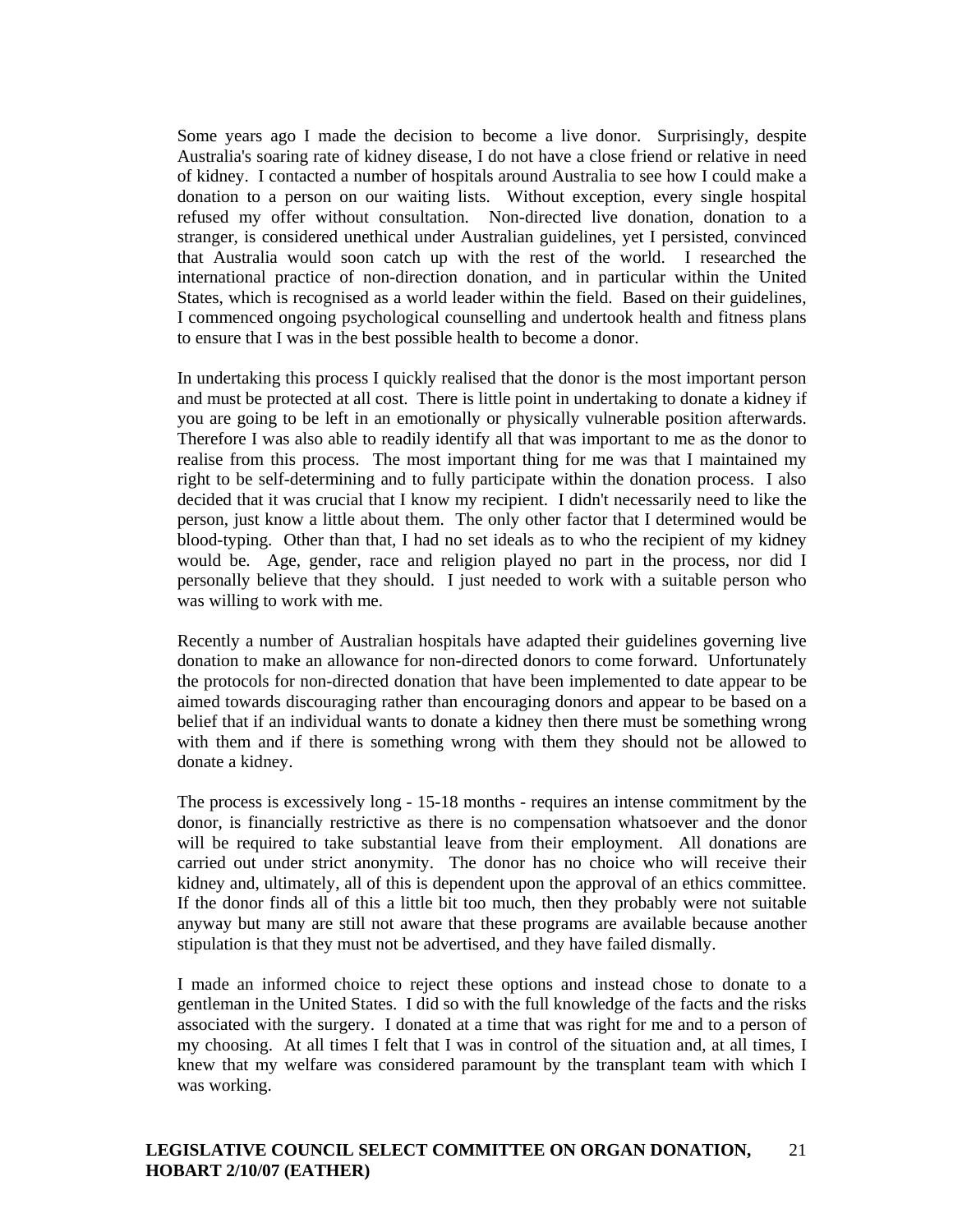At this point, it is probably an opportune time to explore the differences between directed and non-directed donors and how this may impact emotionally on the individual. In the instance of directed donation, it is all too often assumed that a compatible family member will be only too happy to donate to a loved one and all too often undue pressure, whether the real or perceived, will be placed on that individual who has probably never considered donating an organ to anyone.

 These facts have been confirmed by leading specialists and no doubt contribute, in part, to the excessive rate of depression of around 30 per cent experienced by directed donors to their loved ones.

 For people such as myself, non-directed donors, it is important to realise that we often have no emotional connection whatsoever to our recipient. We have come to understand a societal need and have identified how we might help.

 I was fortunate enough to truly like the man that I donated to but I will not sugar-coat the facts. Had it not been Ronnie, it would have been someone, anyone else. The process of choosing a recipient is not unlike choosing a lolly from a lolly jar. There is a kind of detachment that is difficult to describe and indeed may seem somewhat offensive and yet I have heard it from so many others who have done exactly the same thing.

 Unfortunately as non-directed donation in Australia is in its infancy there is a tendency by medical professionals to apply the statistical data concerning the incidence of depression experienced by directed donors to all live donors. My research indicates that the prevalence of depression experienced by people such as myself is in fact substantially lower and is more likely to occur as a result of the financial burden that we will experience.

 The actual process of choosing my recipient was very straightforward. In late March, I registered my details on an American web site dedicated to matching donors and recipients. The response was nothing short of immediate and overwhelming. The man I chose was the seventh profile that I did. After reading his story I had a sense that I could work with this person so I sent him an e-mail. It was as simple and as effective as that.

 My recipient, Ronnie Andrews, is a 60-year-old gentleman from Virginia. He is funny and charming, a loving businessman and can also be a real pain in the neck. He loves sports and shooting things and fishing. He is a doting grandfather and a loving husband. He also suffered kidney failure and had been undergoing daily dialysis for three years whilst waiting for a transplant. He is a real live, loving person, he is not a statistic; and he made the decision to register on this web site just three weeks previously - imagine that. If you wait three years on the national waiting list and then, when you make the choice to be self-determining in your treatment to not be just another statistic, you find your own donor in a matter of days.

 After exchanging pleasantries via e-mail, I requested of Ronnie the details of his transplant coordinator and made the initial contact with his hospital. Following their initial screening, I began the testing process to determine my suitability as a donor. The coorindator would e-mail a request for a series of tests which I would then undergo. The results would be forwarded to Virginia and I would receive an immediate update. Every time I received a positive response via e-mail it would be accompanied by a referral for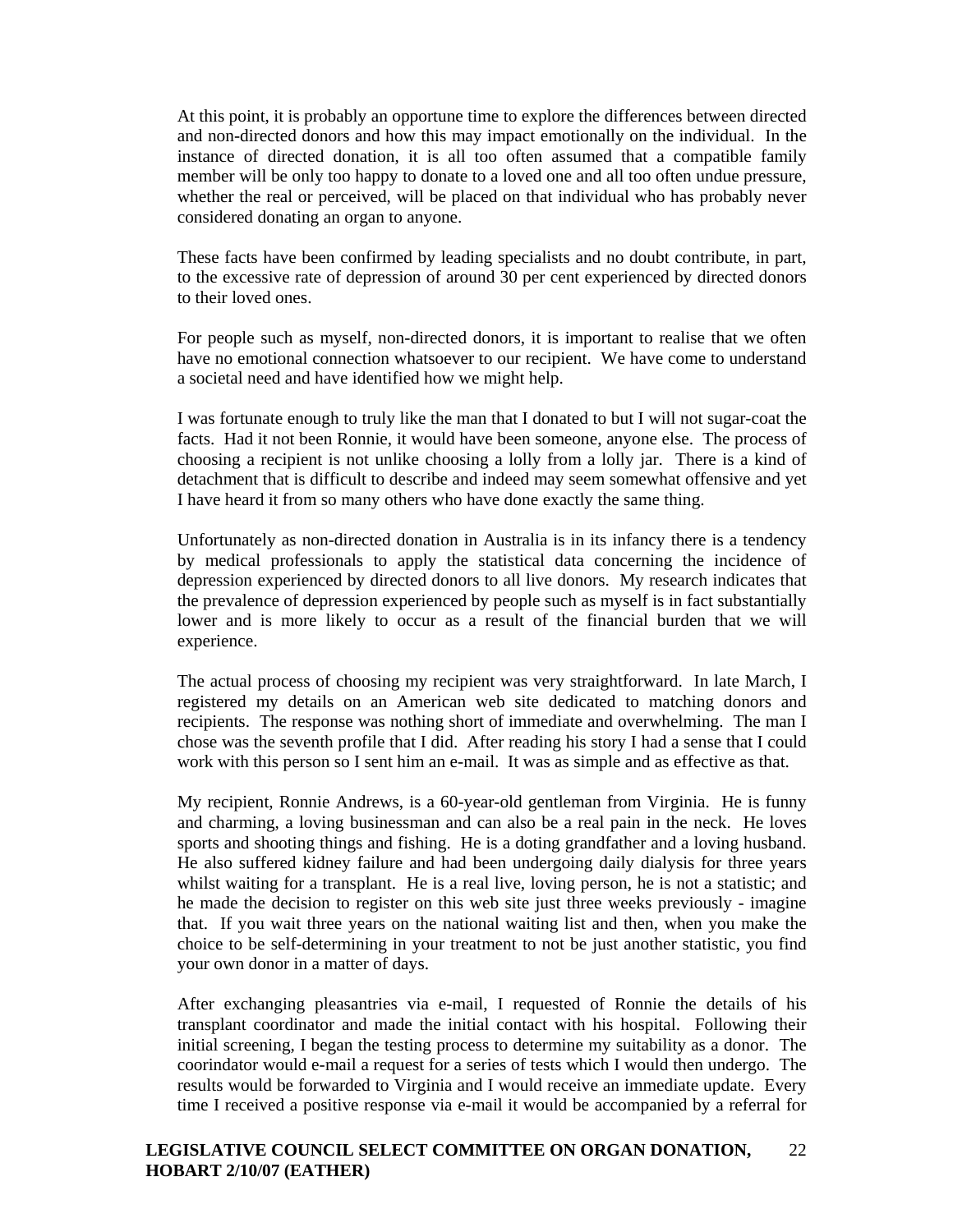the next series of tests along with information as to exactly what the tests were for, what was happening and why. The entire process from the initial testing to confirmation of surgery dates took 57 days.

 The results of this testing were only ever provided to me in order that if at any time had I changed my mind about proceeding with the donation, undue pressure could not have been exerted by the recipient. And had this occurred the transplant coordinator would have advised him that I did not intend to proceed.

 By the time the testing was finished I was totally detached from my left kidney, which testing had shown to be the best candidate for the transplant. I truly did feel that I was just keeping it warm.

 The coordinator had such an easy rapport with the donors and provided encouragement and advice at all times. They were very concerned about protecting my mental health but trusted at all times that I knew what I was doing. The choice to donate was always mine and at every opportunity they reinforced that, but had they had any concerns the operation would not have taken place. The surgery took place on 19 July and was a total success.

 My recipient is in wonderful health - we spoke this morning - and has returned to full-time work just this week. My recovery was pretty much textbook and after seven weeks I was back to the old me. Psychologically I can see no ill effects. I am neither depressed nor elated. I just feel that I have successfully completed an important task and that it was completed to the very best standard. We are in sporadic contact, which suits both of us just fine. I am often questioned as to whether we do have some incredible bond between us and on a deep level yes, I guess we probably do, but for both of us life has just gone on.

 I am not overwhelmed by my gift to him, rather I derive enjoyment from hearing that he has just played his first golf game in three years or about his excitement in his newborn grandson who just 10 weeks ago he feared he would never see. I enjoy hearing that he has been restored to health and that his family has been freed from the shackles of his illness and are once again fully productive, contributing members of society.

 It would be very easy to hear my submission and think that I am just one woman who chose to go on this journey. I am not. Currently there are more than 70 Australians registered on one web site alone to donate to American citizens. Another transplant occurred in the US just days ago and I personally am in contact with 23 individuals who wish to become kidney donors. Not one of them is prepared to donate in this country under our existing laws.

**CHAIR** - What do they think should change for that to occur in Australia?

**Ms EATHER** - They would like to see a system very similar to America's.

**CHAIR** - The system in Virginia that you are speaking about?

**Ms EATHER** - Yes. Just to make it more user-friendly.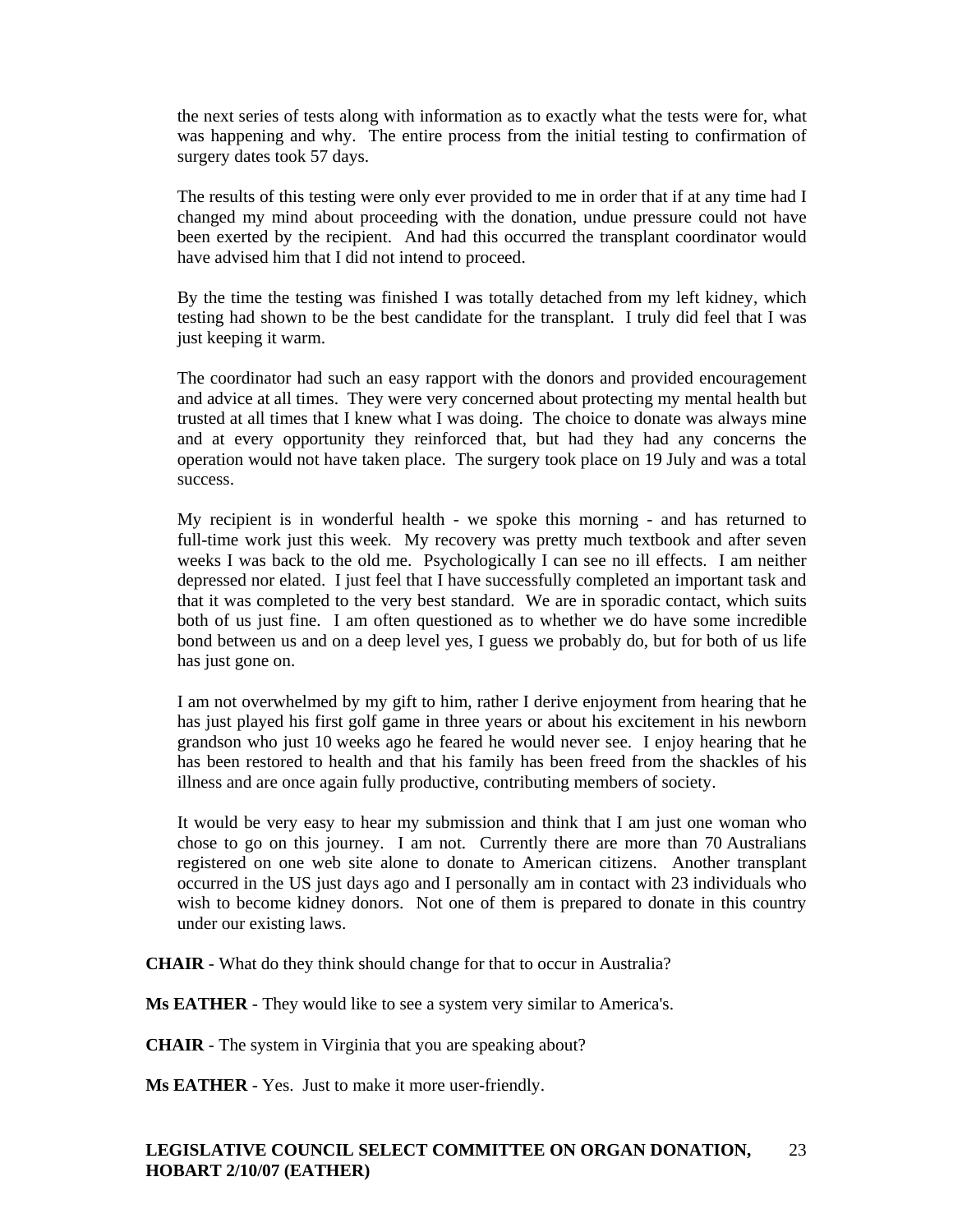As the demand for kidneys grows in this country and the Internet becomes more readily accessible, we can expect to see an explosion in the number of patients in need of a transplant heading overseas. Two Australians have surgery dates in the United States, they have found their donors on Internet web sites.

 Sadly, I am also aware of a number of desperate Australians who are currently arranging their own transplants courtesy of the Indian and Philippines black market where a kidney can be obtained for as little as \$2 000. We would like to believe that this insidious trade is not happening. Well it is, every single week. Desperate Australians with no other treatment options will continue to take advantage of the poor and the under-privileged, and we have no way to regulate it. The trend towards patients finding their own donors and donors seeking their own recipients will only increase and the more established and unregulated the trade, the more likely it is that Australians will recognise their ability to financially benefit from donating their organs. It can and will happen.

 Recently I read the story of an American man who swapped his kidney for the recipient's holiday house. We will bury our heads in the sand at our own peril. If we act on this matter now we have a chance of regulating non-directed donation in this country, thereby ensuring the best possible outcomes for all involved. In reality, the Australian Medical Association is well aware that endorsement of non-directed donations is just around the corner.

 The major obstacles we will face is that ethicists in adopting the protocols governing this type of donation have tried to protect and regulate the programs to the point that they have been made unworkable. But who are they really trying to protect with these policies? The donors? Believe me, by the time a non-directed donor makes contact with a transplant team they have a pretty good idea of who they are and why they wish to donate. Perhaps they are ultimately concerned with the recipient. Well my research has shown that most recipients are just truly grateful for the chance of an improved quality of life for themselves and their loved ones who have endured their illness with them. Every cadaveric recipient I have spoken to has stated that they would have loved the opportunity to know about the donor, to have been able to meet with the families and say thank you. I am concerned that ethicists are ultimately more concerned about protecting the medical establishment and I believe this to be the major stumbling block.

 At the end of the day, these arguments are quickly becoming less and less relevant. Unless the Australian Government is prepared to invest many millions of dollars into preventative programs aimed at raising awareness of preventing kidney disease, then it is almost unavoidable that we will follow the current trend in the United States and see an explosion in the rate of individuals finding themselves on our transplant lists. As a little aside, current research indicates their problem is around 20 times that of Australia. It is that significant.

 A system that encompasses non-directed transplants will eventually have to happen in Australia. Every time a person receives a kidney donation the annual savings to taxpayers is in excess of \$50 000. In accordance with the Bureau of Statistics, if we give consideration that the recipient and their families will be free to become fully productive members of society again, it is reasonable to expect that the saving to the community may be as much as three times that amount.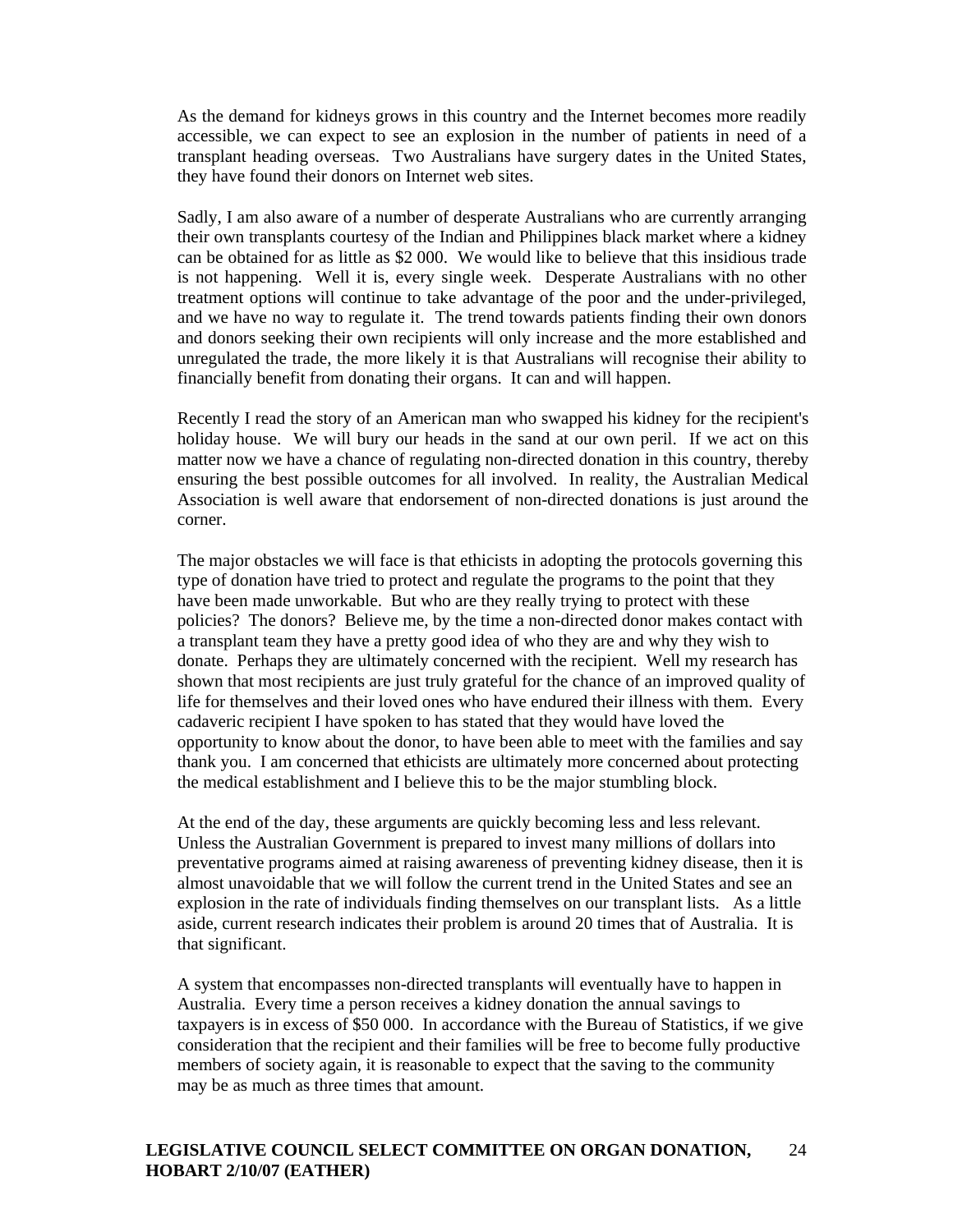I wish to state that every medical practitioner that I have spoken to in this country has expressed their support for my decision to donate. Many have stated that a system inclusive of non-directed donation is necessary and ultimately unavoidable, but many of these practitioners are still wary of going out on a limb and publicly declaring support. In Australia we have, without doubt, probably the best and most highly skilled medical establishment in the world. The implementation of concerted programs encouraging of non-directed organ donation is an achievable goal. I can see no reason why programs for altruistic donation cannot run in complement to the amazing works of organisations such as Kidney Health Australia and the David Hookes Foundation.

 Any programs we implement must be user-friendly and understanding of the needs and desires of both the donor and the recipient. We need to consider the financial impact to all live donors and introduce a system to compensate for the financial losses of around \$5 000 that they will incur in making this gift. The shortage of organ donations is not new, it has been an ongoing crisis in this country for more than a decade, and yet we persist in constantly trying to resuscitate a dying system. There is no point in continuing to put a bandaid on a gushing artery and hoping for the best. Please let us not be here revisiting the same issues in 10 years' time. It is time to get excited about new possibilities whilst improving existing donations. Let us renew our passion to seek out alternative treatments and practices. We have the ability to save hundreds of lives. I intend to ensure through my business, Living Donors, more and more lives will be saved in this country and I am hoping you will join me.

- **CHAIR** Thanks Michelle. Any questions for Michelle?
- **Ms FORREST** I think we all know we only need one kidney and we are given two to start with. During the process and after you have donated your kidney, has it made you more aware of your own kidney health do you think?
- **Ms EATHER** Absolutely. There is no reason why I should have to make any major lifestyle changes. I do have a very healthy lifestyle now. I have chosen to watch for diseases that may be a possibility in the future - the major contributing factors of kidney disease we know of are diabetes and hypertension. I will always be a little bit more vigilant regarding that, but it is a great way to be anyway. I truly have had no ill effects to date from the donation.
- **Ms FORREST** If I decided to donate one of my kidneys and I gave it to someone who then subsequently abused their health and did not take reasonable measures to ensure the health of what is now their kidney, do you think that would be an issue and would it impact on your decision? Would it make you regret it, do you think?
- **Ms EATHER** It is a good question, but no. For an altruistic kidney donor and there are hundreds of us, believe me - when we give a kidney we do so with the full knowledge that we are giving a gift to improve someone's quality of life and that of their family also because of the burden that kidney disease places on the recipient's family. It is a gift and they will use it as they see fit. In donating to a 60-year-old man he can probably expect now to live out his entire life with this kidney so there will be no other choice for him.
- **Ms FORREST** Is that sort of issue dealt with during the process of counselling that you received prior to it?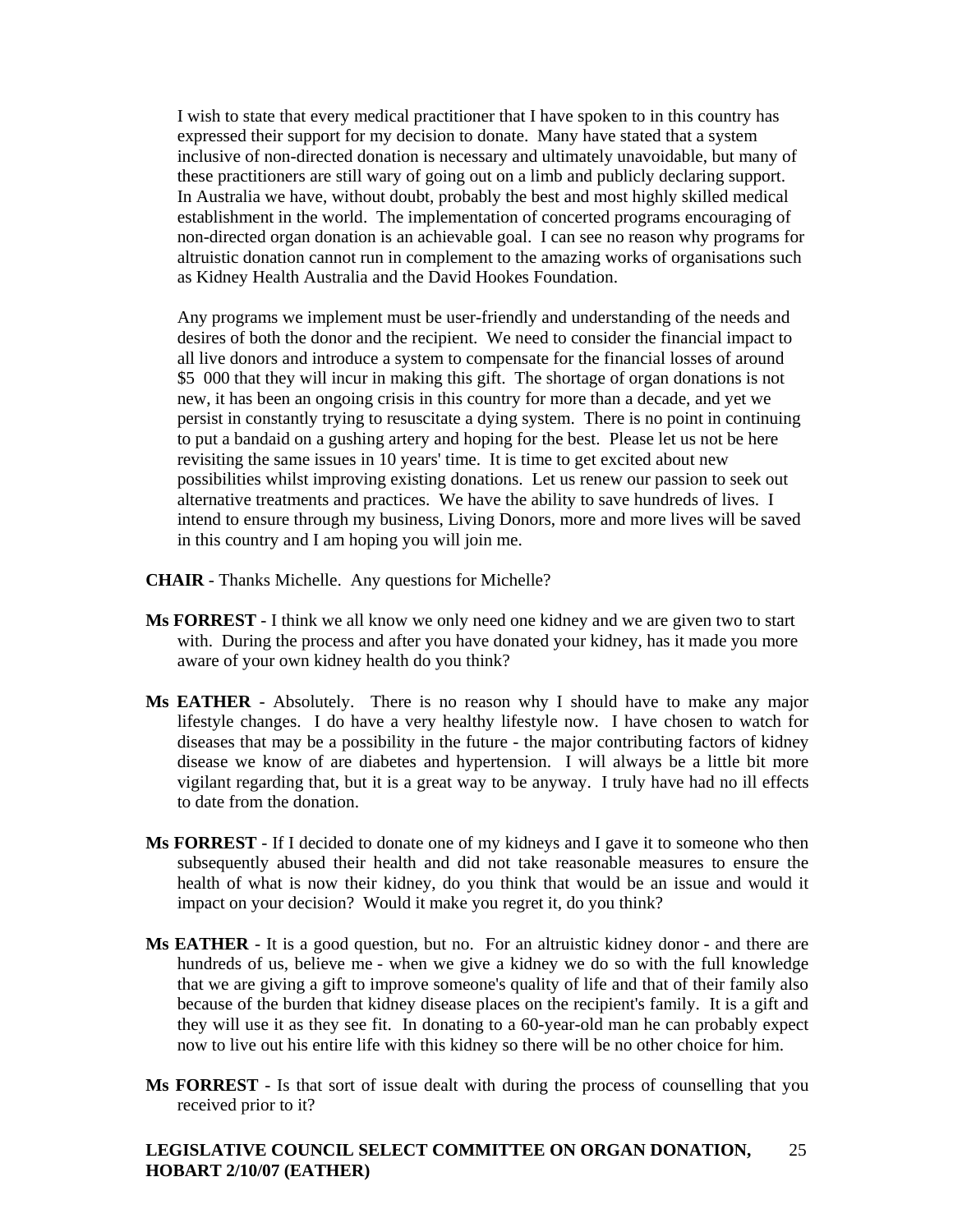- **Ms EATHER** Absolutely. What he does with it is his decision. I gave it away happily and with my full heart. I have no expectations of what he will do. With the vast majority you will always find that they have a deep and undying respect for that chance of life. We do occasionally hear of people who drink themselves to death after receiving a liver and that does make us go, 'Right, that was great of you', but it was a gift that I gave. I do not own it and I do not own him.
- **Ms FORREST** You cannot give your liver when you are alive, though.
- **Ms EATHER** You can give part of your liver.
- **Ms FORREST** Yes, you can give part of it.
- **Ms EATHER** Yes, you can. It is not something I endorse. The statistics say that we still need quite a bit more work in making that kind of donation.
- **CHAIR**  Michelle, what made you make the decision? You said you made it at an early stage.
- **Ms EATHER** I became very interested in organ donation as a teenager. I just saw the greater need. I had researched it for many years and I have been a passionate supporter of organ donation, but in just doing the math - and I work in accountancy - there are not enough organs to go around. It made perfect sense to me. We can do it, live with one kidney and be totally happy. Can you imagine knowing that on the other side of the world someone got up this morning with a smile on their face and enjoying life? That is the motivation for doing it, just to make someone else's life that little bit better.
- **CHAIR**  You say within Australia already there are 70 people who are willing to donate their kidneys in America.
- **Ms EATHER** I spoke to the CEO of the web site that I went through just this morning and he now has closer to 100. A lot of that is from the work that I have been doing and the fact that I have had my face splashed everywhere. It has encouraged people to sign up, but that is not the only reason. In addition to that I have 23 that I have been in contact with. We now have three hospitals working towards taking in donors. Yes, we have nearly 100 donors who have actually come forward, expressed a desire to donate a kidney and have nowhere in this country to go at this point.
- **CHAIR**  Do you know whether those people have signed the form to donate their organs if they die?
- **Ms EATHER** Absolutely.
- **CHAIR**  They have done that as well.
- **Ms EATHER** Absolutely. Just as a little aside about registration to donate, when I went to the United States one of my biggest concerns was that my organ donor card would not be valid there. That actually was a stumbling block. I refused to donate in the United States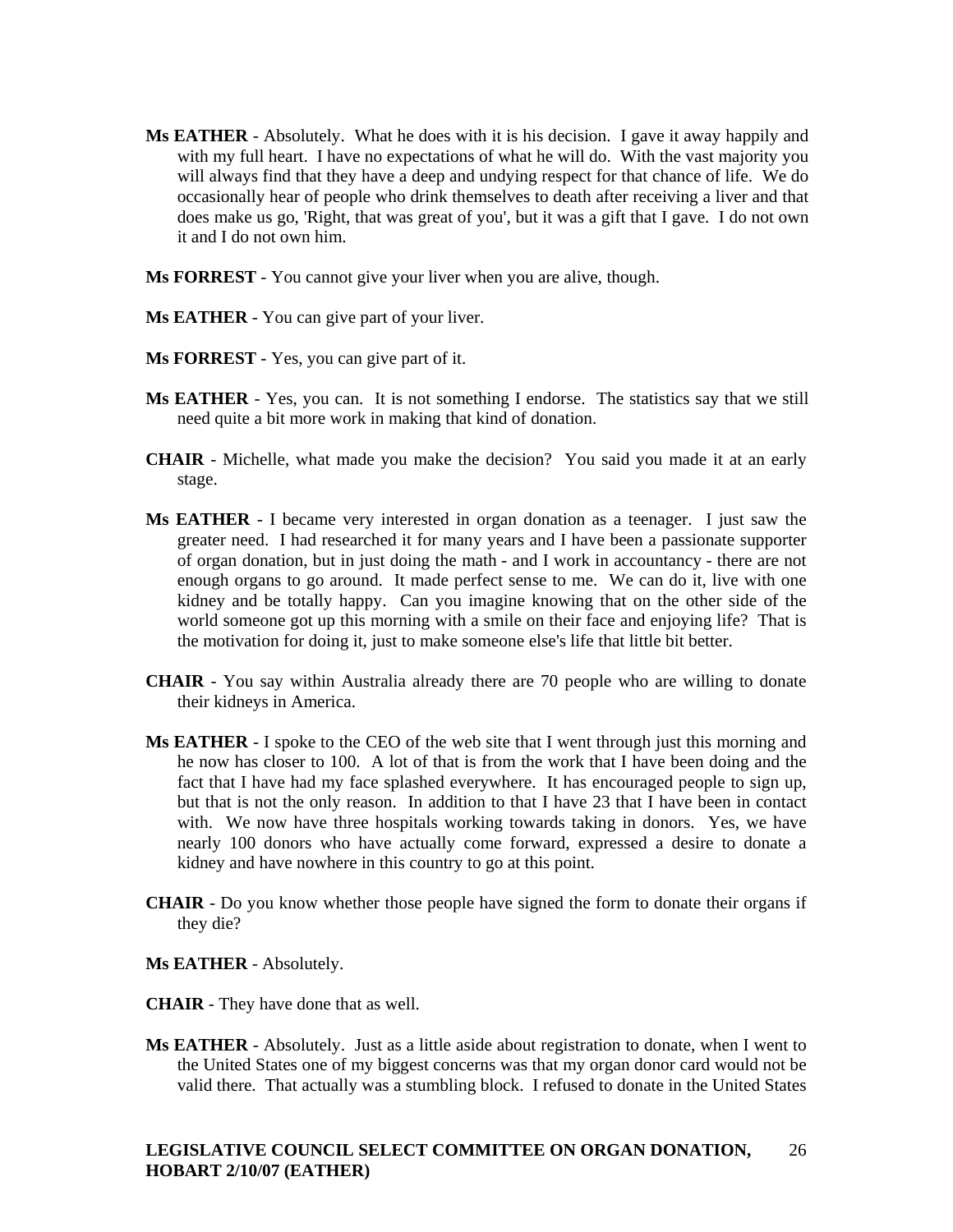unless I could be considered a registered organ donor in Virginia, so I am total body donor. I have a living will that states exactly that; it all goes to whatever can be done.

 I actually signed a power of attorney which gave my recipient's wife the ability to act on my behalf should I be in that situation where an organ donation decision had to be made. I cannot see why we cannot nominate a person in Australia, who is aware of our wishes, to have power of attorney, someone you have discussed it with. It could be part of the standard Medicare form that we have. It was very much a power of attorney and there was a full expression of my views on what would happen to me - a living will, literally.

**Ms FORREST** - Do you think that could be achieved through advance directives?

**Ms EATHER** - Absolutely.

**Ms FORREST** - Do you think that would be a way of achieving that in a better way?

**Ms EATHER** - Yes. It is one thing just to have a organ donor card; I now have one in my purse and I am sure most of us here have one. However, it is as useless as the cardboard it is printed on unless our wishes are enforced. That means we must have people who are aware of what we desire for ourselves in death. There is not a person I know that isn't aware of my wishes, but it's a difficult thing for some families to talk about. A living will allocating a person who will have that power to make that choice on your behalf, is a wonderful idea.

 I was actually trying to get a copy of the form to bring with me today so that you could see it, but the transplant coordinator has just gone on maternity leave. But I am still trying to achieve that.

**Ms FORREST** - Which form is that?

- **Ms EATHER** The transplant coordinator in the United States. It is a very pretty form, it looks great, it is very user-friendly, and it allows you to tick boxes to express desires and wants. It takes an organ donor card that step further. In handing over power of attorney, if I was declared brain dead then power of attorney would have gone to the recipient's wife and she would have made that choice on my behalf. It is watertight. They have someone else to sign it and it is a legally binding agreement, so there is no way to get around it. It is what it is.
- **CHAIR**  This occurred in Virginia?
- **Ms EATHER** In Virginia, yes.
- **CHAIR**  Are all states in America able to carry out these operations, or only some states? Do you know how many?
- **Ms EATHER** The bulk do. I think some of the bible-belt states down south still have some reservations. It really doesn't matter because you will find that these people will simply move to another state. I know of two Australians who have booked surgery dates in America. They are prepared to spend a \$250 000; that is what it will cost them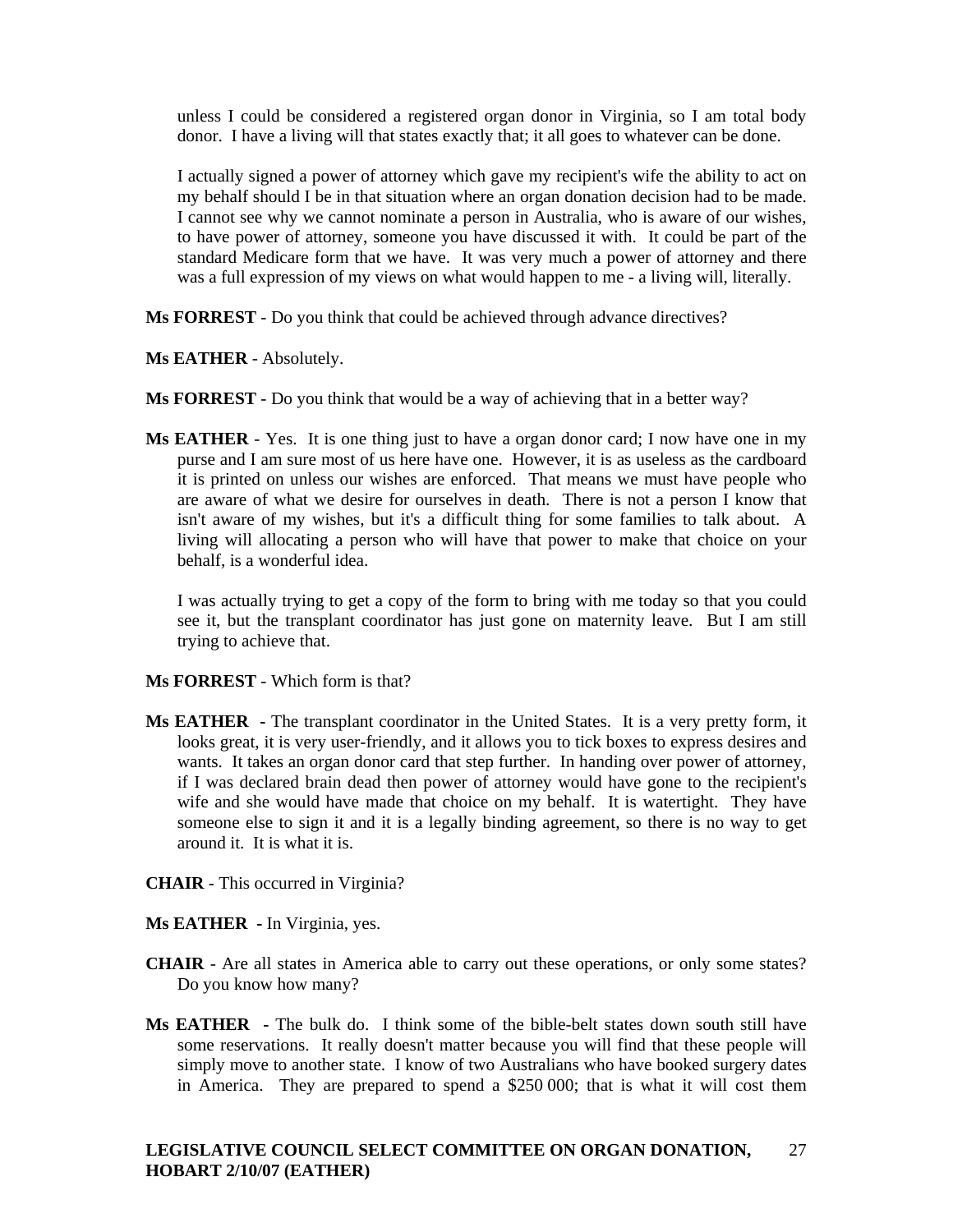because they will have to pay to get their kidney. The transplant teams over there are amazing.

- **Ms FORREST** Australians going to receive an organ?
- **Ms EATHER** Yes. They are going to receive kidneys; their donors were not happy to come to Australia for whatever reason. Probably because they wouldn't be covered for their health insurance costs. The recipients I believe are both in the United States now, and they have firm surgery dates when they will receive kidneys.
- **Ms FORREST** I am just thinking of the logistics because you are still going to have to have dialysis until you actually receive your surgery.
- **Ms EATHER** Just for me to get the testing process under way, trying to get blood from Tasmania to Virginia within a 48-hour period, is not something I would recommend that anyone ever try. It is all but impossible, but we did achieve it. There are logistical difficulties in donating overseas. I would love to see, as more and more people become aware of these web sites, more and more Australians joining up and registering to become donors. I really want to see that happen in this country, and I think it's unavoidable.

 I have actually been asked to address a hospital - I won't mention the name of the hospital because the media is here - and they are actually looking to use these web sites to debate whether or not ethically they should be promoting the recipient, the person in need of a transplant, to be self-determining in their treatment options. So it is an option but a lot of people aren't aware that there are people like myself out there. I was with a nephrologist just the other day, and I spoke to two ladies, one of whom is on dialysis every other day. She had never given consideration to the fact that she could find her own treatment. She didn't think she would be allowed. There are options out there, and people are taking them.

- **CHAIR**  Would you rather have donated your kidney within Australia?
- **Ms EATHER** Absolutely. I did try. If you have made the decision to give a kidney, you pretty well know who you are. I am prepared to make a gift as enormous as this. Let's not kid ourselves, it is a painful procedure and I developed an infection afterwards, which did lay me up for a little while. I take responsibility for that; I was so homesick for my children that I flew out before I should have. To have been in control of the process, to have had an equal standing, to have felt it is a huge gift and to have someone say 'You will give it to this person, you will give it to this person when we are ready, and you will not know that person. In fact, we are going to put you in a separate hospital to ensure that it does not happen, that there is no contact', was unacceptable to me. I will make the gift but at least allow me to be part of the process. Take the kidney but let me have an equal standing and be self-determining and to have an understanding of the process and not have it all dependent upon what other people had decided for me. It was not acceptable and I believe the programs in total over the last couple of years have had six, seven donors who have made it through to completion. The programs have failed dismally. They just will not work. Would you be prepared to miss up to 10 weeks of work, not be paid for it, in order to do this and not even know who got your kidney? I do not need the person to say thank you, I still do not. I actually get a little embarrassed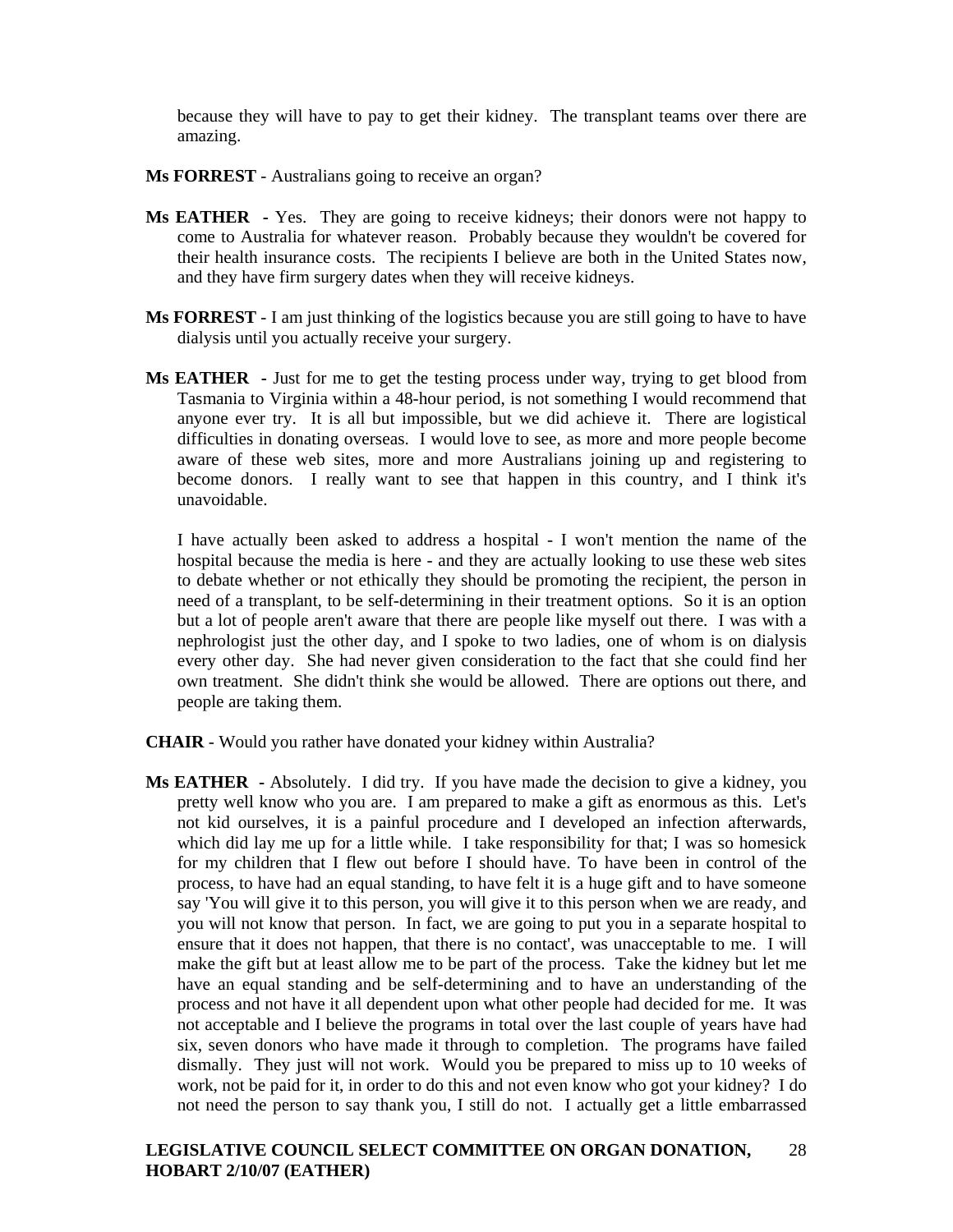because Ronny gets a little bit excited and says, 'Thank you so much'. I do not need that but it was my right to be able to say 'I will give you a kidney. Let us get to know each other for a little while. Let me have some enjoyment of your enjoyment of what we are doing'. That was really important to me. I will fight. I will continue to fight. It will happen so we do not really have a choice. People do not like being told that they have no choice, but we do not have a choice.

**CHAIR** - Time is starting to march on, Michelle. Thank you very much for your time and for your submission. It was helpful and well put together. All the best.

## **THE WITNESS WITHDREW**.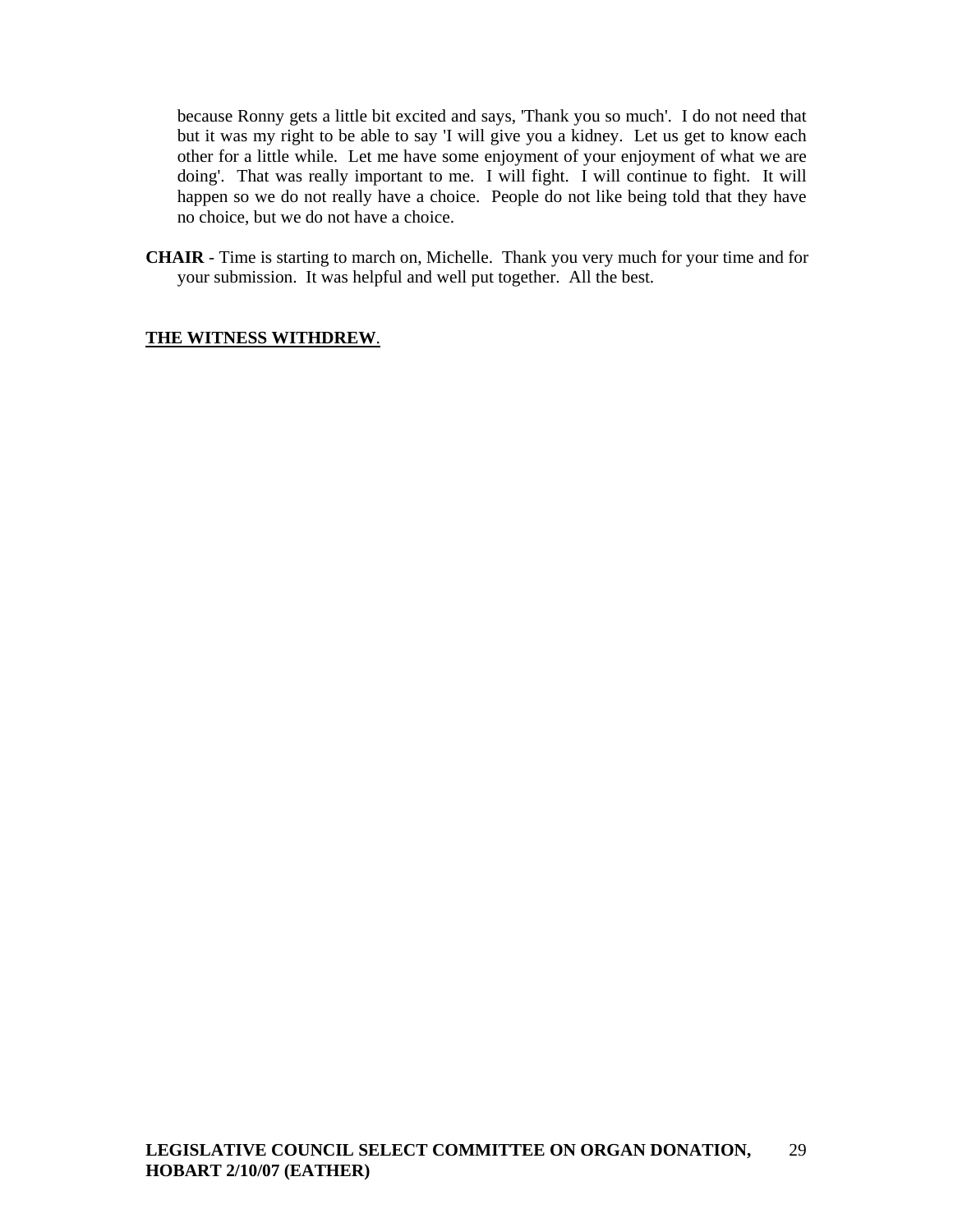# **Inspector PAUL GRAY** WAS CALLED, MADE THE STATUTORY DECLARATION AND WAS EXAMINED.

- **CHAIR**  Paul, thanks for coming along to address the committee. As you know, the terms of reference are one to five as set out. We know a bit of your background in relation to your submission and what has occurred but if you want to give your evidence as you think appropriate, no cross-examination until after you have finished.
- **Mr GRAY** We have been there before.

## **CHAIR** - We have.

**Mr GRAY** - Mr Chairman, I have made some notes so if I run through that and if you would like to ask me any questions then.

 I donated my kidney to my brother Andrew some four-and-a-half years ago and the history of that was that Andrew got a virus when he was overseas about 10 or 12 years ago and over a period of time became unwell. It was some considerable time before it was identified that he was undergoing renal failure.

 He developed chronic renal failure about five-and-a-half years ago which resulted in his undergoing self-dialysis and which required two tubes to be inserted into his stomach cavity - Ruth, you would know more about this. They take a solution out, put a solution in and it basically works on the stomach cavity and removes the stuff.

## **Ms FORREST** - Peritoneal dialysis.

# **Mr GRAY** - Yes.

 That was a bit of a shock to him to have to undergo that. As you could imagine, he was a fairly active man and he had two tubes sticking out of his stomach.

 He underwent a compatible donor transplant about five years ago and there were complications with that that resulted in removing that kidney and he was in ICU in Melbourne and then in Hobart for some weeks. It was a life-threatening experience for him.

 I had determined some time before that that I would consider giving him a kidney and I think in the back of my mind I was thinking well, you will get a compatible donor at some point which will save me that issue. However, when he underwent the transplant and the problems that arose from that it was quite clear that his best chance and probably his only chance of survival was for one of his siblings to provide a kidney. He has six siblings and at that time I was the healthiest and I suppose in the best position to do it so I made the decision to do it.

There are a number of considerations - there he is -

**CHAIR** - He has a smile on his face.

# *Laughter.*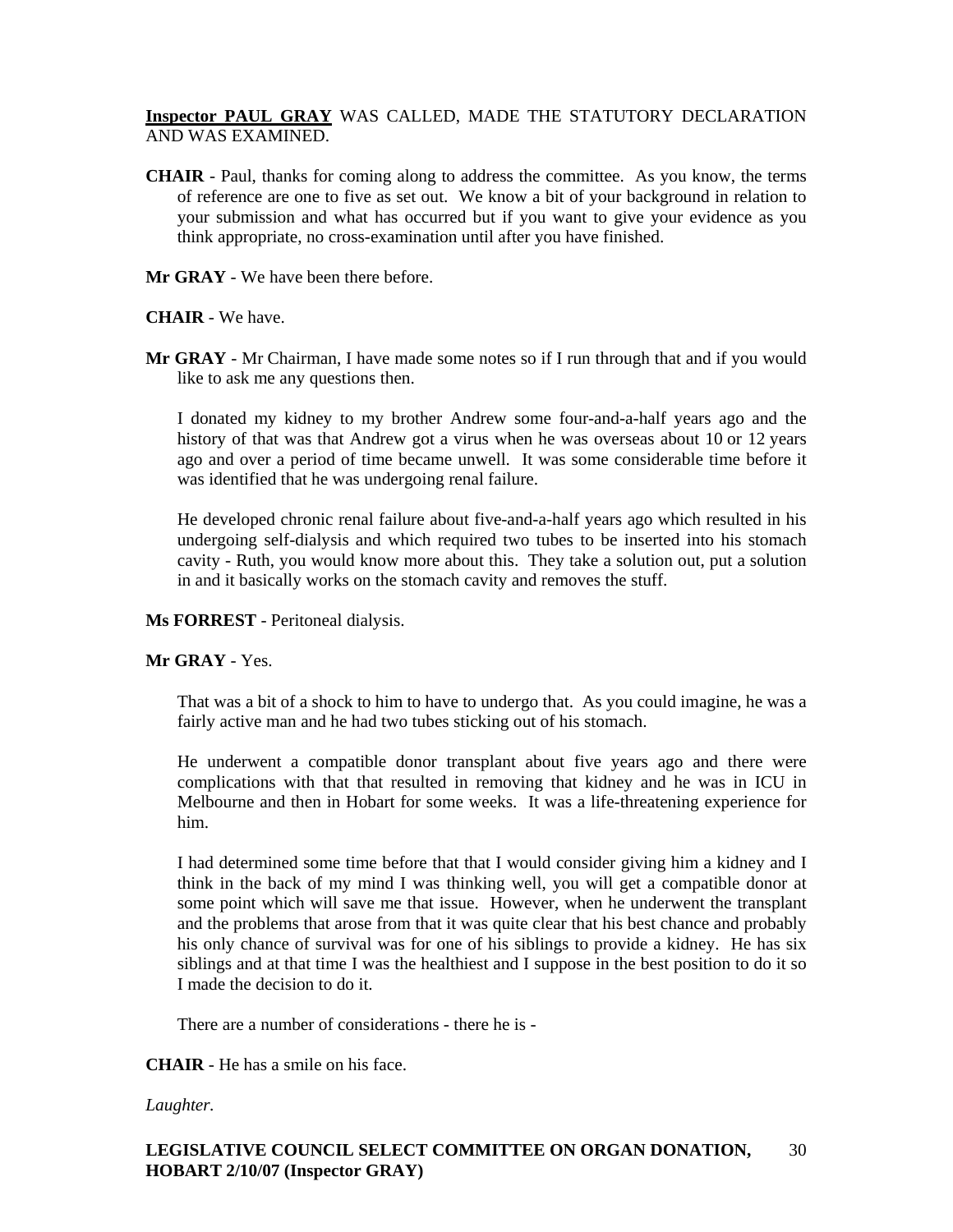**Mr GRAY** - I will have to leave some of this out now.

**Ms FORREST** - We can compare it if you leave it in.

**Mr GRAY** - Absolutely.

 I researched it extensively on the Internet and other sources that I had and I found at that time that the survivability of the donor kidney from a sibling rather than from a nonfamily member increased Andrew's longevity considerably from five to 15 years to 25 years plus. So I researched all that and then I researched the survivability of the donor and felt quite comfortable with -

**CHAIR** - Which one did you research first?

**Mr GRAY** - Both together really. And I needed to ensure I suppose that there were not going to be any lifestyle changes for me as well and I found that to be the case.

I had to consider what would happen if my remaining kidney failed and -

**Ms FORREST** - Ask for it back?

**Mr GRAY** - I think I did at one stage ask for it back and he refused to give it to me.

What would I do then? Would I call on my son or my daughter or my grandchildren to provide that and the determination made at that time was that I would live with that, that I would not impose that on them, so it was my decision and I have lived with it.

 I suppose one of the main considerations for me was that I would not then be in a position to provide a kidney donation to my children or grandchildren should they need it. That was probably the main issue for me to get over. There is a nine-month preparation for the surgery. There were extensive blood and tissue tests. I underwent an angiogram that was quite horrific and at that time - that is when they put the dye through and I could actually see my kidneys on the screen and they gave me some photos of the two - they found that my left kidney had two arteries in it so they could not transplant that. The keyhole surgery at that time could only be done with a left kidney they had not developed a process for the right kidney so I could no t have keyhole surgery and they had to open my abdomen right up. So that was another issue for me at that point. But I had gone that far down the road that it did not matter what they were going to do. I had 10 days in hospital and a three-month recovery. That had an effect on family and work.

 The operation was expensive for the community to pay for, but the ongoing costs in Andrew's non-requirement for dialysis and all those sort of things balanced that. The same situation occurs with cadaver donation. If it is successful then the ongoing medical costs for the recipient are greatly reduced. That is a consideration for government to make in relation to framing legislation to do it.

 I have considered the opt-out option that has been suggested. While that has significant social applications and it will be, I suppose, a hard fight to get that through, it will significantly increase the availability of cadaveric organs. In that issue the matching of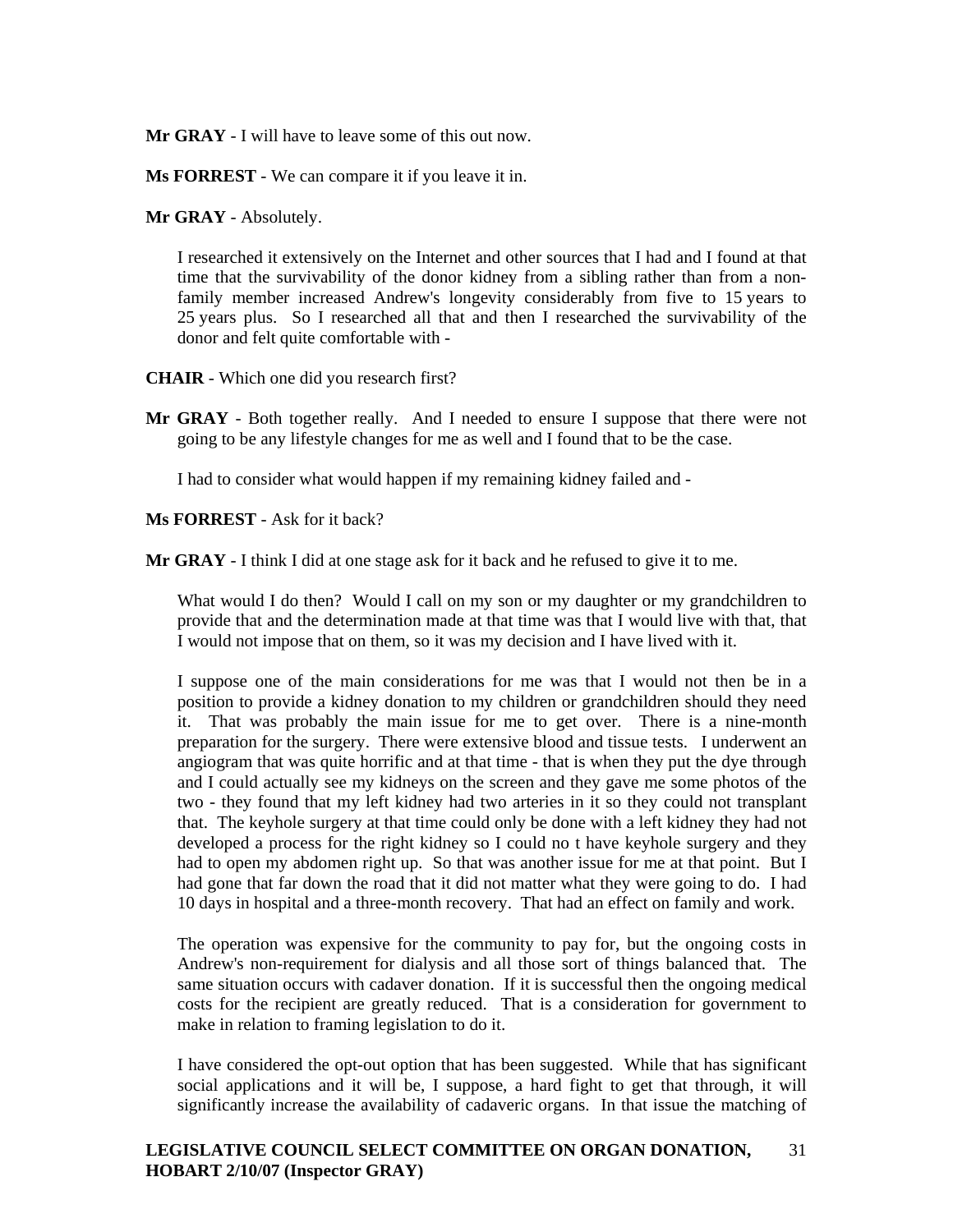tissue and blood types is not as important as a lot of people think it is and I am sure that you have had advice from physicians in relation to that. You do not have to be an absolute perfect match and it will greatly decrease the number of people that will have to go through the process that I have gone through. So people are not going to have to go through that consideration and assessment that I did – and, indeed, through the surgery. So I would support an opt-out option.

- **CHAIR**  Paul, you were able to donate your kidney to Andrew. We have heard already over the last day and a bit that if I wished to donate my kidney, I would be unable in Australia to donate it to a person whom I deemed should be the recipient. Did you have any problems with that? Has the law changed or alternatively are you able to donate to your family?
- **Mr GRAY -** I do not know what the restrictions are in relation to non-family donations. My understanding is that if you want to do that then you can do it. But I think it is about identifying particular persons - I am not sure. There were no issues for me - none whatsoever. There are lots of assessments done through that nine-month period to identify that I was on the right track and that I could cope with it and all those sorts of things. That was quite extensive.
- **CHAIR**  The previous witness just wished to donate her kidney and she was unable to do that in Australia and therefore had to go to America to do so. She wanted to have some say as to where that kidney went and play some role, as opposed to otherwise.
- **Mr GRAY**  I do not know what those legal restrictions are. But I certainly did not experience it and I do not know whether those restrictions still apply, if in fact they did.

#### **CHAIR** - Okay.

- **Ms FORREST** Just to go slightly off your story for a moment, I want to return to something that a previous witness said - the lady whose son donated his organs. She said that in the hospital setting - I do not know if you have ever dealt with this personally but you may be aware - there was a bit of a hold-up when they had signed the paperwork. They were hoping for his organs to be taken and used for donation but they had to wait on a police report. He had a skateboard accident, was brought into hospital and was in hospital for few days. When they made the decision there was hold up which they found very frustrating and a bit of a pain really. Are you aware that before an organ donation occurs that a police report is normally a part of that process or not?
- **CHAIR** It was an accident report.
- **Ms FORREST** Accident report, sorry.
- **Mr GRAY** I would not have thought they would need to wait for that. There would be some issues for the Coroner but the Coroner is not involved until life is pronounced extinct. The police involvement up to that point would be in relation to the accident and being aware that that person might die or is brain dead or whatever. I do not know what the hold up would be with the police.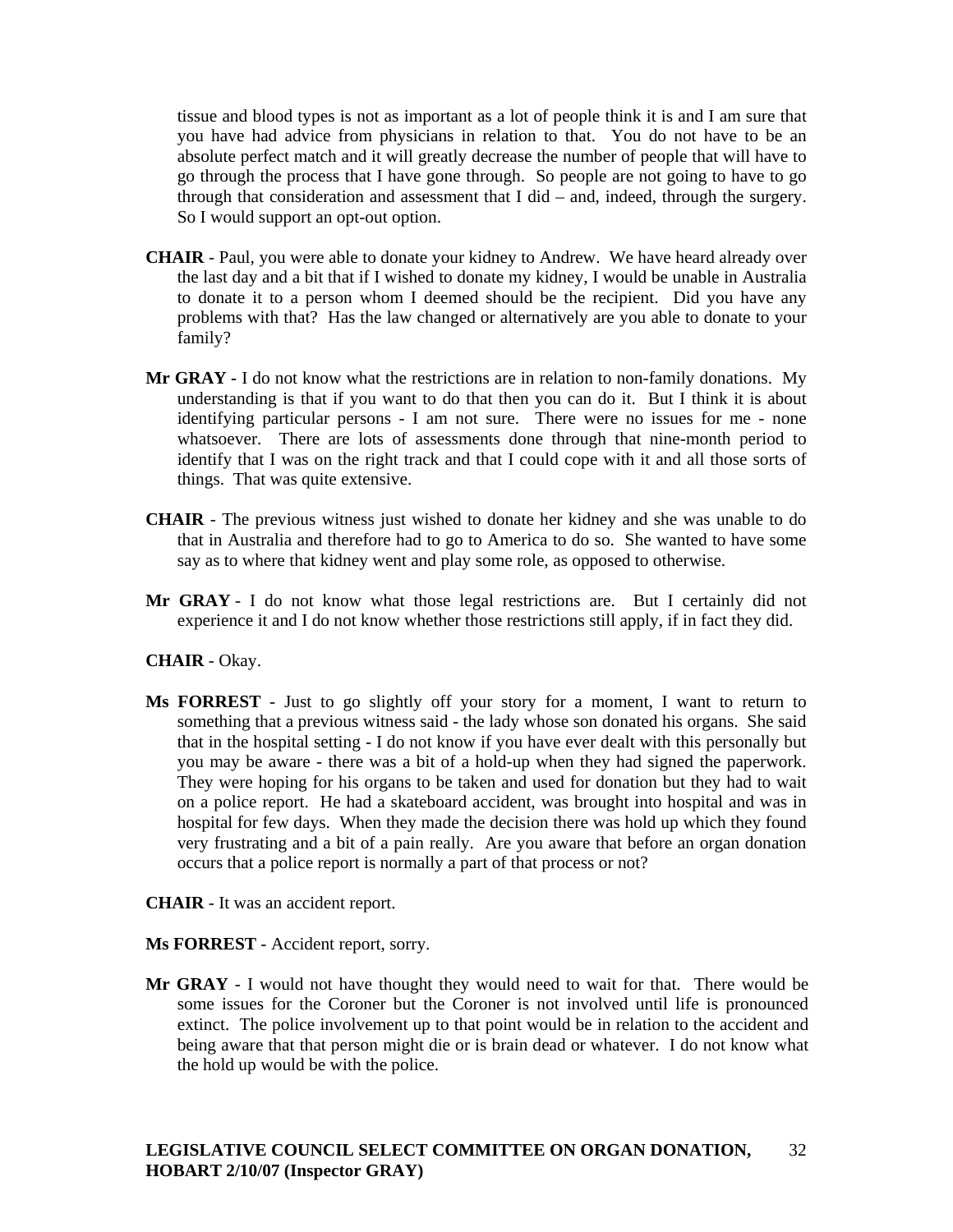- **Ms FORREST** I just thought you might have known but that is something we can ask other people. Going to the point you made about supporting an opt-out option, we have had varying views on that over the last couple of days. One issue that has been raised in the opt-out option is the difficulty in getting informed consent. Do you think that could be an issue with an opt-out option?
- Mr GRAY That will be your primary issue that if Parliament decided to go down that road it would be about the fact that you are taking away that option of consenting. People would presume the consent unless otherwise. To me that is the hurdle.
- **Ms FORREST** Do you think Tasmanians and Australians would accept that?
- **Mr GRAY** The majority would. I think the majority of the community would accept that. People do not like to think about it. One of the issues that people have is that if  $\overline{I}$  am in Intensive Care they might not do that extra little bit to keep me going and all that sort of stuff, which is absolutely rubbish.
- **Ms FORREST** They do wonder about the expectations of medical ethics and doctors' commitment to their task – we have heard that comment.
- **Mr GRAY** Once a decision is made to turn the switch off then they should be able to take the organs. You have obviously had evidence from physicians, but the time span for kidney transplants is quite long. It is not a matter of taking the kidney immediately from a cadaver. I think it is something like two-and-a-half hours, which is quite a long time before it starts to deteriorate. It is probably not the same case with lungs and that sort of thing.
- **Ms FORREST** You can keep them going a bit longer these days with new techniques they tell us.
- **Mr GRAY** It is probably about that car accident where someone is killed straight away that you have got some considerable time really to get them to ICU to take the kidney. If that was the case, if we had a situation where that could be done it would not be such a big job to identify where the recipient is, which may well be here and they could almost do it straight away rather than having to ship it off to Sydney or Perth.
- **Ms FORREST** So do you think some of the delays occur and we miss some opportunities there because of the time taken to notify the family and for them to give their consent?
- Mr GRAY I am sure there would be. If you have a road accident or a shooting victim and you have that two-and-a-half hour time span - and it may be longer now - the thing can be put in motion straight away. The way it is now you just would not do it because the organs deteriorate quickly and you would not be able to get the approval and all those sorts of things to do it. Does that make sense?
- **Ms FORREST** I hear what you saying. I thought you were talking about once they were taken from the cadaver or from the person and then being shipped. But you are talking about a different time from when the accident or the incident occurs to when you can get them hooked up to life support to keep the organs oxygenated and in a healthy state.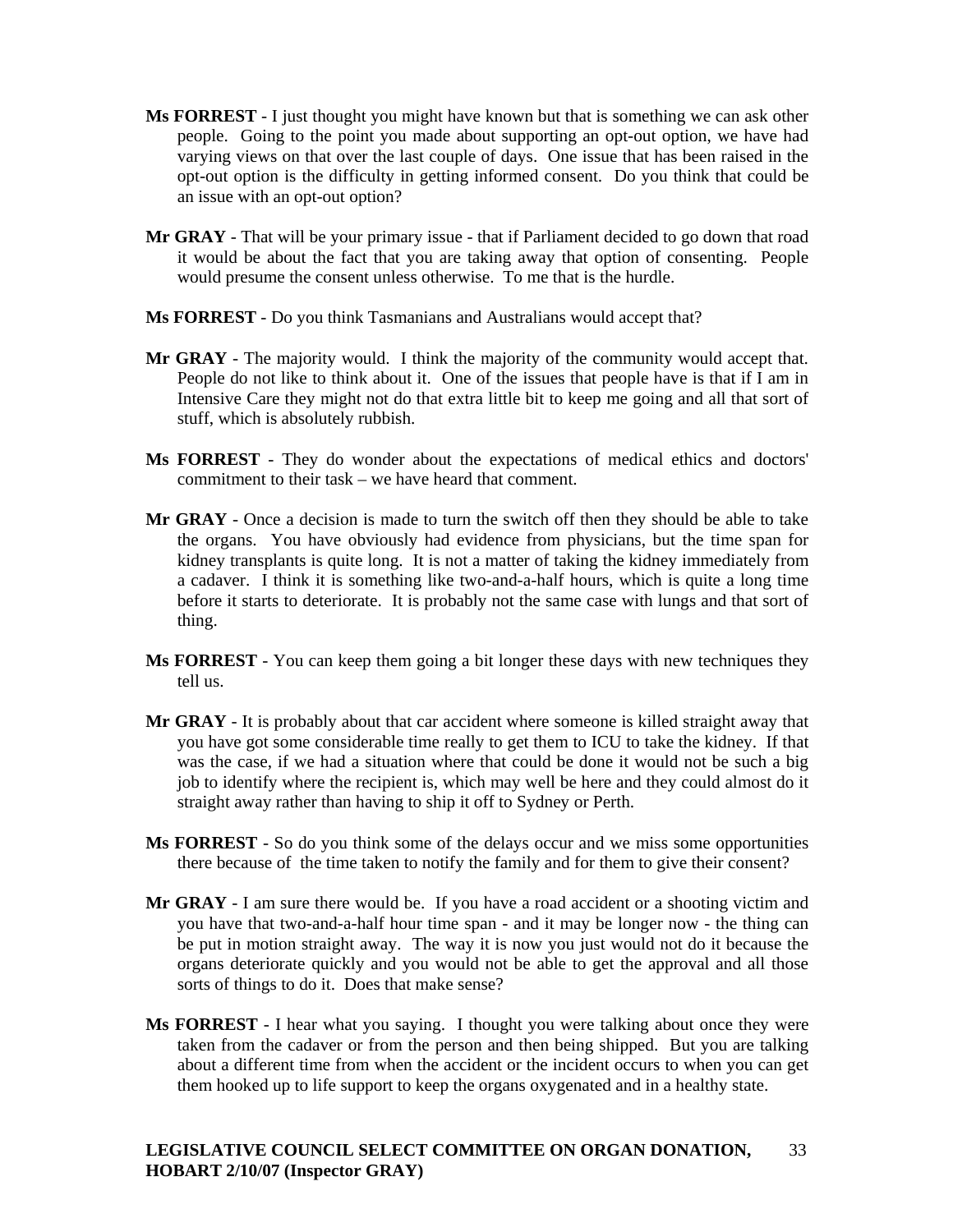- **Mr GRAY** If we had a situation where the person has died in a motor vehicle accident or whatever then the process could be implemented while that person was being transported to hospital. It would happen every time rather than when we found that this person has agreed to donate organs.
- **CHAIR** Paul, when you decided that you were going to donate your kidney, do you believe you were given all the advice that you needed by doctors and any staff associated with the medical profession in relation to what you were to expect, how you might feel, how big the scale was going to be - in other words, filling you in extensively as to what was about to happen?
- **Mr GRAY** Absolutely. I noticed on the news last night that you heard evidence from Matthew Jose. Matthew was a physician at the Monash Medical Centre where the transplant was done and he instilled me with absolute confidence. The surgeon was brilliant. I had psychiatrists, social workers, whatever, beforehand. The post-operative care was absolutely brilliant. I was certainly made fully aware of what all the possibilities were and was fully briefed on that.
- **CHAIR**  What about afterwards?
- **Mr GRAY** Yes.
- **CHAIR**  In other words, the briefings that you had prior to it occurring were they consistent with how you felt afterwards and how you have recovered?
- **Mr GRAY** Absolutely.
- **Ms FORREST** I will check this with your brother when he talks to us, but they say the operation for the donor is more onerous and more difficult to recover from than for the recipient. Would you say that is a fair comment?
- **Mr GRAY** Absolutely. You can talk to Andrew about this. It was one of the things that sort of upset me a little bit because Andrew was up and about very quickly and grumping and moaning and carrying on and I was flat on my back in extreme pain and thinking, 'Why did I do this? Does he really deserve this?' In fact that played on my mind for some little time.
- **Ms FORREST** Were you prepared for that, though? Were you actually informed that you would be worse off than he was for the first few days or a week?
- **Mr GRAY** Yes, but that is something that goes through to the keeper. I have had surgery before but nothing like this. They put an epidural in and the surgery was on Thursday. On the Saturday the surgeon came around and I was feeling pretty good and I said, 'I can go home tomorrow, can't I?'
- **Ms FORREST** You still had the epidural in at that time, did you?
- **Mr GRAY** Yes, I did. He said, 'No, probably Monday or Tuesday. We'll take the epidural out today and we'll see how you go' and they took the epidural out and I hit the wall. It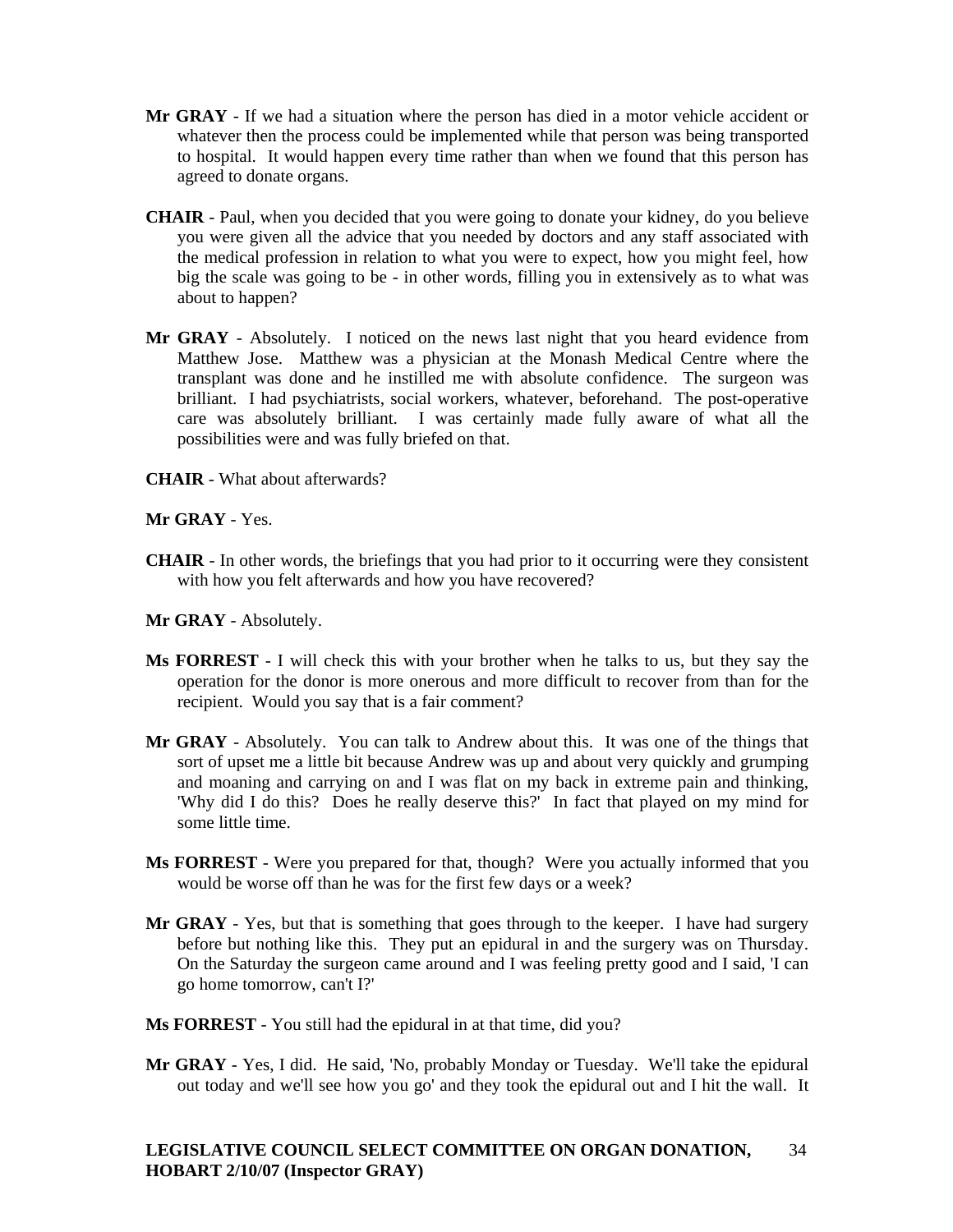was unbelievable and I was worse then than what I was the day after the surgery. It was shocking, absolutely shocking.

- **Ms FORREST** Do you feel that you were perhaps not prepared enough for that?
- **Mr GRAY** I was, but it is only words. You cannot describe pain.
- **CHAIR**  And I suppose you think you are able to cope with it as well, don't you?
- **Mr GRAY** Yes, she will be right. But, as I said to Paul before, it was so bad that each day I could feel that I was better than the last.
- **Ms FORREST** That is encouraging.
- **Mr GRAY** It is but it is fairly bad pain when you can feel that difference.
- **Mrs RATTRAY-WAGNER** I guess it is fair to say that it is a good thing that your brother looks so well then.
- **Mr GRAY** He is probably healthier than I am.

*Laughter.* 

**Ms FORREST** - I hope he came and sat beside your bed and was very sympathetic.

**Mr GRAY** - No, he was not.

*Laughter.*

- **Mr GRAY** Andrew was recovering and he had his own problems to look after.
- **CHAIR**  What about your children and your family? Did they find it hard at all and did you have to go through extensive conversations with them?
- **Mr GRAY** I think that they required me to satisfy them that I knew what I was doing basically and once I had done that they were very supportive of it. I think the bottom line was that Andrew would be dead now if I had not done it really and someone had to do it. I do not think it was a situation where we could have waited for a cadaver donation at all.
- **Ms FORREST** That had been tried and failed on one occasion anyway.
- **Mrs RATTRAY-WAGNER** In that particular case, Paul, would that have put Andrew to the bottom of the list, so to speak? I might have to ask him.
- **Mr GRAY** Andrew would probably answer but I would say yes; in fact I do not know whether he had gone back on the list again.
- **CHAIR**  Thanks, Paul. Any other questions to Paul? Thanks for coming along, Paul.

#### **THE WITNESS WITHDREW.**

**LEGISLATIVE COUNCIL SELECT COMMITTEE ON ORGAN DONATION, HOBART 2/10/07 (Inspector GRAY)**  35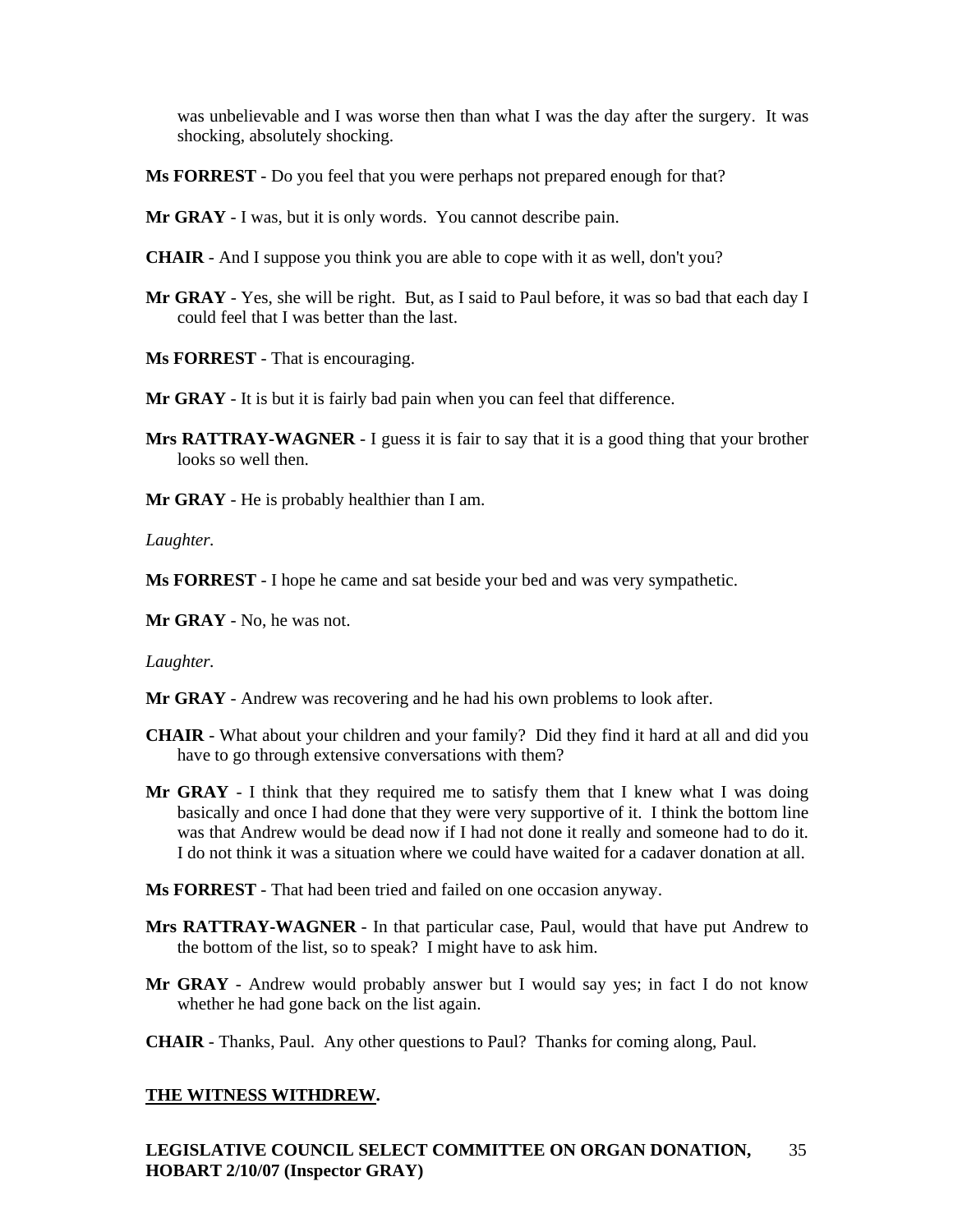**ANDREW DOUGLAS GRAY** WAS CALLED, MADE THE STATUTORY DECLARATION AND WAS EXAMINED.

- **CHAIR** (Mr Wilkinson) Andrew, thanks for coming along. As you know, we are talking about organ donation. We have just heard from Paul in relation to him being the donor and his brother - you - being the recipient. You are about to tell us the story as to circumstances behind that in relation to this inquiry. I will leave it to you to give us a brief overview and then, if necessary, we can ask some questions.
- **Mr Andrew GRAY**  I will go through the history of the whole episode. From about 1992 I was told that I had kidney disease. For about seven years I was on a drug regime to keep it under control but eventually I went into what they call end-stage renal failure in 1999, which meant I had to go onto dialysis. Initially I was on haemodialysis through the neck, which is an emergency procedure. Whilst I was being operated on for that they did another operation for a more permanent catheter coming out of the neck and a catheter coming out of the peritoneum. When that worked itself out, they then put me onto a peritoneal dialysis regime, which meant doing dialysis four times a day, which you can do anywhere which was a real bonus. I did a 19-day caravan tour of New Zealand doing it, which was rather interesting. You nearly needed a trailer to carry the boxes of stuff with me, but that was beside the point. When that failed in January 2003 they were about to do a fistula operation, which was the haemodialysis treatment, and I got the call to Melbourne.
- **CHAIR** When were you first put on the list of being a recipient?
- **Mr Andrew GRAY**  In December 1999. I went into failure I think it was either the last day of August or 1 September 1999. They came over and did interviews and brought some stuff and in December they were ready to take me. They had done all the testings and those sorts of things - blood test, tissue test.
- **CHAIR** So you had to wait until 2003 before one became available?

**Mr Andrew GRAY** - Yes.

- **CHAIR** As to the process of waiting, how do you feel whilst you are waiting? What emotions do you and your family go through?
- **Mr Andrew GRAY** Phone ringing is not a good idea because it could have been every phone call that I ever received was the call. The one I got just came out of the blue and it was probably about half past seven on a Saturday night. We got to the airport and the Flying Doctor Service took us to Melbourne. We arrived just after midnight and they operated at 5.30 in the morning. Unfortunately the kidney did not take, so it was back onto dialysis.
- **CHAIR**  Was the kidney not taking a common occurrence, or was it a rare occurrence or does it happen on occasions?
- **Mr Andrew GRAY** I would probably have to say the rest in private if that is possible.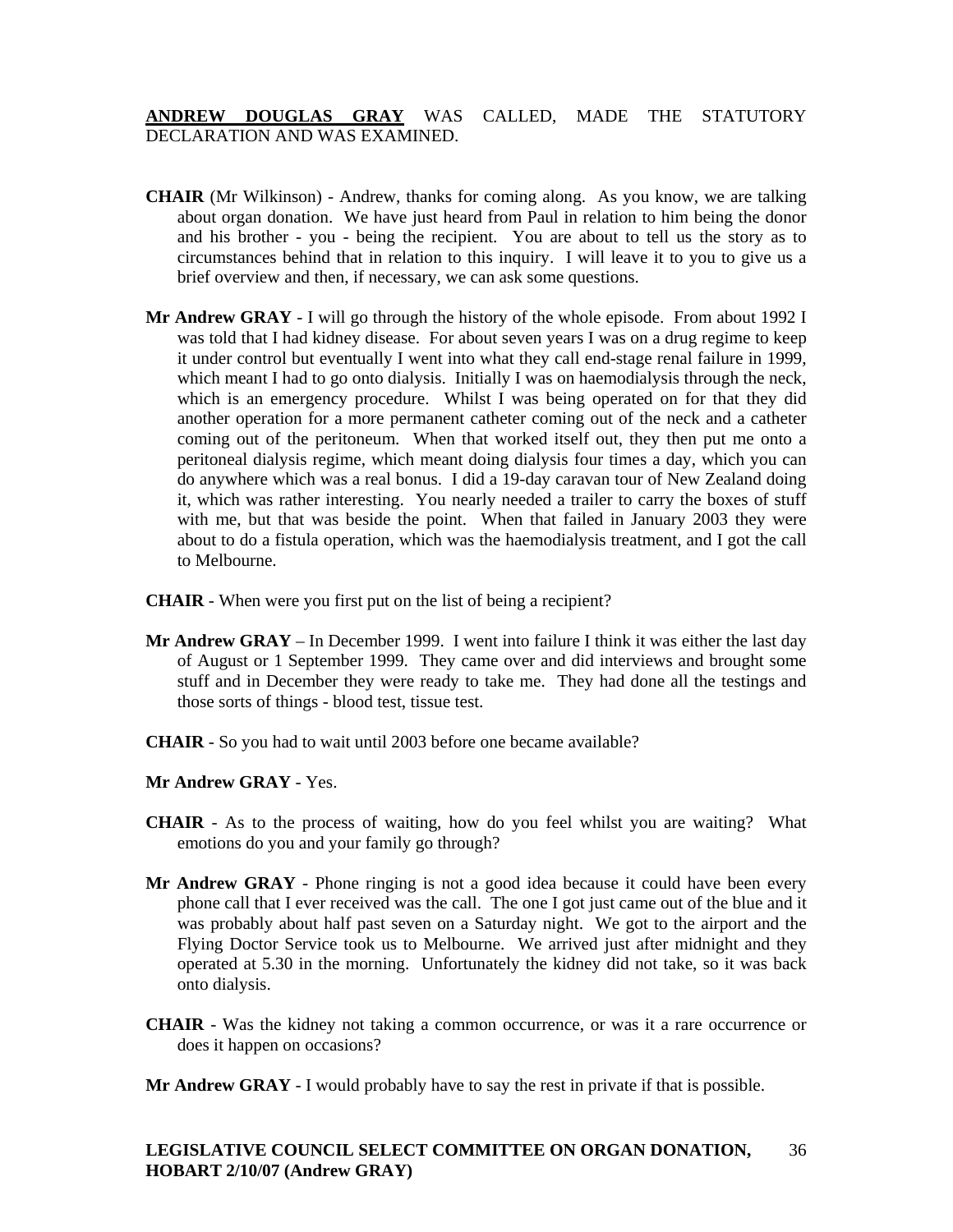**CHAIR** - Yes, sure.

- **Mr HARRISS** Do you want to do that at the end, Mr Chairman?
- **CHAIR**  All right. Would you rather do that at the end?
- **Mr Andrew GRAY** Yes.
- **CHAIR**  The emotions that you go through though it is obviously hard on yourself. Is it hard on your family as well? Do you become grumpy as Paul was saying?
- **Mr Andrew GRAY** Did he say I was grumpy?
- **CHAIR**  No, that is after the operation.
- Mr Andrew GRAY I think what I tried to do was to try to live normally as much as I could. Obviously doing dialysis four times a day and then when you do the haemodialysis of three days a week for six hours basically it almost takes your life away. During that time I started a business of my own and worked when I was not being treated. Obviously now it is full-time; before it was basically part-time.
- **CHAIR**  Were you in pain?
- **Mr Andrew GRAY** I do not remember any pain. The only time I had pain was when I got peritonitis and that was only the once luckily. It happens quite frequently apparently with peritoneal dialysis, but I was lucky.
- **CHAIR**  So you had a three-year wait, approximately, the kidney was donated that did not work so you were back on dialysis that is where we are at?
- **Mr Andrew GRAY** Yes, that is right.
- **CHAIR**  What happened after that?
- **Mr Andrew GRAY** That is part of the other story but I was at a very low point and Paul decided he would give me the kidney. We had the transplant in January – so it was nine months before then.
- **CHAIR**  So it was nine months before then that Paul stated that he was willing to donate the kidney. Did both you and he have to go through some processes then to make sure that there was a match?

### **Mr Andrew GRAY** - Yes.

- **CHAIR**  Did you have to go through any more processes or they already knew that there was match because of previous tests they had done?
- **Mr Andrew GRAY** No, I had to do basically the same stuff.

**CHAIR** - Did you?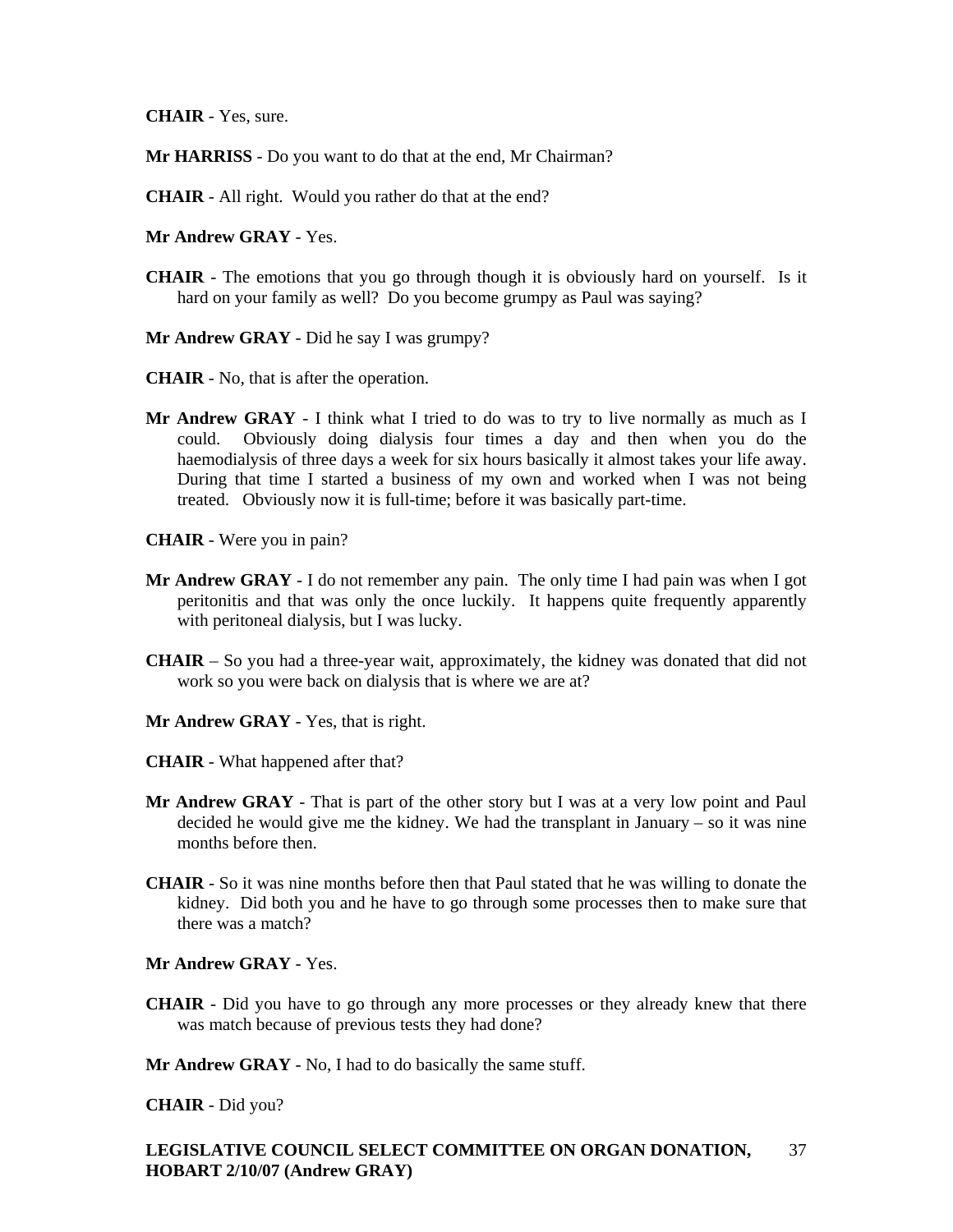- **Mr Andrew GRAY** Yes, because of the other transplant there were antibodies and all that sort of stuff.
- **CHAIR**  Did you know well before the operation that you were going to have it at that time or did it just become available?
- **Mr Andrew GRAY** It was originally going to be in November, I think, then I got sick and they put it off until January.
- **CHAIR**  So originally November but because you were ill it became January?
- **Mr Andrew GRAY** That is right.
- **CHAIR**  You had to go to Melbourne for it to occur?
- **Mr Andrew GRAY** Yes, and we had to fly over to Melbourne beforehand again to do more testing and blood testing. Then we flew back over again.
- **CHAIR**  Were the processes that you went through described to you prior to the operation occurring?
- **Mr Andrew GRAY** Yes.
- **CHAIR**  On both occasions?
- **Mr Andrew GRAY** Not on the first occasion because it was such an emergency. The kidney had been out of the body for probably nearly eight or nine hours in the first instance which was probably half the reason why it did not settle anyway. The second time around everything was explained and basically it is a pleasure to go there, particularly to Monash. It was everything I expected a transplant to be if you can have such a thought but it certainly was not like the first one.
- **Ms FORREST** Do they do psychological assessments and support, seeing that families can always have their idiosyncrasies, to ensure that it was not going to create some sort of problem within the family later on? Is that a thing that is considered during the process?
- **Mr Andrew GRAY** It was not discussed like that but, because of the result of the previous one, I was certainly tested on how I would be able to cope with the new situation.
- **Ms FORREST** So you felt that support was adequate?

### **Mr Andrew GRAY -** Yes.

- **CHAIR**  After the operation, can you give us some idea how you recovered and how it has assisted your day-to-day way of life.
- **Mr Andrew GRAY**  As Paul said, I think it was a Thursday on the Friday they had me up walking around. That is part of the process, to get your body moving, to make sure things are working properly. You had to carry a fair bit of equipment around with you to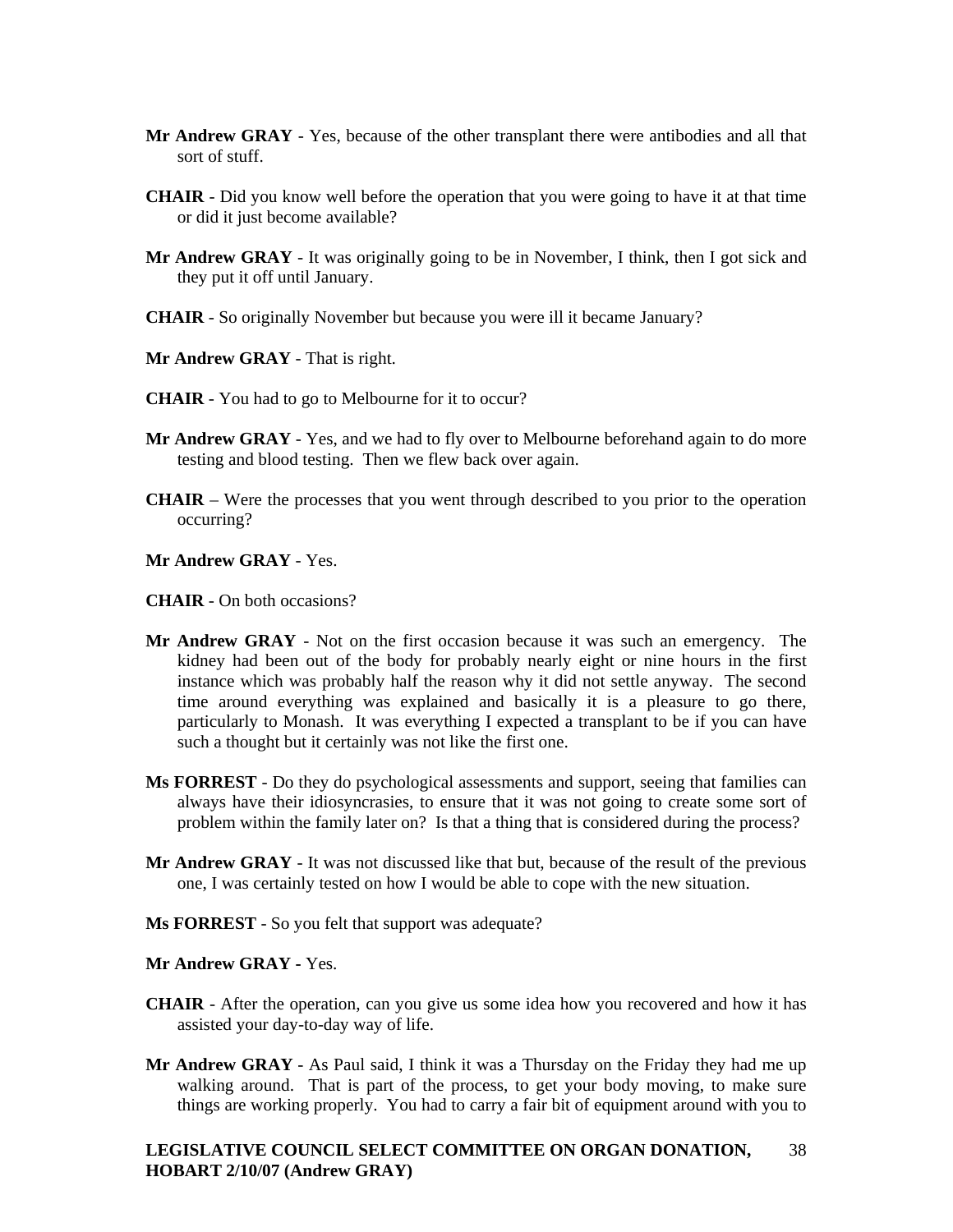start with, which was a bit annoying. I was out of the hospital within seven days. We moved into a flat across the street from the hospital and I had to go across every day to the clinic. And that went on for a month.

- **CHAIR**  That was a hospital flat?
- **Mr Andrew GRAY** A hospital flat, yes. I had to go in every day and they would take blood samples and tests and all that sort of stuff and after about a month and I flew home. I was going to see Geoff Kirkland every week for a couple of months and it has gradually extended out now to about six months.
- **CHAIR**  Are you taking any medication now and do you have to take that for the rest of your life?
- **Mr Andrew GRAY** Indeed. It started off with about 56 tablets a day.

#### **CHAIR** - Fifty-six?

- **Mr Andrew GRAY** Yes, at various times. Now it is down to about six at various times of the day.
- **CHAIR**  There is the obvious change that you are here to give us your evidence today and you would not have been without the kidney, but how else has it assisted your lifestyle?
- **Mr Andrew GRAY** When I was on dialysis I was alive but not living. I think that in a nutshell is how I felt, that I was just biding time. But now I have the kidney I am alive, I can work, I can travel, I can be president of the HIA and all that sort of stuff. I could not before. I am still working with my business and it is going very well.
- **CHAIR**  And what business is that?
- **Mr Andrew GRAY** An architectural design business.
- **CHAIR**  And your family, of course?
- **Mr Andrew GRAY** It was pretty tough for about four years, but things are great now.
- **Ms FORREST** Has your family more aware of organ donation generally and would they be advocates for it?
- **Mr Andrew GRAY** My wife would be.
- **Ms FORREST** Do they discuss it with other people or not?
- **Mr Andrew GRAY** It does not get talked about that often. I think to live normally afterwards you tend to put it back there and I do not dwell on it. The only time I think about it is when I have to go and see the specialist - and that is tomorrow.
- **Ms FORREST** In your submission you said you think an opt-out rather than an opt-in scheme for donation should be considered. The issue of informed consent has been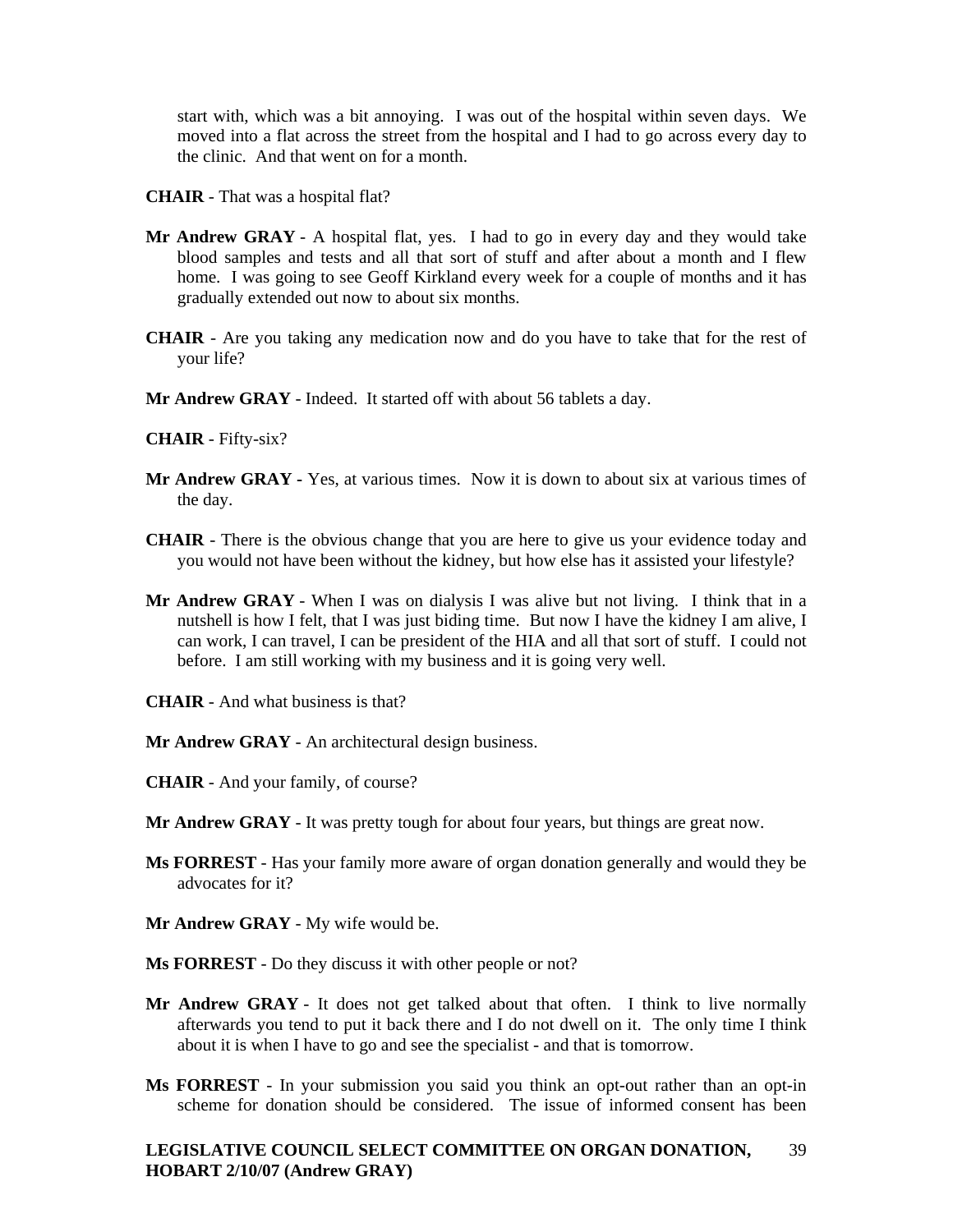raised; if people are going to give consent, or withdraw consent, it needs to be informed. That is one of the concerns that has been raised; with an opt-out situation you cannot really have informed consent, or can you? Do you think there could be a problem with it?

- **Mr Andrew GRAY**  I think it is a bit like the driver's licence; you are given a chance to opt in or opt out, even though it is probably worthless now, or so I have been told. Medicare hold the only donation register that is viable; the driver's licence list is not considered anymore. If it is marked on your licence and you do tell your family or wear a bracelet like this then I think it can work.
- **Ms FORREST** So do you think that education is more the thing?
- **Mr Andrew GRAY** Absolutely.
- **Ms FORREST** What would you suggest would be the best way then to educate people and make them more aware and perhaps at least consider it.
- Mr Andrew GRAY Obviously advertising, and probably hearing from people like myself or Paul or others who have gone through the process, who have either given or received.
- **Ms FORREST** Do you think that every year we should have one day dedicated to organ donation? We have pink ribbon day, and police badge day for remembering police that have died in the line of duty, or does it need to be an intensive campaign for a month?
- **Mr Andrew GRAY** I think it needs to be ongoing because obviously people are dying and being born and all those sorts of things. Obviously you really could not do it until you reached an age where it is legal - 16 or 17 or something?
- **Ms FORREST** You can make an intent at 16 and consent at 18.
- **Mr Andrew GRAY** At 18, so that is when things are done properly.
- **Ms FORREST** So you think it would need to be not just a one-off promotion about organ donation; it needs to be on a regular basis?
- **Mr Andrew GRAY** I think so, yes.
- **CHAIR**  Andrew, we have got to the stage where, as you were saying, you would not mind if we asked you questions in private. We have got to that stage now and that being the case I ask everybody to leave the room for a short time whilst we are asking questions in relation to the situation, though you may be happy for Paul to stay.
- **Mr Andrew GRAY** Yes, he knows the story anyway.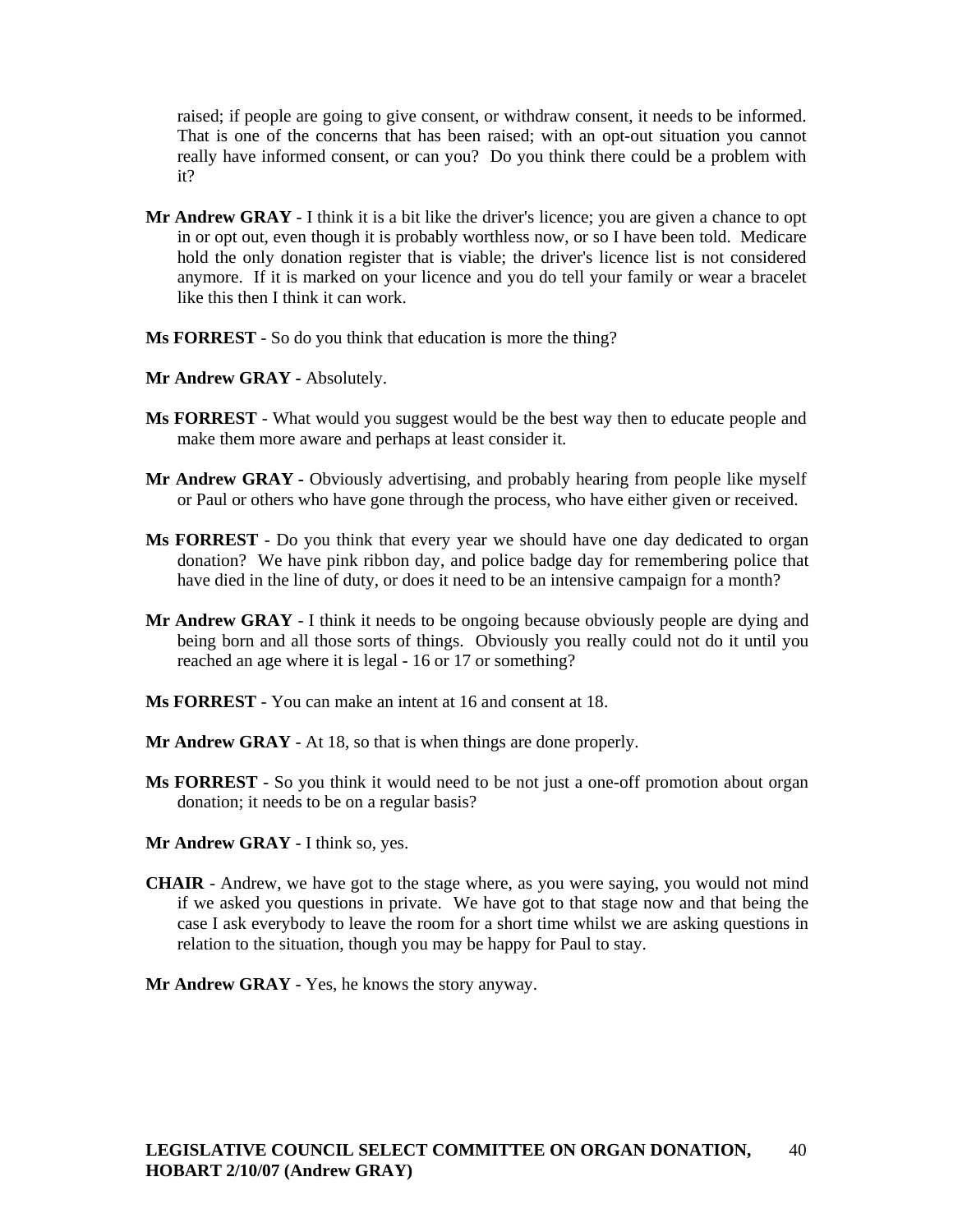# **Mr ROLF RUDOLPH SYPKES** WAS CALLED, MADE THE STATUTORY DECLARATION AND WAS EXAMINED.

- **CHAIR** (Mr Wilkinson) Thank you for coming along and thank you for your interest in the organ donation inquiry. The way we are giving evidence - as you probably know it is going to be transcribed unless there is evidence you want to give in private. That can be considered and nine times out of 10 agreed, but if you want to give a general overview first and then we will ask you some questions.
- **Mr SYPKES** Great. I will be brief both for my sake as far as getting oxygen and for your sake.
- **CHAIR** If you want to rest at any time please let us know.
- **Mr SYPKES** Thank you for the opportunity to appear because it is certainly something that has been at the centre of my life for the last couple of years. I am here really as someone who needs a lung transplant and, if it does not happen relatively shortly, then things are not looking too good.

 Just by reference, I was originally diagnosed in November 2005 with idiopathic pulmonary fibrosis, which is basically a hardening of the lungs to a point where you cannot expand them or contract them and therefore you cannot get oxygen in and therefore you die basically. One of the rotten parts about this disease is that you lose your voice because of the lack of volume of air coming out. There are also crazy little things that happen – your fingernails turn and all sorts of things.

- **CHAIR** You were diagnosed 2005 and it is an aggressive disease, is it not?
- **Mr SYPKES** It is and there is no treatment, there are no drugs, there is basically nothing. It is just a matter of when you have it it is then in God's hands how long you are here. Other than about one in 10 is successful with a transplant. It is only about one in 10 that end up having a transplant because there is such a shortage. I will just go back to my little bit. I was diagnosed with only about 60 per cent lung capacity and about 50 per cent of what they call transfer - the transfer of oxygen from your lungs into the blood stream and of course from there it goes round your body. In the 22 months since diagnosis my capacity has dropped from 60 to about 50, so that is not too bad a drop, but my transfer has dropped from just on 50 to 30.

 I am now really getting to a point where it is almost a critical level. I was not scheduled to go on the list till about October but back in July and August I was losing about 1 per cent a week and that gets very scary. So they said, get on the list now because once you are on the list there is about a one in three chance of getting a lung. A third of the patients while they are on the list, because of the immunity suppressions you are on, get a cancer or other diseases and that immediately means you are off the list. Another third die while waiting or become too old and then die and a third are the lucky ones. Of that third the average life expectancy afterwards is another five years but there are many around that have had 10 years. Whichever way you look at it, it is not a be all to end all. The Alfred, which is where people from Tasmania, South Australia and Victoria go, has a list generally of about 80 recipients, or hopeful recipients,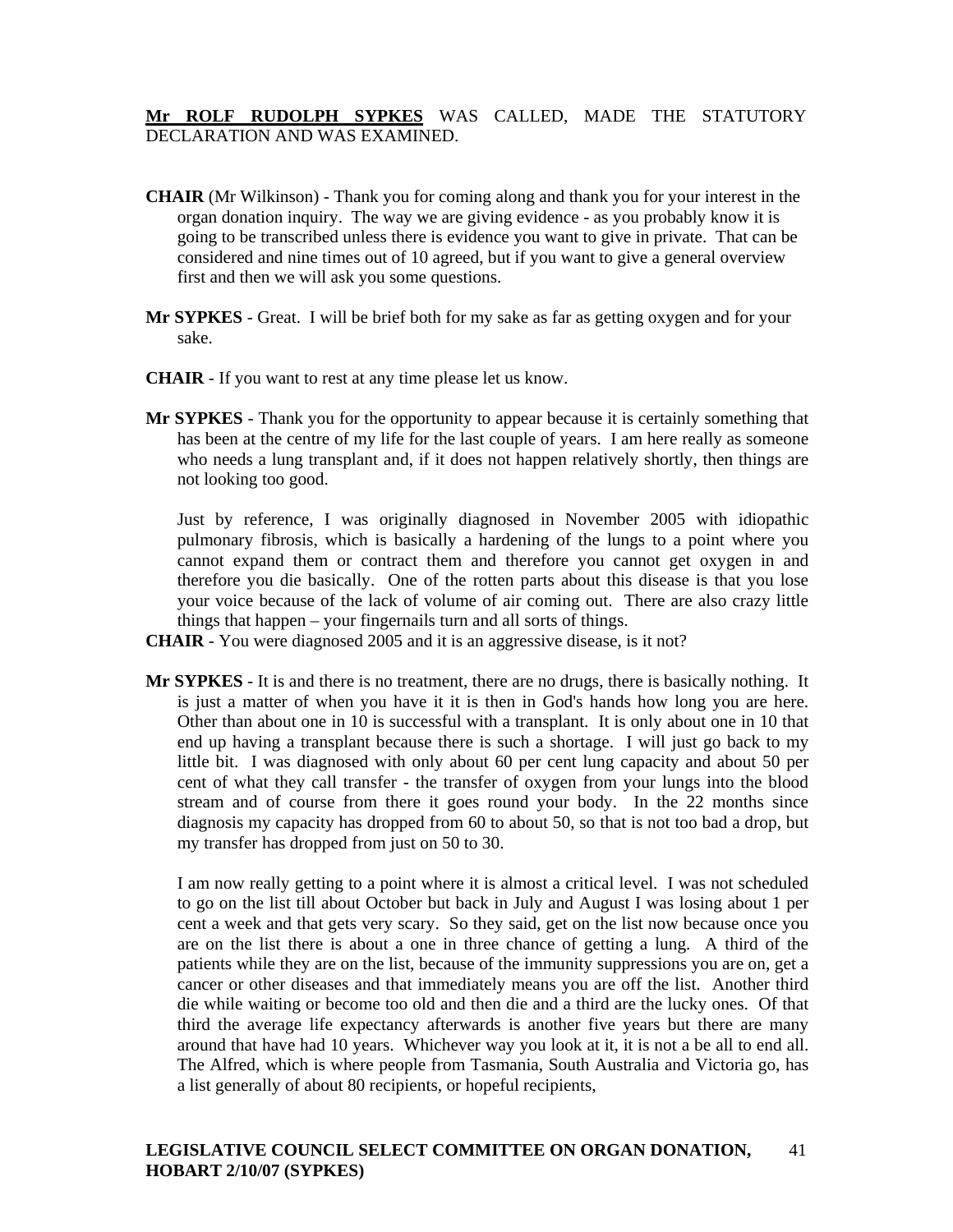- **CHAIR** These are for lung transplants?
- **Mr SYPKES** Yes, for lungs and about a third of those will over time get a lung which is great. The timing of course is everything and that is one thing when there is not a big supply. As time goes on my lungs are shrinking. I have actually lost about 5 centimetres in this time. In the meantime your diaphragm grows and your chest becomes a bit smaller, so as time goes on the lungs I need are getting smaller, not that I need them I would like big ones, but only small ones will fit in. That is just one of the changes that are occurring, but at this stage I am only needing one.
- **Ms FORREST** You mean only one lung?
- **Mr SYPKES** At this stage, if it is a really good one, one will do. That of course means if there is a pair of two then they will be able to help two of us. They say that out of the 80 patients on the list every lung that becomes available is only suitable for about three people because of blood type, tissue type, size and a whole lot of other issues addressed to it, so it is still a pretty minimal number. Of those three, let us say, that are suitable, they then look at them individually and ask who is the most desperate and yet still likely to survive. That really means that every transplant patient is desperate by the time they receive a transplant, absolutely desperate. If we could get to a point where there was a bigger supply available we could hit this thing earlier.
- **CHAIR** If you hit it earlier does that increase your chances, first, of your success, and second, an increased lifespan? As you have said, the average is five years and it can be 10 years.
- **Mr SYPKES** To be honest I am not sure. I would assume it would have a big effect going in because you would be so much fitter. One of things is to try to keep fit so that when you have your operation your recovery is going to be good. Once it gets harder and harder to breathe, then your fitness goes down dramatically. Then you have to eat a bit less and then you lose legs and backside like I am.

 It has been a real shock to me to have it happen but it has also made me realise because up until then I was not a donor. It was one of those things that I intended to do one day when I got around to it. That is what I am finding with a lot of friends and acquaintances - that now they know somebody who is really in need, it is registering; I had better do it, yes. It is so simple now and there is immediate coverage around the country, not just in Tassie, so it is a great system.

 One of the downfalls from what I understand in Tassie is that because there are so few donors the hospitals are really not equipped to handle it. Many of the emergency staff, from what I understand, just do not have the skills or the knowledge. In Australia last year, according to Professor Haydn Walters - and unfortunately I do not think he will be appearing because he is away - there were only around 200 donors in Australia but they were able to harvest about 600 organs. But that is still a minute amount. If that is 200 donors we are what, 2.5 per cent of the population, so in Tassie maybe four or five and that is not really many to get any sort of experience, any sort of system in place.

**CHAIR** - We are told that we have more than 172 000 people who have signed the willingness and the consent form to donate.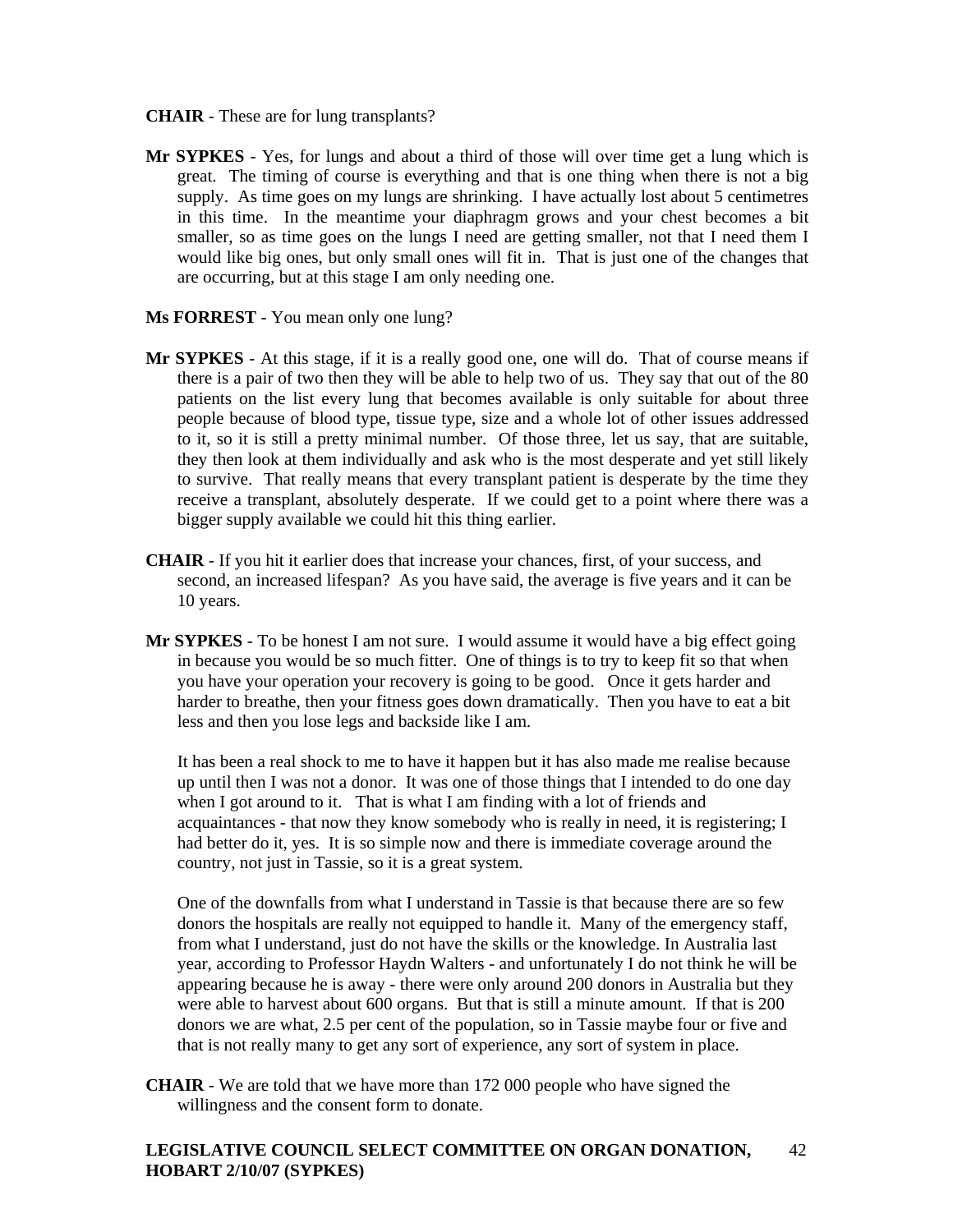**Mr SYPKES** - In the State?

- **CHAIR** In the State, which is an extremely good -
- **Mr SYPKES** That is great, that is good.
- **CHAIR** We are told 42 per cent of the people that are able to do that but then when you look at the actual donors I think there were four last year.
- **Mr SYPKES** Okay, right. I have brought some forms along just to make sure that everybody here has the ability to register if you have not registered yet.
- **Mrs RATTRAY-WAGNER** I got mine yesterday.
- **Mr SYPKES** Oh good, excellent, well you are in. If I might pass those over, Mr Chairman. We never miss a chance you see.
- **Ms FORREST** That is one way of promoting it, obviously giving it out here to people you meet and your friends and that sort of thing. Do you think there is another way though? Not everyone knows you or has come across your path.
- **Mr SYPKES** Sure, sure.
- **Ms FORREST** And it is not something I would think to talk about just out on the street. What other ways do you think there could be of really raising public awareness, how often should it be done and what should we do?
- **Mr SYPKES** Certainly in my view there is no better way than somebody individually talking one on one because then you can cover the bases well. It is a problem to get out there in the public arena, but I think there are great opportunities through organisations such as Rotary, Lions, Legacy and the different services groups. First of all, they are generally looking for speakers and, secondly, they are generally people who want to help society and want to become involved. Certainly in my experience, once one of the family members has signed up it does not take long before the whole family to sign up. Again, one of the big things in any marketing, I believe, is it is essential to tell your family what you are doing. The last thing I think any of us would want is if the situation arose and you were about to have an organ taken but your family did not know. I think that would be very traumatic.
- **Ms FORREST** Do you think it would help having an annual organ donation day much like the other days we have for breast cancer and the Jeans for Genes day?
- **Mr SYPKES** It would make a difference so it is always worthwhile. A big thing though I think is still to get people to actually sign on the line. Many people I have found will happily and freely take a brochure, and say they will do it. I find the best thing is to say, 'Okay, if you want to do it, let us do it now. Let us fill it out now, sign it now and I will even post it off for you.'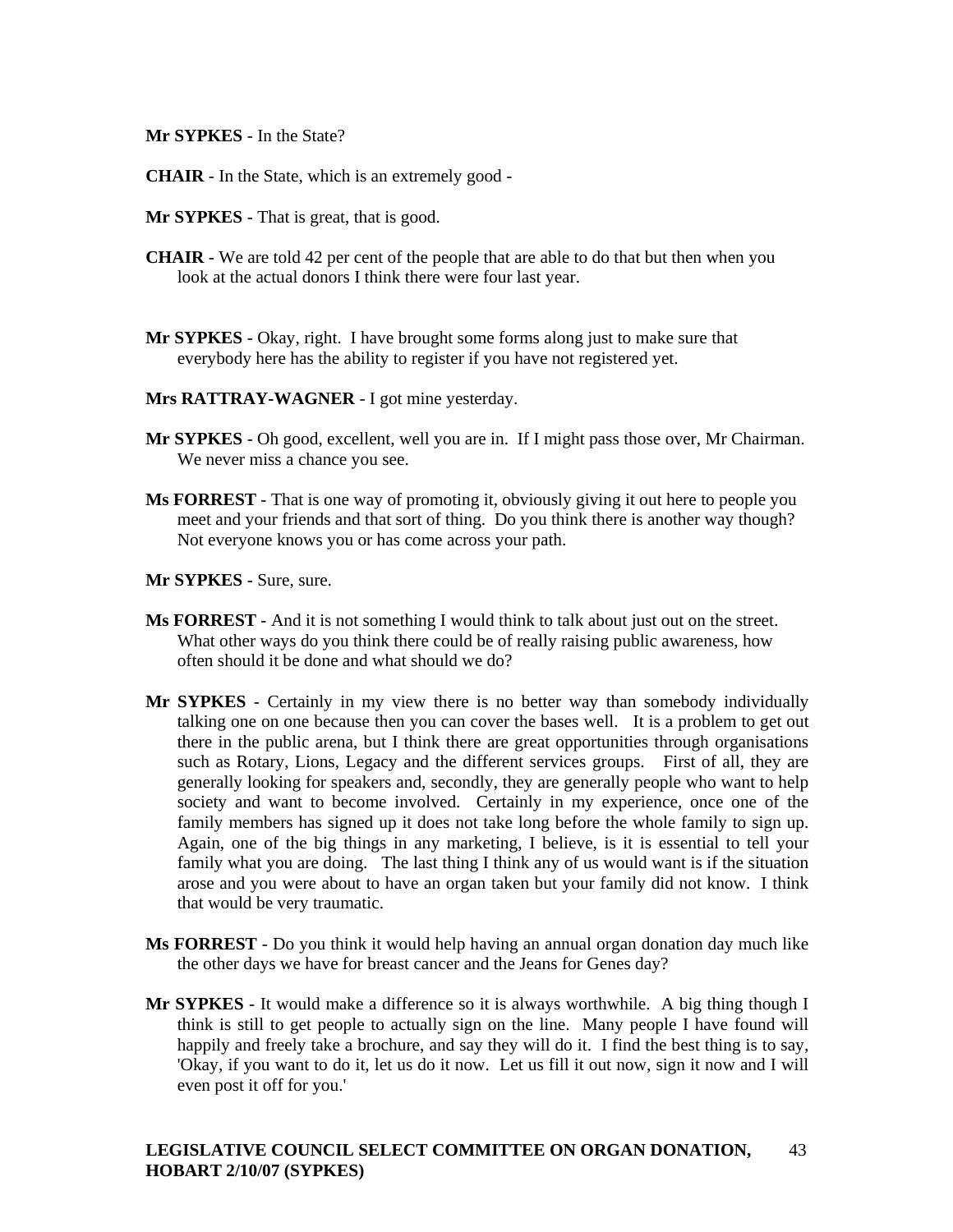- **Ms FORREST** So do you think that is informed consent then? I am just being the devil's advocate here.
- **Mr SYPKES** It comes with a brochure and when you are registered, Medicare send a little card. On there they stress a couple of things such as talking to your family and so on and you can change that if you wish to. If you wish to withdraw you can do. If you wish to nominate only certain organs you can do. Informed consent, maybe that is a bit of bullying tactic on my part, but people generally have got their own mind. The whole issue of opting in or opting out has been interesting. I think possibly because of people knowing my situation, in the many people that I have asked about this matter, I have come across only one who has said, 'No I would not like to see an opting-out system. Only one out of many that I have asked, albeit that I know that they would empathising with me in that area. There seems to be a logical support to at least consider being able to opt out of it as distinct from now opting into it.
- **CHAIR** It has certainly created debate and interest which is an important thing.
- **Mr SYPKES** In Spain for instance they have the opting-out system and there if you need a lung you can almost get it off the shelf. Not quite, but there is such a turnover that there really is no waiting. The whole health system is saved all that delay in time - two or three years of constant care that I have now had as far as regular visits for tests and more tests, monitoring this, monitoring that. The Alfred transplant team come to Hobart every three or four months to do a clinic. There is a huge cost in all that.
- **Ms FORREST** So do you think the Spanish model that you mentioned has any other aspects that may be able to be implemented in Australia and in Tasmania that could enhance availability? The opt-out system is what Spain has, but the relatives still give consent.
- **Mr SYPKES** I do not know their whole system there. All I know is that it is an opting-out system and that basically organs are therefore readily available. I do not know anything else about the system.
- **Ms FORREST** We have had evidence to suggest that in Spain, and certainly in South Australia, which is based on the Spanish model, there are coordinators in each of the major hospitals. In a State the size of Tasmania you would not need to have one in all hospitals possibly, but the role of that person is to inform and educate the public and educate the medical staff. You made the comment that the DEM nurses and medical staff are not familiar and they do not have a lot of exposure to this situation. Do you think that is an important part of enhancing public education and also the education of the staff and should we really push for that sort of thing?
- **Mr SYPKES** Unless there is somebody pushing it, or an organisation pushing it, it is not going to go anywhere. The whole coordination to me is critical and the whole understanding of this is critical - understanding of what really are the needs and what really are the demands. That will involve training and to have somebody who is coordinating all those areas would be a big job. It would be a terrific opportunity and a terrific way of consolidating all the bits and pieces that are happening, and promoting them. Every aspect needs to be looked at. There is no point in just having more donors; we have to be able to harvest them successfully. I know that it is a horrible word, but we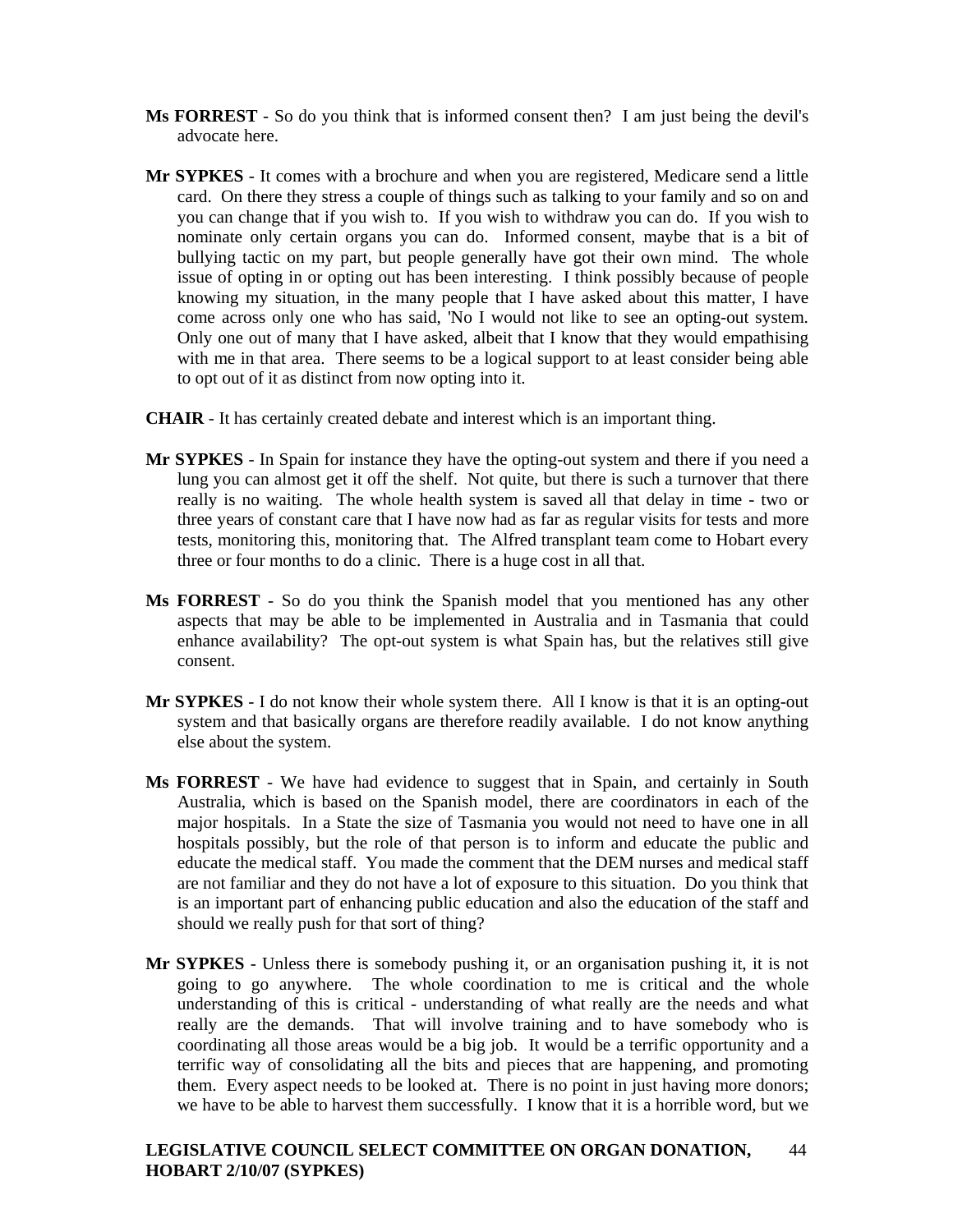need to be able to harvest them because we do not want donors available and then organs being wasted. So education all the way through, and somebody focussing on it, would be phenomenal.

- **CHAIR**  Rudi, your lifestyle obviously changes as a result of the illness that you have. You cannot be as active and you were more than active previously, so how has it affected the family? What I am looking at are the obvious benefits that people cannot see unless they are actually living through it.
- **Mr SYPKES** One of the biggest concerns for the family is that we are all living with the potential that, because of the stress on the heart created by the fact that there is not enough oxygen, one is more prone to a heart attack and prone to a lot of other things. I am prone to a lot more diseases because of the suppressants that I am on. So the family are living with an unknown and that concern and that is affecting everybody. On the positive side it has brought us as a family much closer together because if there is a problem in the family we rally around it. I will not say that their own lives have been put on hold. For instance my son is currently in America to do his MBA at Stanford and he really would like to be here with the family at this point. Fortunately we can get him home within three or four months so that compensates a little bit. But his whole life over there is on edge because if he gets a phone call at 3 o'clock this afternoon he wants to be on the plane at five past three. So his life is on an edge. My son in Melbourne is working over there but he now comes over every two or three weeks because he just wants to spend time with us. The most affected is Beth, my wife, because she sees me decreasing in my ability to move, huffing and puffing, not able to do things. Life in some of the rooms at home is not as active as it used to be.

**CHAIR** - So you have a remote control now rather than getting up to change the channels.

#### *Laughter.*

- **Mr SYPKES** Something like that, yes. It is a whole lot of little things. I can put out the garbage but I have to do it very slowly. The silly part is that so often I forget that I am a bit short of breath, so we just race around as normal and then five seconds later I will be out of breath totally. So I am having to slow down with everything.
- **CHAIR**  What about your state of mind? Is your illness something that is more likely to occur in your children because of genetics?
- **Mr SYPKES** That is an interesting one. I would be happy to address that but I would rather do it without the kids around.
- **CHAIR**  I understand that. We might move onto that at some later stage if that is all right.

### **Mr SYPKES** - Yes.

**Ms FORREST** - If you had an organ donation day, or a week or a month or whatever, do you think those people are more likely to come to the fore and say, 'I am one of these people'?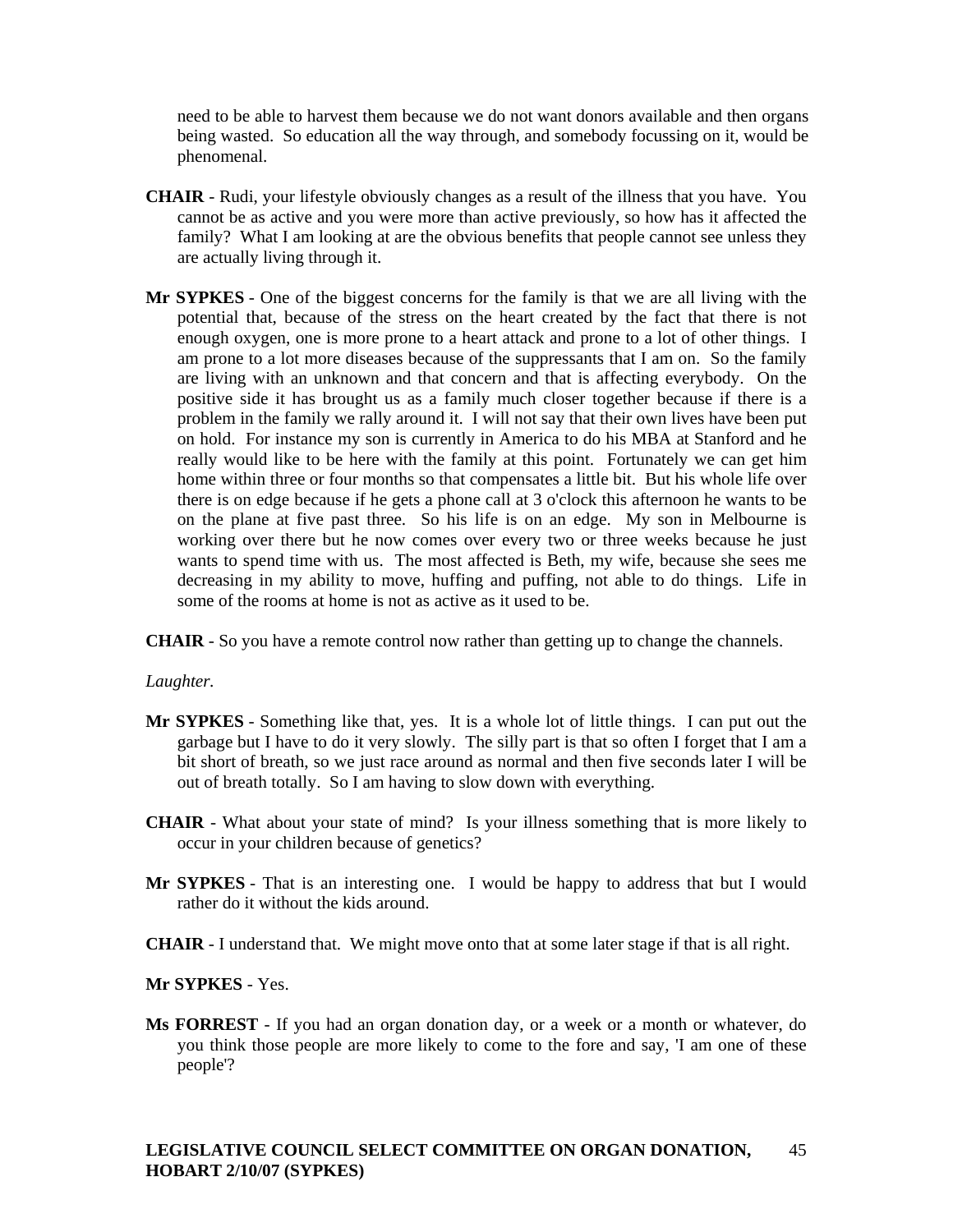- **Mr SYPKES** Without any doubt. There are a number of recipients out there more than willing to stand up and be counted. There are a lot of good stories out there. I do not know of any recipient that is not over the moon. Not everybody survives but for those that do I think there are a lot of positives out there and the best people to talk to about the positives are the recipients.
- **CHAIR** Rudi, I was a person who said yes and I have no problem in donating my organs but I did not get around to signing the form until a couple of months ago. A number of other people, I believe, and the majority of people I have spoken to, are the same. Therefore in order to get those people to actually sign the form something has got to be done. It has got to be out there in the public notice. What we are doing now may assist but also there has to be an education process to tell people what it is all about. You have stated that ways of doing that are by people talking about it. The button day as mentioned by Ruth is probably a good idea because it is another way of getting people to debate it. Are there any other ways we can properly educate society in relation to organ donation?
- **Mr SYPKES** I think you raise awareness of it through the media. I am not convinced that you get signatures because of that increased awareness. My experience has shown that so much is from personal contact, a personal request, a personal suggestion. To promote the issue of organ donors in the media highlights and lifts the whole profile, as does an organ donor day. Then people are much more prone to be happy to sign up.
- **Ms FORREST** I guess the other thing too is making it more a part of everyday thought. We had a lady appear today whose son was a donor. The fact that they had already thought about it and had a discussion made it much easier. If it becomes part of regular discussion, even if it is in public not necessarily in the family, at least it is out there. Just having it out there will make it easier for people to discuss it.
- **Mr SYPKES** Certainly it does.
- **Ms FORREST** It does not make them sign up, I agree, but it might make it more an accepted thing to talk about.
- **Mr SYPKES** That all has to help, without doubt. If they are not signed up then it puts stress on the medical profession to talk to mum and dad about their young man's organs helping others. That in itself is probably a burden that is not right to put on the medical profession. The medical profession has its own stresses at that time.
- **Ms FORREST** And they have probably been working on them really hard for some time.
- **Mr SYPKES** That is it exactly right, and then to ask, 'Can we have him?'. I think that is another level of expectation on the medicos and that is a tough one.
- **Ms FORREST** Are you suggesting that you almost need someone else who is trained and very informed about organ donation, the pros and cons and the whole bit, to come in at that time, rather than have the medical staff do it that have been providing that care? Someone separate could come in and take over the care of the parents or relatives who are going to have to make that decision, rather than the medical staff who are still busy dealing that situation in the ICU.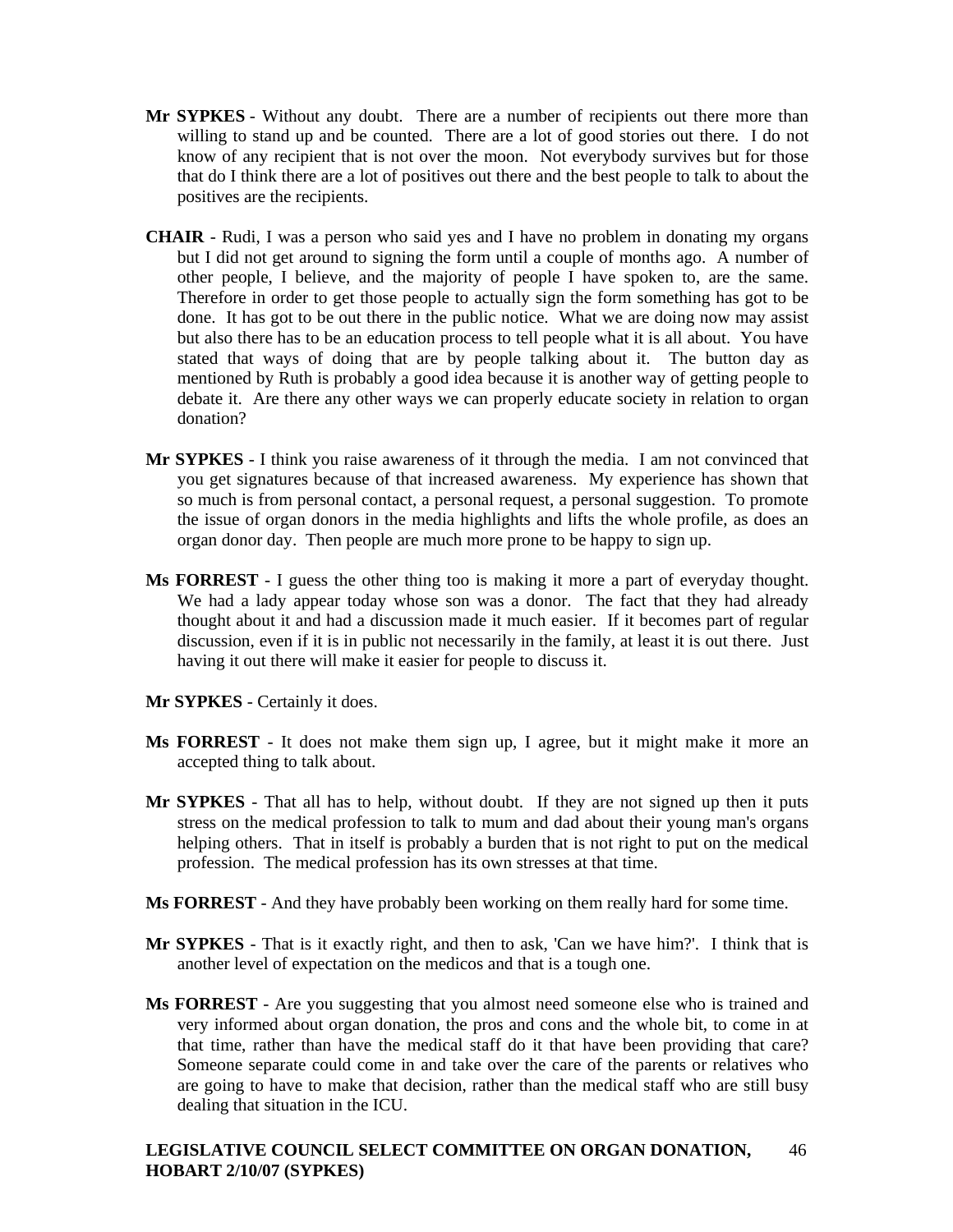- **Mr SYPKES** Yes, but bear in mind that a lot of donations come from people that are ill. They are not all in emergency. There is a lot that come from people that have been in hospital for a month. I think there is a great opportunity for those patients, and the families of those people, to be spoken to while they are still alive. They are in hospital, knowing that it is terminal or knowing that they are not likely to survive. Sure there is the emergency stuff but I think they could probably be attacked separately.
- **Ms FORREST** Do you think the same person could do both jobs if there was a person responsible for that side of it?
- **Mr SYPKES** I think anything that is done under emergency is done under a lot of pressure for everybody and a lot of stress. If there is somebody available that can do that that then I think that is great. However, an emergency is just that - an emergency. You get a call that we need you now.
- **Ms FORREST** People who are employed in that capacity would be well aware of that. It is not like it happens every day.

**Mr SYPKES** - No.

**Ms FORREST** - How often would it happen in Tasmania?

**Mr SYPKES** - Very infrequently.

**Ms FORREST** - Unfortunately, but fortunately also that it is not very often. Doctors work like that all the time when they are on call.

**Mr SYPKES -** Sure do.

**CHAIR** - Any other questions.

**Mr SYPKES** - One more little thing. In Tasmania we have the two heads. We have a lung support group around Australia. It is generally called LungNet but here in Tassie we thought it appropriate that here we call it 'Two heads, Two Lungs'. So we have got a sense of humour still, we still live life to the full as much as we are able with two heads and two lungs.

## **THE WITNESS WITHDREW.**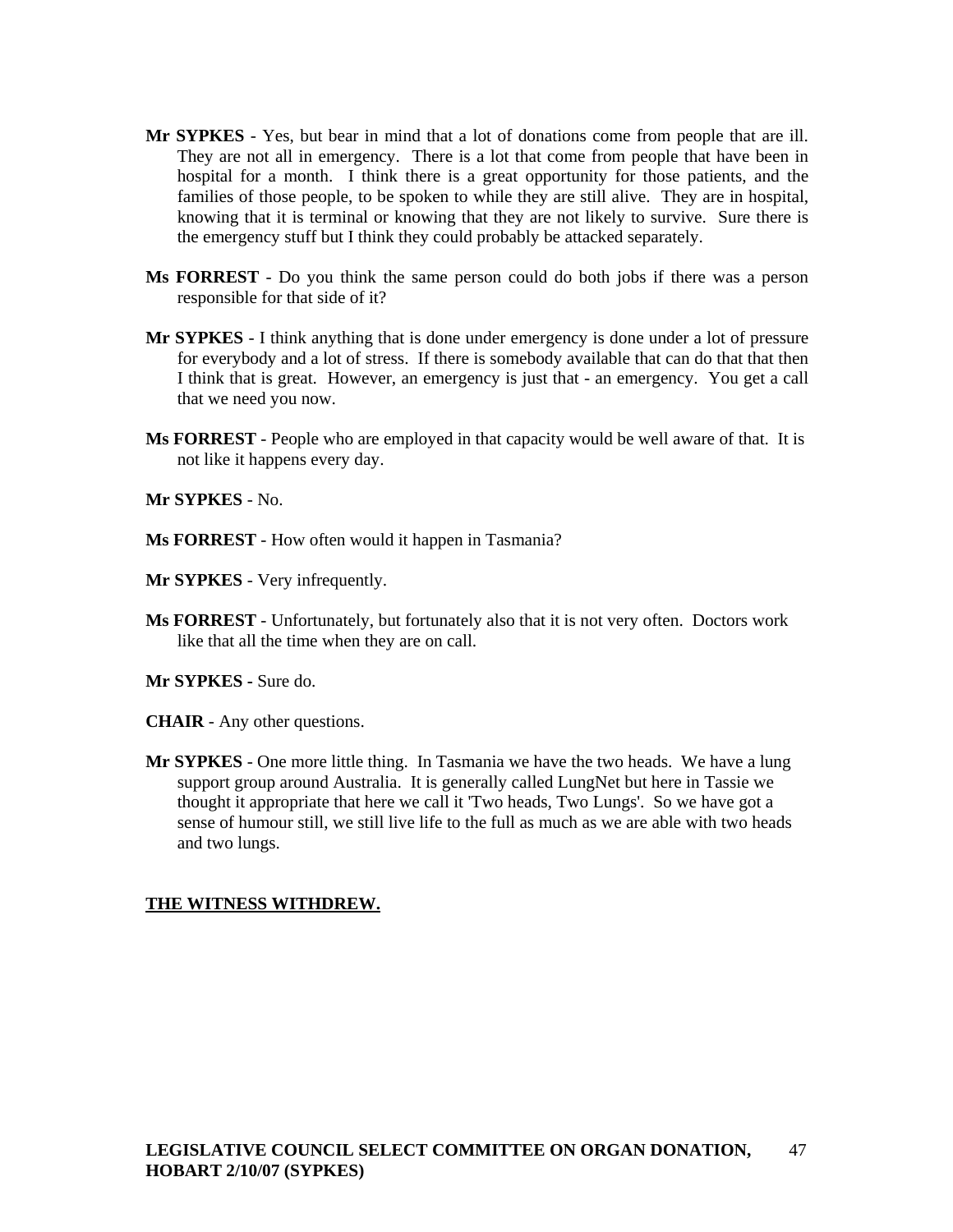# **Ms ELAINE FAY BOOTH** WAS CALLED, MADE THE STATUTORY DECLARATION AND WAS EXAMINED.

- **CHAIR** Thanks for coming along and being willing to give your evidence.
- **Ms BOOTH** I am just a recipient. I am happy to be alive; it is a wonderful gift a human being can give another human being. Before I had my transplant I had 11 per cent lung function and was very sick. It is just the most wonderful thing that can happen to a person, to breathe easy again.
- **Ms FORREST** How long did you have to wait?
- **Ms BOOTH** I was on the waiting list 18 months and in that time I attended the physio at the Royal under the care of Helen Cameron-Tucker. The support was just outstanding and I don't think without their help I would have got there.
- **CHAIR** How did your lung function reduce over that 18-month period?
- **Ms BOOTH** I gave up smoking in 1986 and I was diagnosed with bronchitis and asthma and of course I gave the cigarettes up straightaway, but over the years I just deteriorated and then my physician diagnosed me in about 1996 with emphysema. I also want you to know that my mother had emphysema and so did my sister, so my respiratory physician seems to think it could be in the genes in my case. I do not know. We probably suffer from weak chests or whatever.
- **CHAIR** What was your life like when you were diagnosed and how did your life decrease until you had the transplant?
- **Ms BOOTH** It decreased something incredible. I could not do anything. I could not walk from here to the other side of the table without having to lean on something to get my breath.
- **CHAIR** So that is about two metres.
- **Ms BOOTH** Absolutely. Showering was practically impossible. I just could not do things and I was so frustrated with trying to do them myself. I always loved doing things in the garden and stuff like that. It was just so frustrating. I can relate to the ones that are on the list and sympathise with them because I have been there and done that.
- **Ms FORREST** For you it was more a quality-of-life issue.
- **Ms BOOTH** Absolutely, not quantity but quality. I even said to the team when they came over that I did not mind if I got six months - just to be able to breathe easy again, to know what it is like to breathe without having to struggle to get your breath. It was an amazing experience.
- **Ms FORREST** So how long ago did you have the transplant?

**Ms BOOTH** - Five years in December this year.

#### **LEGISLATIVE COUNCIL SELECT COMMITTEE ON ORGAN DONATION, HOBART 2/10/07 (BOOTH)**  48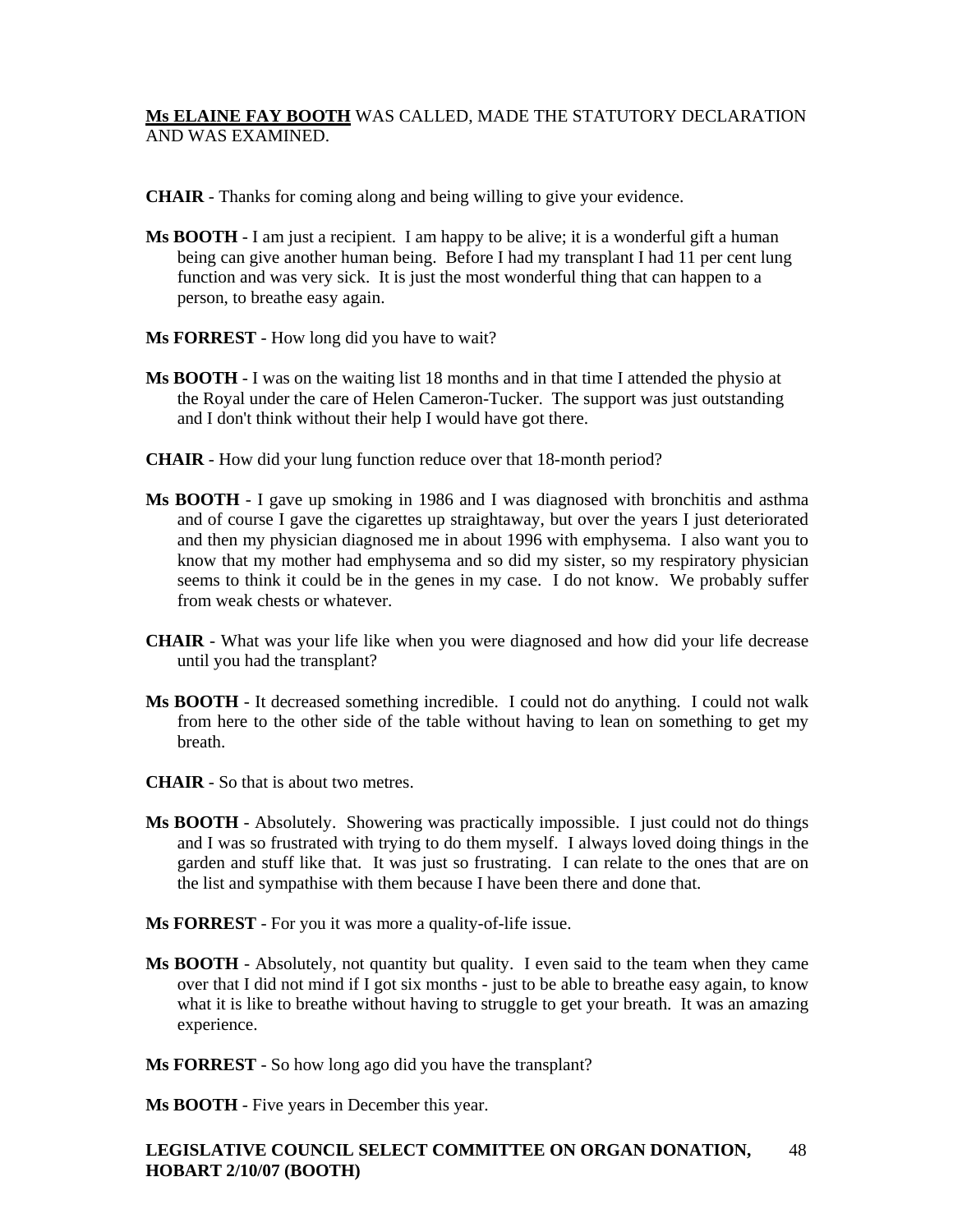**Ms FORREST** - You have not had any setbacks in that time.

- **Ms BOOTH** No, not really. I have had a few little hiccups but no rejection or anything like that, or infections. I have been very, very lucky. I got a good pair of lungs, I believe.
- **Ms FORREST** So you got a pair.
- **Ms BOOTH** I got one pair, yes bilateral.
- **CHAIR** Are you on medication now.
- **Ms BOOTH** Yes, I am on rejection medication for the rest of my life. I cope with that very well and that is a matter of a balancing act in getting things to work properly. Your other organs of course suffer with all this medication you take, which is a natural thing and to be expected.
- **CHAIR** Before you had the transplant were you told what was to happen, the type of things you could expect?
- **Ms BOOTH** To a certain degree.
- **CHAIR** Do you believe that process was adequate or should it be improved? If it could be improved how could it be?
- **Ms BOOTH** They have improved it heaps by some of these TV shows you see now. I did not know as much then as I know now after having viewed some of these gift-of-life programs and things like that. I think it is tremendous because it needs to get out there amongst the people to let them know that organ donation is very much needed, especially in Tasmania. I know of desperately ill people on the lists. The cut-off point is 65. It cuts you off when you reach 65. If we had more donors and people were still well enough to have a transplant then they may extend the age from 65. They may have a weak heart or whatever the case may be and they may still be strong enough to have a transplant, if we had the donors.
- **CHAIR** How do you get more donors?
- **Ms BOOTH** Indeed, how do you get more donors? It is through Medicare at the moment. I put it on my driver's licence. The only other thing I can suggest is an enduring guardianship if someone registers to be a donor. They could be provided with an enduring guardianship form to fill in and then perhaps their wishes would be fulfilled and their family cannot interfere. That is one suggestion but it is so complicated.
- **CHAIR** Are you a donor now?
- **Ms BOOTH** I do not know. They said that I could not be because of the medication I take but if I am able to -
- **CHAIR** Were you previously?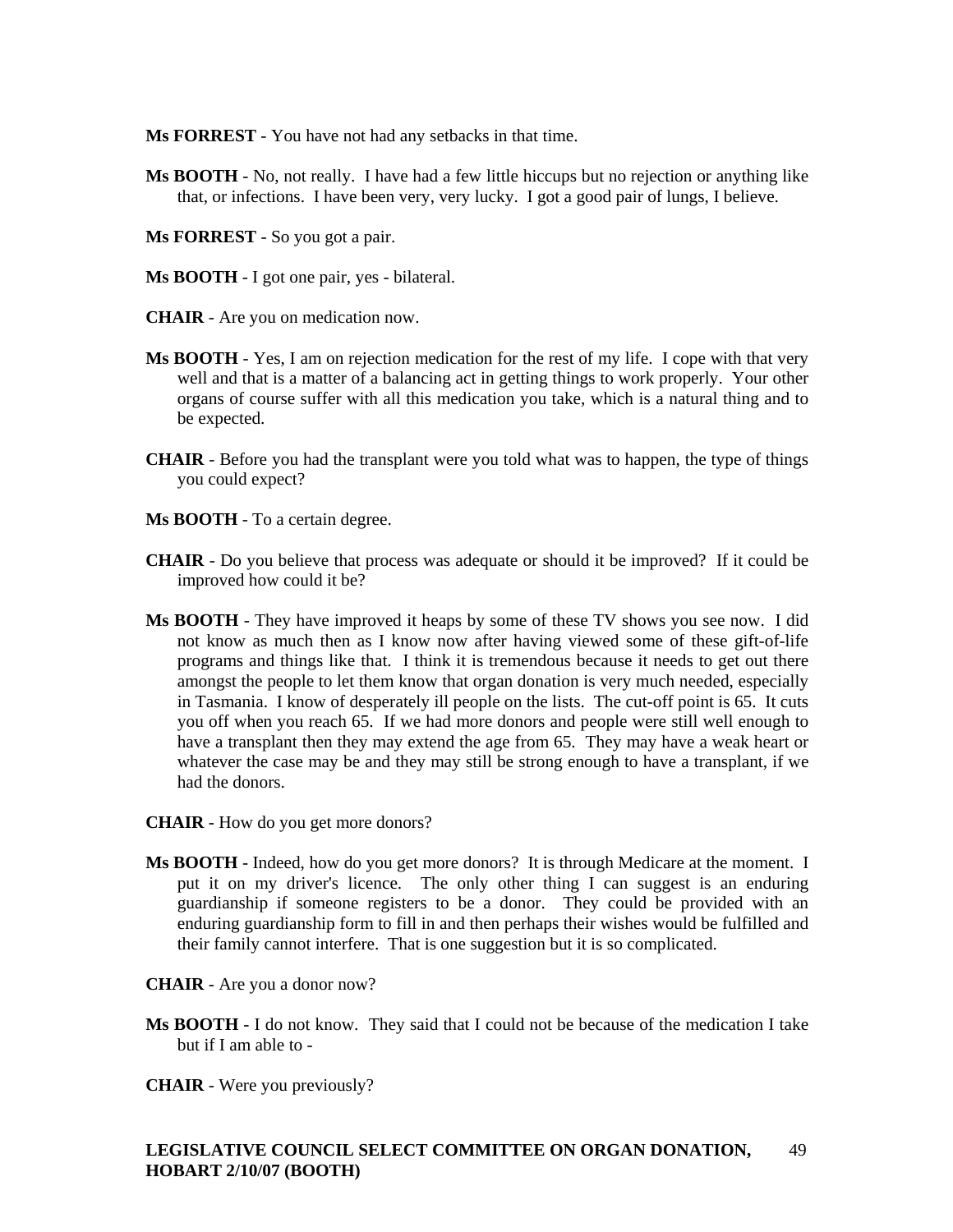**Ms BOOTH** – Yes, I was. It was on my driver's licence.

- **CHAIR** Were you told anything about it or you just had to tick the box?
- **Ms BOOTH** No, I just ticked the box. I thought that if you could help somebody else have a good quality of life you had to do it.
- **Ms FORREST** At the time did you think you might be a recipient? Did you know about your lung problems at that time when you ticked the box?
- **Ms BOOTH** Yes, I was sick at the time. When they first bought it in and I just kept it up even when I was sick. Even if they just take some tissues or arteries or something like that, you are still donating something. I do not know whether I can donate liver or whatever because of the medication. I have not really got to that question yet with my physician but that is a question I will ask him. If not, well so be it, but I would like to.
- **CHAIR** If you were in our position and looking into this what recommendations do you think we should come forward with.
- **Ms BOOTH** I suppose it is hard to convince the public to get their family members or themselves to register to be a donor. You just have to get it out there in the media. It is hard to say really.
- **CHAIR** There is 172 200-odd people who have signed the consent form to donate from Tasmania.
- **Ms BOOTH** Well that is good, but what happens if families intervene? That is what you have got to get across to all the members of families.
- **Ms RATTRAY-WAGNER** It is the discussion.
- **Ms BOOTH** It is the discussion aspect of it. My family know what my wishes are and I have discussed it with them and I am also filling in an enduring guardianship to the fact. That makes my wishes very clear to them.
- **Ms RATTRAY-WAGNER** It has suggested to us that there should be an organ donation coordinator for the State, or perhaps two part-time - one in the north and one in the south. That may assist in the education process and also in helping the medical staff, who are dealing with it at the coal face, to be more prepared and ready. What do you think about that?
- **Ms BOOTH** I think that is an excellent idea to have a coordinator in the north and south of Tasmania because they play a very vital part in the process. The organ transplant coordinators in Melbourne were just fantastic.
- **Ms RATTRAY-WAGNER** They are still a bit removed.
- **Ms BOOTH** You still have that gap there, very much so. It would be excellent if we had our own person that could get it out to the public. I think that is vital. I never thought I would need a transplant and my physician suggested that I have lung volume reduction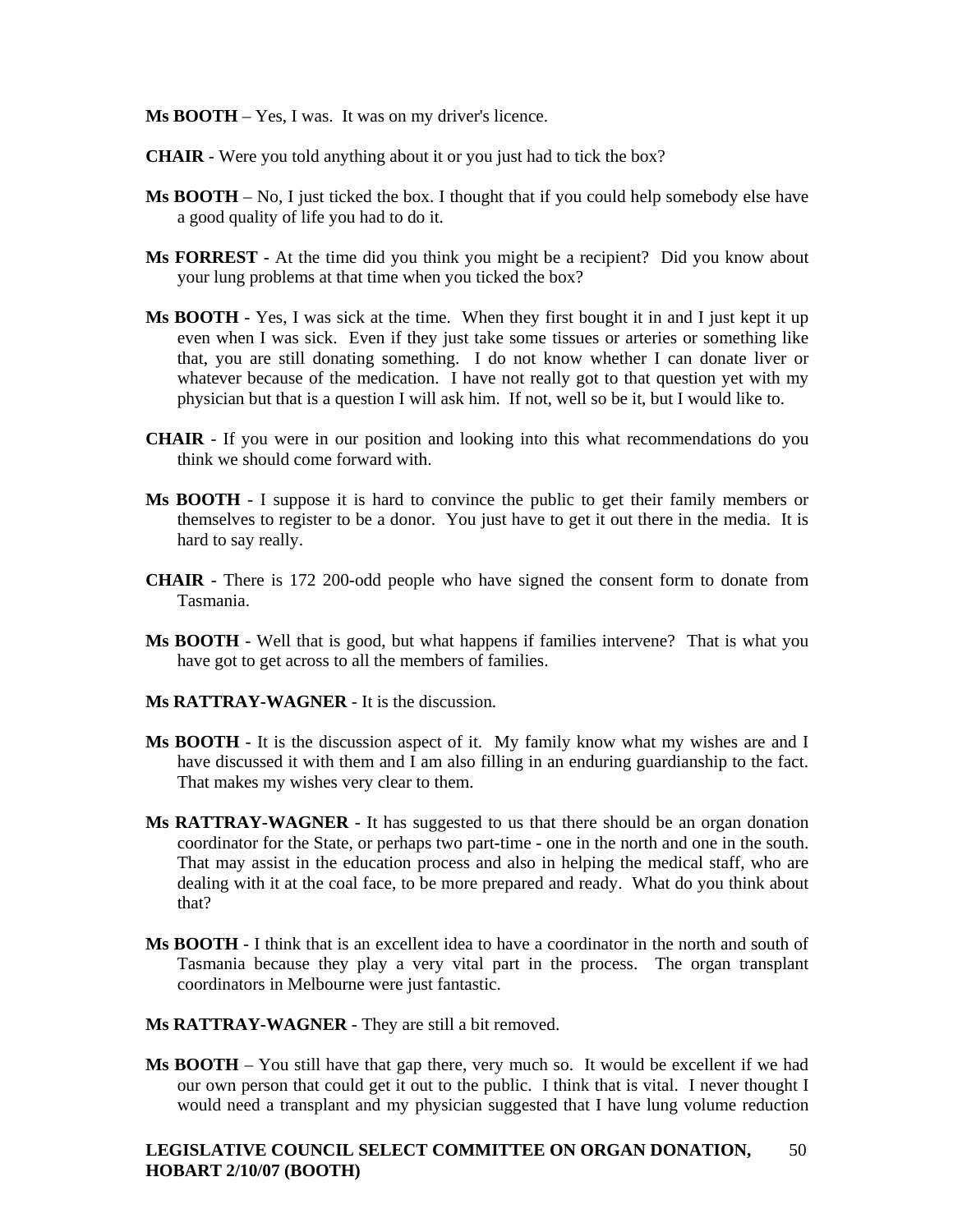surgery but my lungs were too bad to have that so I had to have a transplant, which was very daunting to me at the beginning. I have no regrets whatsoever.

- **Ms FORREST** What do you do personally, Faye, in your own activities to try to promote it?
- **Ms BOOTH** I continue going up to physio every now and again at the Royal and I am still friends with a lot of people who are on the list. We have run that lung net that Rudi showed you - Two heads, Two lungs - in Kingston. I attend those meetings.
- **CHAIR** You are a contact point for them too.
- **Ms BOOTH** And I am a contact point, yes, for everybody.
- **Ms FORREST** What happens to the people that our outside that network.
- **Ms BOOTH** We are trying to get the people that our outside to get into the meetings to know that there is somebody there to support them if they need that support. Some of ladies and gentlemen that have come along to our meetings think it is wonderful to relate to tother people because some people do not know that we are there and there are others out there suffering from the same thing.
- **Ms FORREST** How long has that been going, the Two heads, Two lungs?
- **Ms BOOTH** Well we have just named it Two Heads, Two Lungs in the last, say, 12 months. We formed the group down in Kingston nearly two years ago, I guess.
- **Ms FORREST** Did you have a bit of a launch and a holistic campaign at the time?
- **Ms BOOTH** No we didn't. We just got together as a group. We just sent out some letters saying that if people with heart and lung problems wanted to join a group at the community centre in Kingston, they were welcome to come along, have a chat, cup of coffee, tea, whatever the case may be, and just talk about their problems. That is how it started and then of course Rudie came along and then we sort of got serious about it. Then we registered with Lungnet in Queensland and we are now trying to haul in some more people.
- **Ms FORREST** The fact you do not know who your recipient is or was and anything about their background, is that an issue for you? We heard evidence from someone saying that they thought if you are going to do an altruistic donation you would like to know something about the person at least.
- **Ms BOOTH** No. I didn't want to know. I wrote two letters to the family members to thank them. I was told by the coordinator that I was not allowed to know. All they told me was that it was a 45-year-old woman - nothing about her life or her circumstances, you know

**Ms FORREST** - Do you think that is an issue or do you think that is okay?

-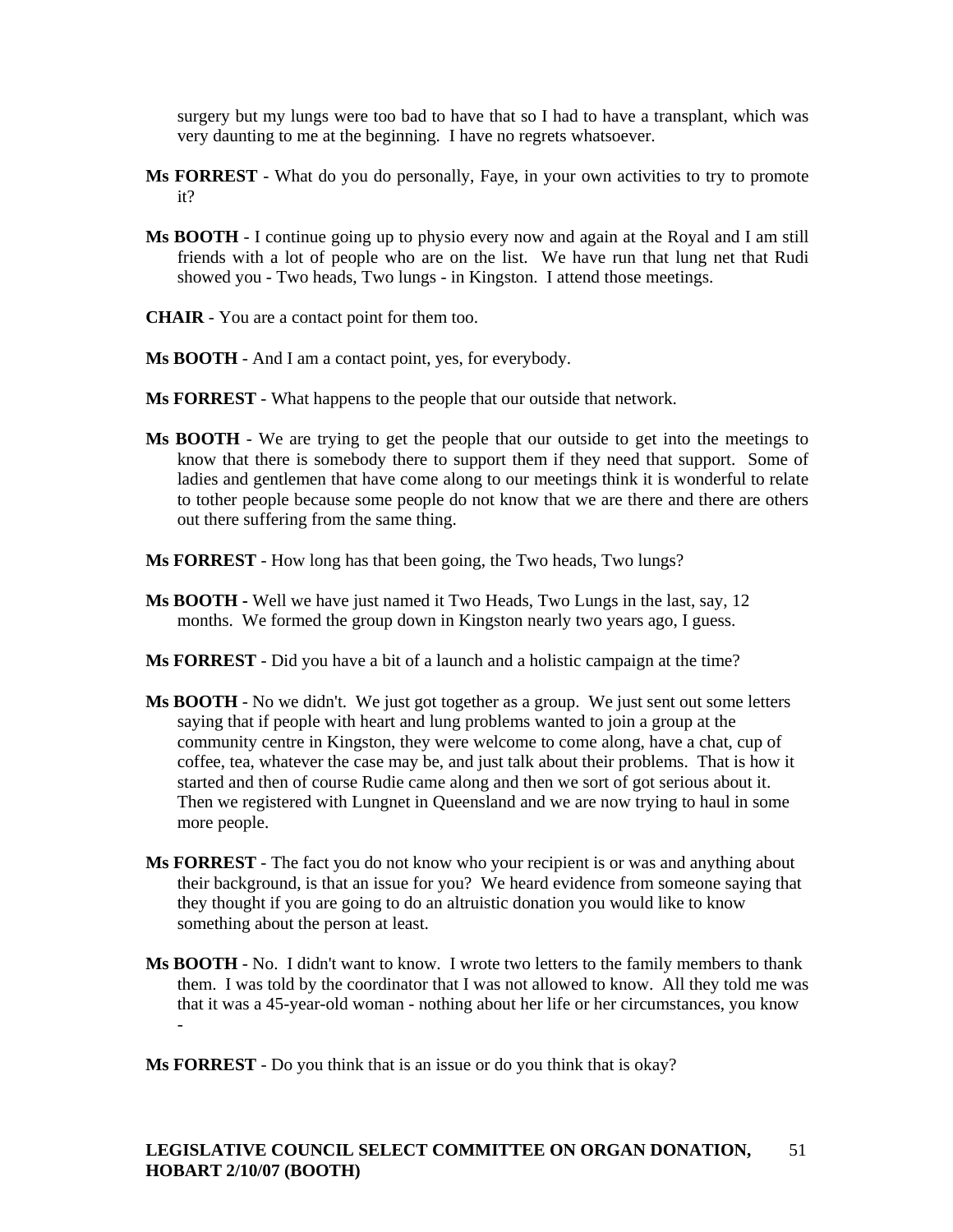- **Ms BOOTH** Well it was not an issue with me but, yes, some people do want to meet the family members of the donor. I guess some of the donor families would like to meet the recipient so yes -
- **Ms FORREST** Do you think it is something like the adoption issue where originally there was no way of getting in touch with adoptive parents for example?

**Ms BOOTH** - Yes.

- **Ms FORREST** Now things have changed to allow that, if there is mutual agreement, those two people can meet. Is that something -
- **Ms BOOTH** I think it would be a good idea if they brought that in because then the people have a choice if they want to do it.
- **Ms FORREST** It is maybe something they do not want to do too soon after a person's death.
- **Ms BOOTH** Not too soon, no, but I mean a couple of years down the track. I wrote a letter while I was over in Melbourne to thank my donor family. Then just last year I wrote another one because without that gift I would not have been able to do what I was able to do.
- **Ms FORREST** How long did it take you from the operation to get to a point where you could have a reasonably active lifestyle?
- **Ms BOOTH** About six months I guess. I went over in the December and I was back in the April. Yes, I wanted to get stuck into things and do things, you know, I couldn't wait, but people still tended to say, 'Mum you can't do that' and so on. I said 'Listen, I can breathe now, I can do it'.
- **Mrs RATTRAY-WAGNER** It is called family protection.
- **Ms BOOTH** Absolutely it is, yes, that is right.
- **CHAIR** What type of things are you doing now, Faye, that you could not do beforehand?
- **Ms BOOTH** Mowing the lawns. Just doing everything I could not possibly do before, you know - vacuuming and walking.
- **Ms FORREST** Showering?
- **Ms BOOTH** Showering, oh yes, showering. All the little things you can imagine you can't do when you are very sick on oxygen and in a wheelchair.
- **CHAIR** You were that bad, were you? On oxygen in a wheelchair?
- **Ms BOOTH** Yes. I went up to a friend who had had a heart transplant. He was still going to physio at the Royal and when I went up in the wheelchair he said, 'Faye, it won't be long. You will be over there, it won't be long' and he was right. I was over there in the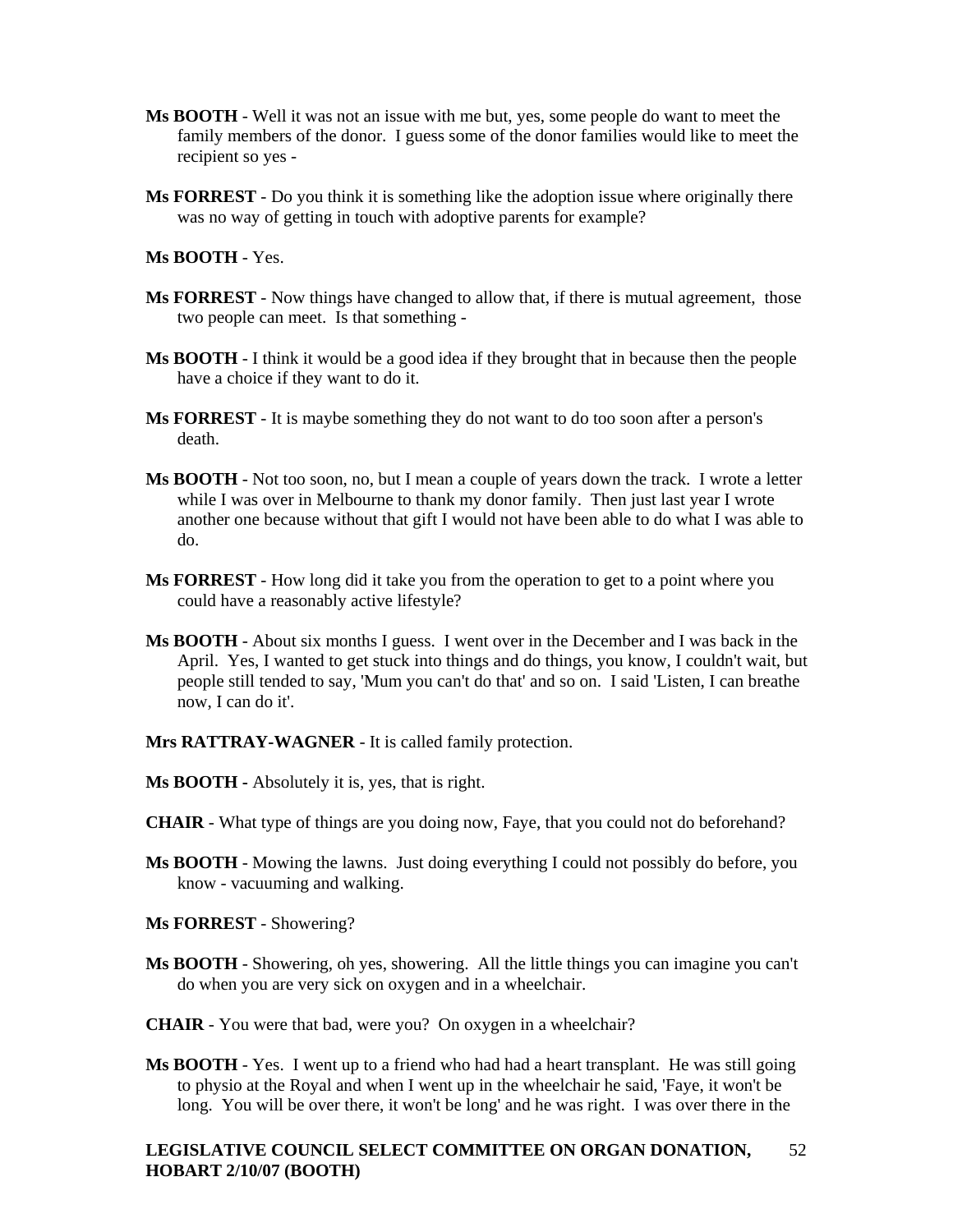December. I just got to the stage where I just couldn't breathe without the oxygen and I couldn't get around without a wheelchair. Now it is just so wonderful. It brings tears to my eyes really when I watch some of those medical stories, you know, and I think -

- **Mrs RATTRAY-WAGNER** I can tell you it has been a bit heart-wrenching here today too.
- **Ms BOOTH** I'll bet it has, yes.
- **Mrs RATTRAY-WAGNER** A couple of times I think some of us would have liked to have died for those tissues.
- **Ms BOOTH** Yes, yes, that is right.
- **Mrs RATTRAY-WAGNER** Listening to people's stories, especially from the mum whose son had been a donor.
- **Ms BOOTH** Yes, it is good to get every side, isn't it, to know how they feel. That is about it for me.
- **CHAIR** Thank you very much. That was helpful. I know Rudie, when I was speaking with him, said that there were a couple of people who he thought would be helpful in letting us know how you feel now.
- **Ms BOOTH** Yes. It is good to hear the other side of it, from the recipients, yes.
- **CHAIR** To let you in on what is going on: we come back with recommendations; we write a report; there is a Commonwealth inquiry going on at the moment. They are coming back with their results, I understand, in December so rather than going in divergent ways it is best to wait to see what happens in December and see if we can dovetail in with them.
- **Ms BOOTH** Right, okay, great.
- **CHAIR** Thank you for your evidence and thank for coming along.
- **Ms BOOTH** My pleasure.
- **Mrs RATTRAY-WAGNER** Spread the word and fill out forms. We will.
- **Ms BOOTH** I will. Yes, well, they do not give you enough information on those though I don't think. I went to Medicare and they did not know of transplanted people. They don't know whether we can donate.
- **Ms FORREST** If you had a coordinator in the State and there was a brief on all those matters and a point of contact that may be of use?

**Ms BOOTH** - Yes, absolutely.